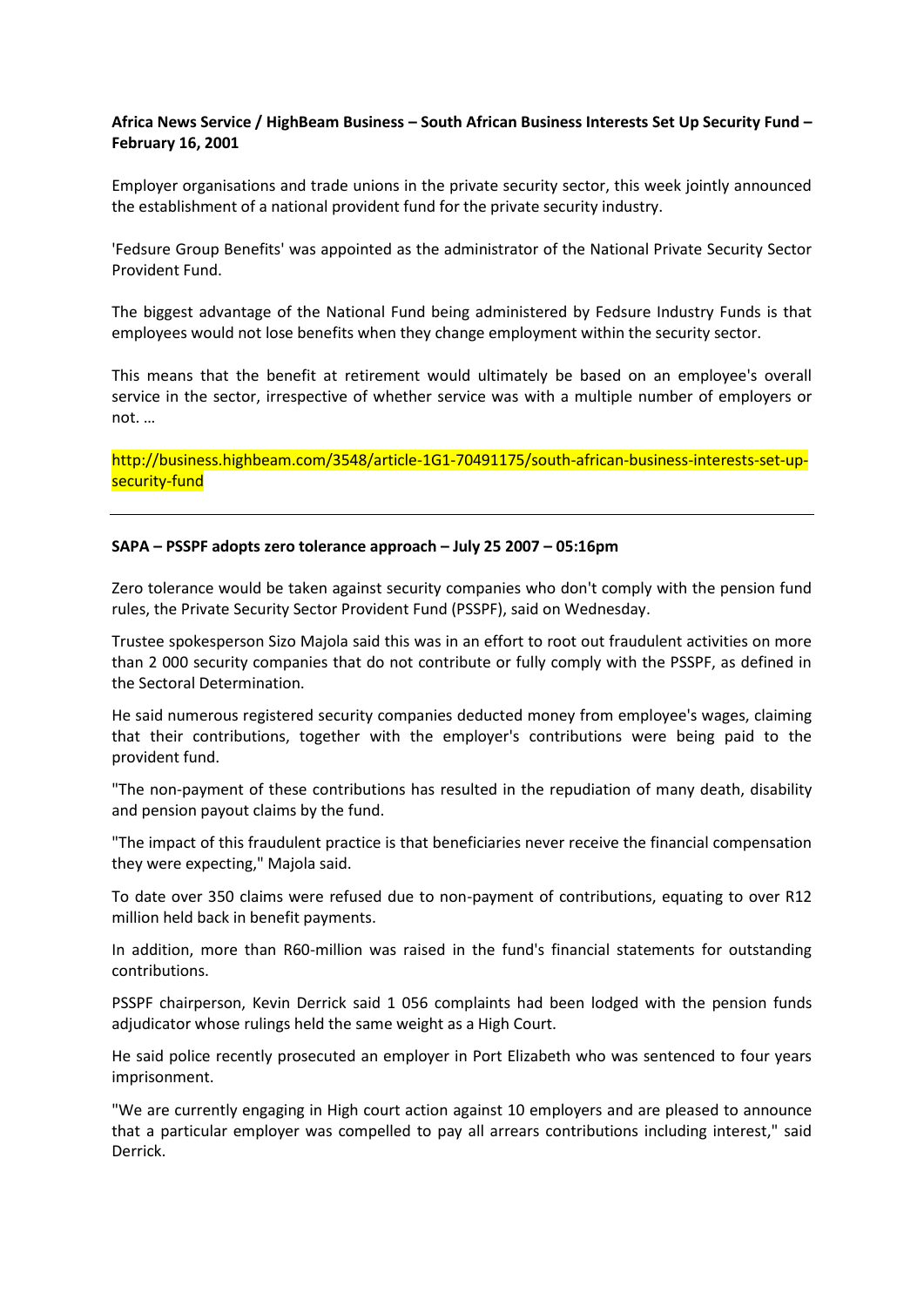He said there were also numerous employers who were not registered with the fund resulting in the security officers and armed response personnel and their beneficiaries not enjoying the statutory benefits.

"This also enables security employers to undercut pricing as their costs are exclusive of the 6,5 percent of salary, they would have had to carry had they been compliant."

[http://www.iol.co.za/news/south-africa/psspf-adopts-zero-tolerance-approach-](http://www.iol.co.za/news/south-africa/psspf-adopts-zero-tolerance-approach-1.363478#.U2jSeGeKCt9)[1.363478#.U2jSeGeKCt9](http://www.iol.co.za/news/south-africa/psspf-adopts-zero-tolerance-approach-1.363478#.U2jSeGeKCt9)

### **IOL – Bonile Ngqiyaza – Security firms dodge pension payments – July 27 2007 – 11:13am**

Security industry pension fund administrators have disclosed that almost 50 percent of companies more than 2 000 - operating in the industry don't pay employee contributions to the fund as required by the law.

The Private Security Sector Provident Fund also disclosed that in addition to this, there were about 50 000 industry operators who occupied an even more shadowy space, as they were not registered as members and did not comply at all with requirements.

The result is that security guards and armed-response personnel and their beneficiaries don't enjoy benefits.

This also enabled security employers to undercut pricing as their costs did not include the 6,5 percent of salary they would have had to carry had they been compliant, the fund's chairperson, Kevin Derrick, said on Thursday.

NBC Holdings divisional director Gansen Govender said some employers defraud their employees by deducting contributions from their wages and claiming they were making payments to the administrators, but were not doing so.

"If there has been no contribution, there is no benefit paid," he said. Govender added that the industry had paid out about R70-million in benefits so far this year.

Derrick told journalists at a briefing in Sandton on Wednesday that more than 350 death, disability and pension payout claims - a figure that translates to R12-million - had been repudiated so far as a result of the non-payment of these contributions.

On Wednesday, the trustees of the Private Security Sector Provident Fund made public a list of companies they said complied with the rules and provisions of the Pension Funds Act.

This effectively exposes the more than 2 000 security companies that the fund said did not contribute or fully comply with the rules and regulations.

Derrick said the fund had approached the SA Police Service, and complaints had been lodged.

Another 1 056 complaints had been made to the Pension Funds Adjudicator - an institution whose rulings hold the same weight as those of the High Court.

South African Transport and Allied Workers' Union representative Jackson Simon told the briefing that unions should be playing a critical role in trying to enlighten employees about their pension and medical aid contributions and intervening on their behalf.

```
http://www.iol.co.za/news/south-africa/security-firms-dodge-pension-payments-
1.363698?ot=inmsa.ArticlePrintPageLayout.ot
```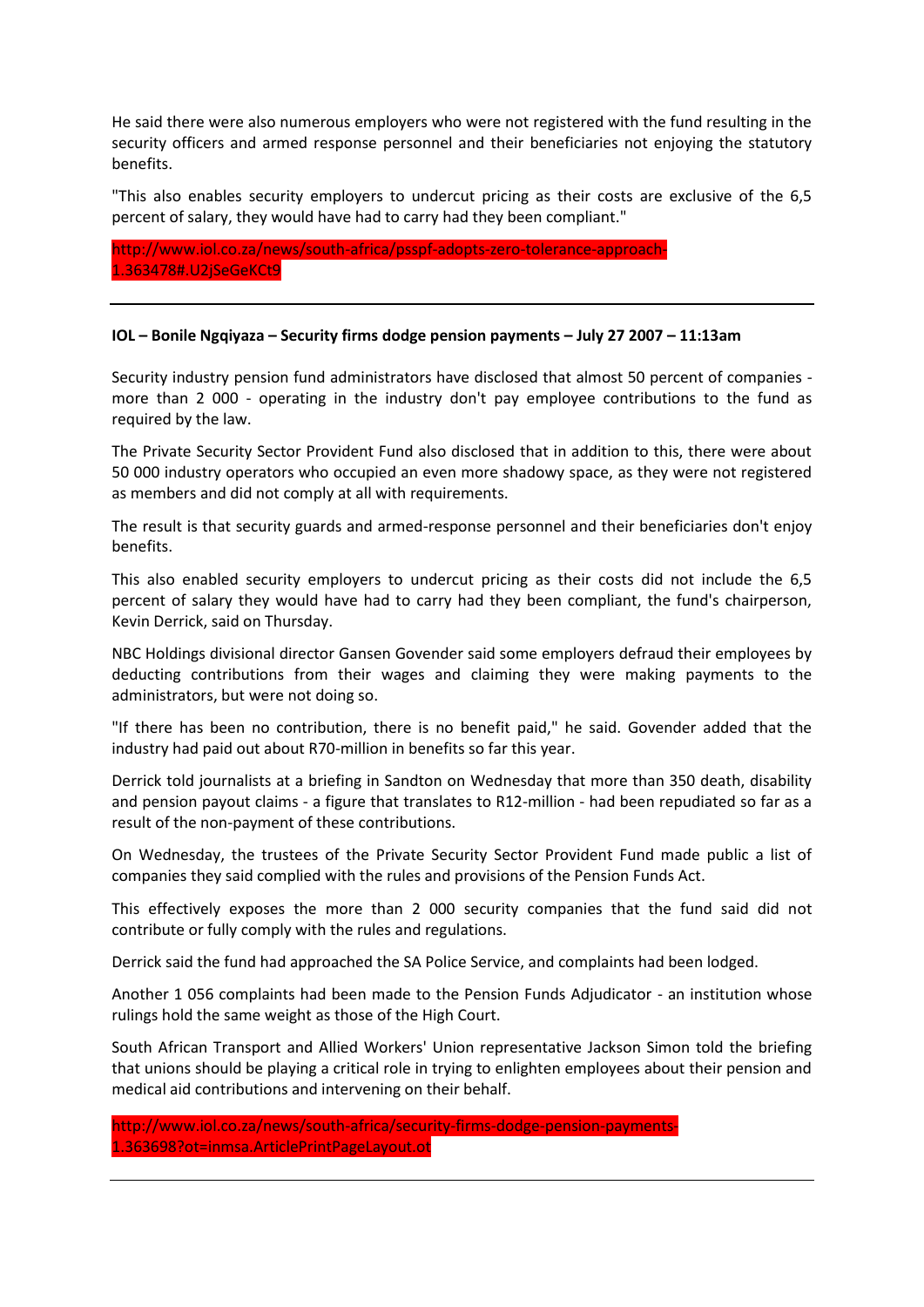# **Naspers – Dumisane Lubisi – Firm fails to meet crucial industry requirement but gets R90m deal to guard airports – 2007/11/03**

SOUTH African Airways (SAA) has awarded a lucrative security contract to a company that has failed to comply with government regulations on provident funds for its guards. Reshebile Aviation and Protection Services won the three-year R90 million tender to provide security services at all of the national carrier's premises across the country two weeks ago.

But the company has failed to comply with the government's plan to regulate the private security industry provident fund for guards. In 2001, the department of labour published a sectoral determination for the industry which required that all security firms register with the Private Security Sector Provident Fund Fund (PSSPF).

The determination also said that exemption would be given to those companies which had existing funds before 2001. It further required that new companies register with the fund. City Press has established that Reshebile has not complied with the department of labour's regulations since it started operating in 2003, two years after the determination was published.

City Press has also learnt that SAA management were warned about the non-compliance of Reshebile weeks before a decision to award the tender was made. The decision to award the tender to Reshebile was announced on October 19. The firm will be responsible for firearm operations, securing cargo operations and aircraft for international flights, passenger screening, general office security and valuable cargo movement at all airports.

An SAA spokesperson said the PSSPF was one of many existing funds within the private security industry and the airline had found that Reshebile was registered with the Security Employees National Provident Fund, which "exceeds the requirements of the PSSPF". "On award of the tender, Reshebile fully complied with the law stating their employees should belong to a provident fund, therefore SAA cannot be held liable for any contravention," a statement to City Press said.

However, Titus Mtsweni, the executive manager for employment standards at the department of labour insisted that the law requires all companies to register with PSSPF. When asked if companies can belong to other funds, Mtsweni said: "Yes, only if the employer prior to March 30 2001, on which the PSSPF was established, had an existing pension or provident fund covering employees." Reshebile was established two years after the regulation came into effect.

On Friday, Reshebile's founder, Shadrack Dladla, said questions about his company not being compliant were raised by "bitter rivals within the industry". However, Dladla, a former policeman conceded that Reshebile was not registered with PSSPF as required by law. He was defensive of his decision to register with another provident fund instead of the one set by government.

"I am only doing what is best for my employees. I do not want to prejudice my employees by belonging to a fund that does not offer them better benefits," he said. "I don't think it was government's intention (with the sectoral determination) to take away the right of employers to belong to other provident funds which offer better benefits. It would be wrong for government to say you cannot belong to other provident funds except PSSPF."

City Press has also established that Reshebile applied for exemption to the PSSPF earlier this year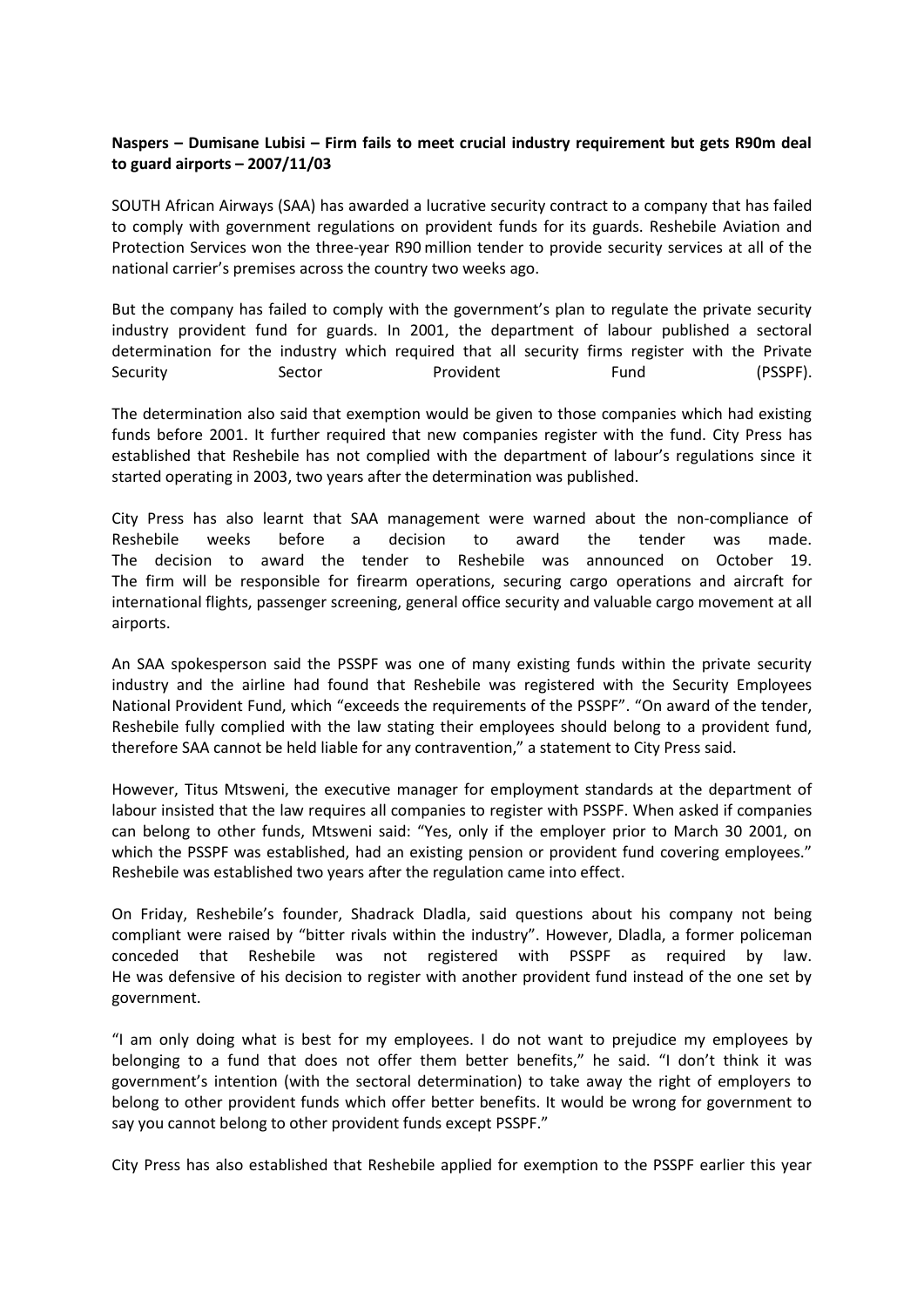but their application was declined. Dladla said he applied because "the law (sectoral determination) says so". When asked why he selectively uses the law, which also requires that he register with the PSSPF, Dladla said: "I am not breaking any law and my people are covered. If I have done anything wrong, they should take me to court."

Reshebile was formed as a joint venture company between KwaZulu-Natal Security Services and Zonkizizwe Security Services. Records at the Companies and Intellectual Property Registration Office (Cipro) show that ANC stalwarts Gertrude Shope and Paul Langa are directors of Zonkizizwe. In a complaint lodged with the Pension Funds Adjudicator, the PSSPF charged that Reshebile's application was declined based on the exemption criteria.

"Therefore, the employer (Reshebile) should have terminated their existing fund and transferred to PSSPF. The employer has not complied," the complaint reads. Mzwandile Zibi, the principal officer of PSSPF, said there were over 2 000 companies that did not comply with the fund's rule. "We have taken companies to court to force them to pay for provident funds. No company or person has successfully challenged us," Zibi said.

He said the fund had outstanding payments of R60 million in March this year. A total of 350 claims, which equates to R12 million, were also rejected due to non-payment of contributions by employers. Stefan Badenhorst of the Private Security Regulatory Authority said they have opened over 1 200 cases against companies for breaking the industry's code of conduct. Mtsweni said the department of labour was in the process of engaging tender boards to "ensure that during the tendering process, prospective service providers prove that they have taken into account sectoral determination when compiling their tender documents".

Writing in the security industry magazine, Security Focus, in September this year, Kevin Derrick, the chairperson of PSSPF's compliance sub-committee, said non-payment of contributions by employers resulted in the rejection of death, disability and pension payout claims.

"As a result of not paying their fund contributions, non-compliant parties are able to operate at a discounted rate of 13.5%.What is frightening is that these employers are not just small businesses but big multinationals and even government departments.

"These entities and their security providers are exploiting the guards for the sake of paying cheaper rates and then have the audacity to wonder why we have strikes," Derrick wrote. The industry suffered one of the deadliest and most expensive strikes between March and June last year. A total of 57 non-striking security guards were killed, allegedly by their striking colleagues during the period.

where there's smoke . . . The Private Security Sector Provident Fund (PSSPF) has lodged a complaint with the Pension Fund Adjudicator, saying SAA's new security firm broke the law by failing to register with the fund (PSSPF)

<http://m24arg02.naspers.com/argief/berigte/citypress/2007/11/03/CP/1/dlSAA.html>

**FA News – The Office Of The Pension Funds Adjudicator – PFA: Ruling concerning the participation employers being held liable for failing to timeously lodge claims – 25 January 2008**

Landmark ruling concerning the participating employers being held liable for the employee's repudiated disability benefit due to failure by the employer to timeously lodge a written claim with the trustees of the provident fund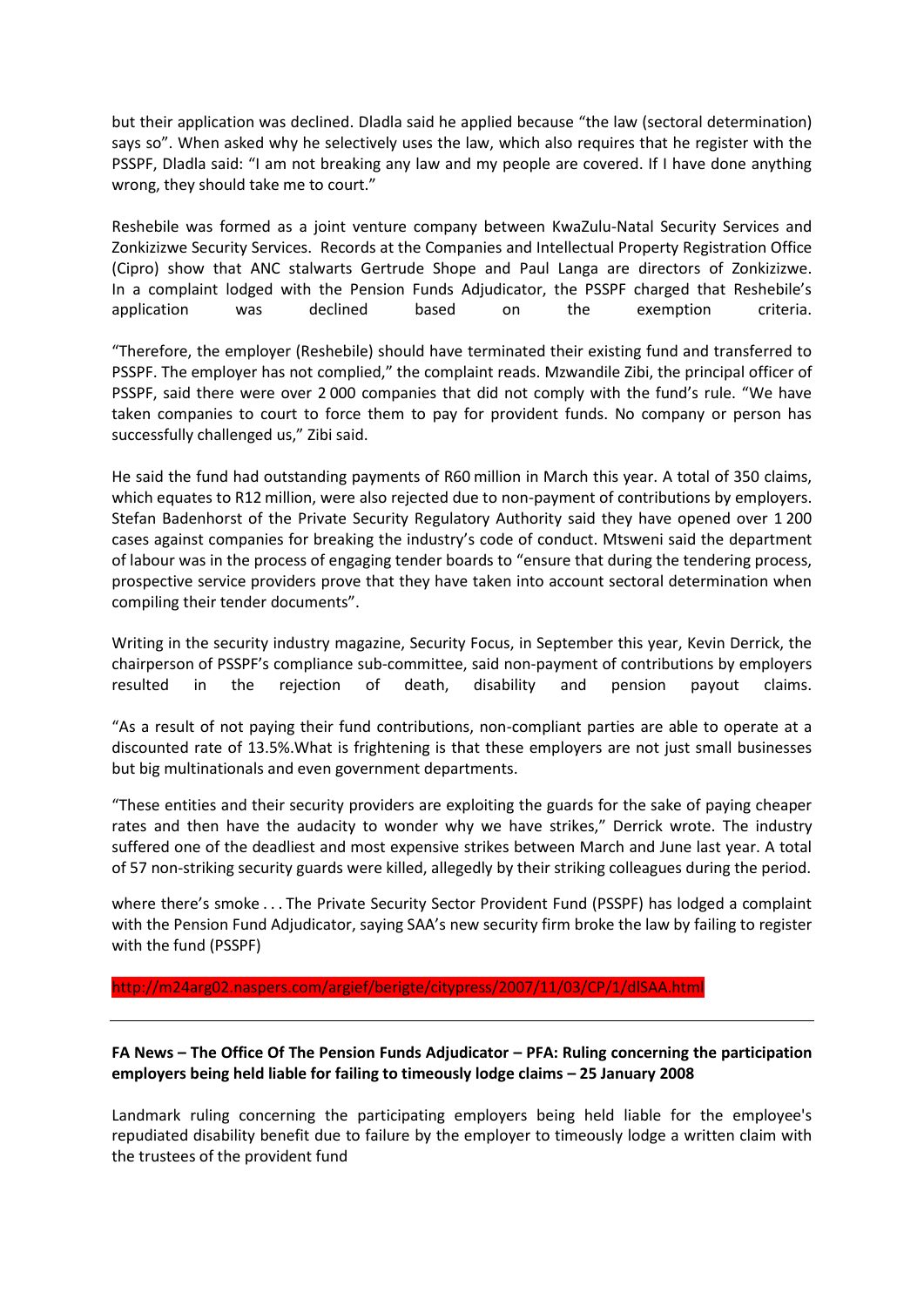The Pension Funds Adjudicator has issued a landmark ruling in the matter of **G v Private security sector provident fund (PSSPF) and Sechaba Protection Services Western Cape (Pty) Ltd** regarding the employer being held directly liable for the member's (complainant) disability claim in the event whereby the employer negligently failed to timeously lodge a formal written claim on behalf of the member (complainant) resulting in the member's (complainants) claim being repudiated by the provident fund.

# **Facts**

The facts of the matter are briefly the following:

The complainant was employed as a security officer with Sechaba Protection Services Western Cape (Pty) Ltd since 28 February 2000. The complainant by virtue of his employment with Sechaba Protection Services became a member of PSSPF in November 2002 when Sechaba Protection Services commenced its participation therein. On 4 June 2003, he was pushed out of a moving train and sustained some injuries as a consequence of which his left leg was amputated above the knee.

One year and four months after the accident  $(5<sup>th</sup>$  October 2004), Sechaba Protection services submitted a Termination Claim form in respect of the complainant, which was signed on 7 July 2004. Before the claim for a withdrawal benefit could be processed, on 18 November 2004 the PSSPF received notification from Sechaba Protection Services that the complainant had, as a result of being disabled during July 2003, been unable to return to work. PSSPF referred the claim to its insurer, African Life Assurance, which repudiated it on the grounds that the Sechaba Protection Services should have lodged the claim not later than 6 months from the date of disablement as is required by the provisions of the group life policy.

During March 2006, the board of the PSSPF referred the claim to a team of Occupational Therapists employed by NBC Health Risk Management Services for an assessment of its medical validity. The occupational therapists assessed the claim and compiled a report, dated 25 March 2006, wherein they expressed the opinion that the complainant was totally and permanently disabled, as envisaged in the rules of PSSPF, from performing his own occupation or any other occupation for which he could reasonably be considered capable of engaging in by virtue of his training and general experience.

Therefore the PSSPF board concluded that the complainant was permanently and totally disabled as envisaged in the rules. It thereupon decided to make an ex gratia offer, without acknowledgement of liability, to pay to the complainant an amount of **R11 681.28** in full and final settlement of any claims that he may have had against the PSSPF arising out of the of the lump sum portion of the disability benefit. The complainant accepted the offer. However, this is not the amount that the complainant was entitled to.

According to the administrator of PSSPF, had the complainant's claim been lodged timeously and accepted by the insurer, he would have been entitled to be paid from PSSPF a lump sum disability benefit equal to two times the complainant's annual salary. The complainant's annual salary at the date of disability was R14 601.60, while his fund credit was R766.05. Therefore, the complainant's capital disability benefit would have been the sum of **R29 969.25** had it not been for the delay by Sechaba Security Services in lodging the claim.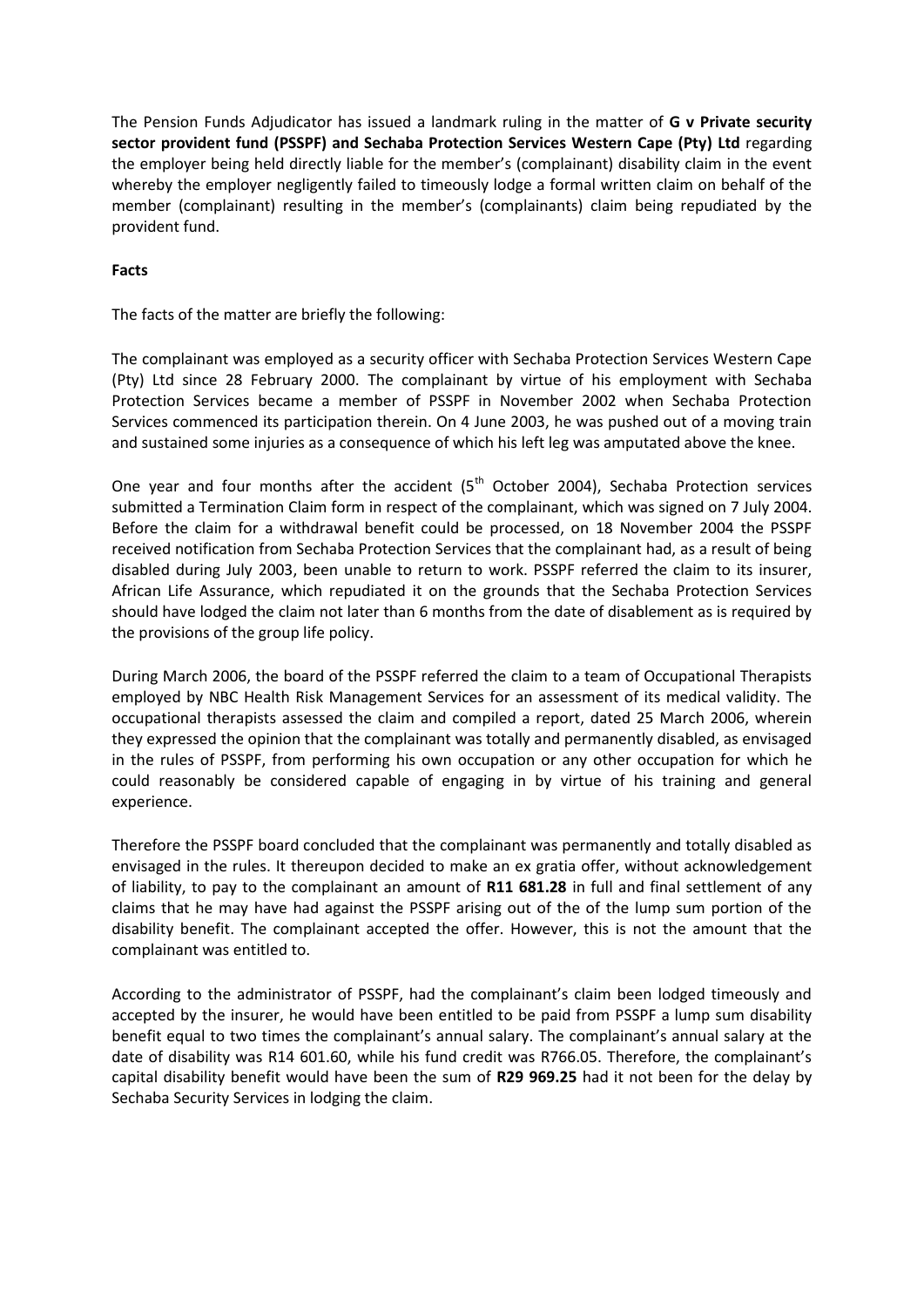# **Complaint**

The complainant then lodged a complaint with the Adjudicator for the difference between, what he would have been entitled to had the claim been lodged timorously and the ex gratia payment that he had received from PSSPF.

## **Determination and findings**

The Adjudicator applied the ordinary principles of delict in determining liability by the employer (Sechaba Protection Services) for the amount over and above the ex gratia payment. The Adjudicator reached the conclusion that the employer is liable to compensate the complainant for wrongfully and culpably, through an unlawful act or omission, causing the complainant to sustain quantifiable loss. This conclusion by the Adjudicator was based on the following:

- On assessment of rules of the Fund, the Adjudicator noted that there was a clear duty placed on the employer to notify the Fund in writing about a member's disablement and to submit the all documentation required by the board in support of the claim, not later than 6 months after the member's last working day.
- The employer had on the facts negligently failed to submit the claim form timeously and in line with the Fund Rules.
- The claim form was only submitted on 18 November 2004, some seventeen months after the complainant's last day at work.
- Therefore premised on the above facts the Adjudicator concluded that the employer by failing to submit the complainant's disability claim documents on time, the employer breached a duty owed by it to the complainant arising out of the provisions of the funds rules and had acted wrongfully and unlawfully.
- The employer was then held liable for the complainant's loss calculated as being the benefit amount of R29 969.25, less the ex gratia payment of R11 681.28, which left R18 287.97 plus interest at the rate of 15.5% from date of determination to date of payment.

[http://www.fanews.co.za/article/compliance-regulatory/2/pfa-pension-fund-adjudicator/1026/pfa](http://www.fanews.co.za/article/compliance-regulatory/2/pfa-pension-fund-adjudicator/1026/pfa-ruling-concerning-the-participation-employers-being-held-liable-for-failing-to-timeously-lodge-claims/3704)[ruling-concerning-the-participation-employers-being-held-liable-for-failing-to-timeously-lodge](http://www.fanews.co.za/article/compliance-regulatory/2/pfa-pension-fund-adjudicator/1026/pfa-ruling-concerning-the-participation-employers-being-held-liable-for-failing-to-timeously-lodge-claims/3704)[claims/3704](http://www.fanews.co.za/article/compliance-regulatory/2/pfa-pension-fund-adjudicator/1026/pfa-ruling-concerning-the-participation-employers-being-held-liable-for-failing-to-timeously-lodge-claims/3704)

## **Taxtalkblog – Bruce Cameron – Clampdown on employers who steal from funds – June 4, 2008**

## **Personal Finance**

The government, the financial services regulator and the pension funds adjudicator have run out of patience with employers who deduct retirement fund contributions from their employees` pay packages and fail to pay the money over to the funds and to life assurance companies that provide group life cover against death and disability.

Among other things, Jurgen Boyd, the deputy executive in charge of retirement funds at the Financial Services Board (FSB), says that up to 20 employers are to be criminally charged within the next six weeks for failing to pay fund contributions deducted from the pay of employees into their funds.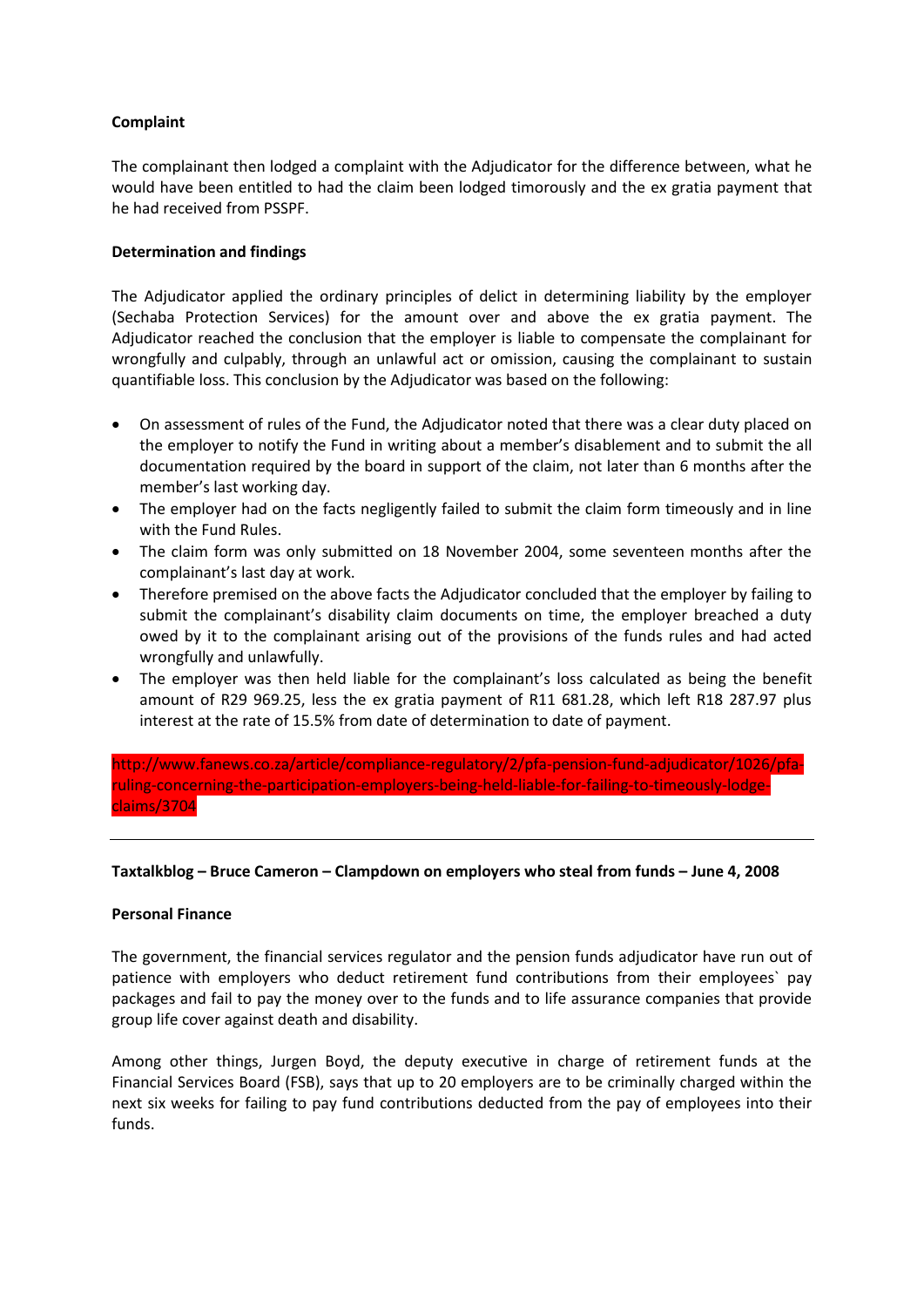Boyd says: "We have had enough of employers treating retirement savings of their employees as soft credit. This is not the money of employers. We are working closely with the South African Police Service and the National Prosecuting Authority and we will be taking criminal action in future."

Many defaulting employers have also been involved in tax fraud. There is evidence that some also deduct income tax from employees but fail to pay it over to the South African Revenue Service (SARS) and/or falsely claim employer contributions to employee retirement plans as a tax deduction although the contributions were never made.

For employees, the consequence of the non-payment of contributions is that they lose their retirement savings, do not receive any investment growth and, after two months of non-payment, lose their group life assurance. The lost group life assurance is often the only life assurance cover fund members, particularly lower-income employees, have as protection for their families.

Most fund members, or their dependants in the case of death of a member, find out they have been swindled only when they want to claim their due benefits.

In terms of the Pension Funds Act, all contributions (from the employee and the employer) must be paid to a fund within seven days of the contributions falling due.

This week, the Pretoria High Court placed the provident fund of a JSE-listed security company, Command Holdings, under curatorship after it had failed to pay over contributions for two years (see Command Fund under Curatorship box). The application for curatorship was brought by the FSB after the trustees of the fund failed to ensure the payments were made.

Top pension funds lawyer Shantha Padayachee has been appointed as curator. Her main task will be to recover the R2.2 million that Command Holdings owes the Command Provident Fund.

This is the latest move by authorities to stop the widespread, ongoing disregard of the Pension Funds Act by employers and trustees.

Other action taken against recalcitrant employers includes:

The sentencing last month of a Port Elizabeth security company employer, Joseph Gilbert Williams, to an effective four years in prison on 623 counts of theft arising out of the non-payment of pension fund contributions to the Private Security Sector Provident Fund.

A recent order by the then Pension Funds Adjudicator, Vuyani Ngalwana, that another security company, Securitywise, must pay over a member`s contributions (plus penalty interest), which were not paid to the Private Security Sector Provident Fund.

The adjudicator`s office has 304 outstanding complaints relating to non-payment of contributions to this umbrella fund.

This week, SARS commissioner Pravin Gordhan warned that checks will also be made by SARS to ensure that there is no tax fraud by recalcitrant employers.

He says SARS is increasingly able to detect cases of fraud with its ever-improving computer systems, which can make comparisons and identify areas of risk.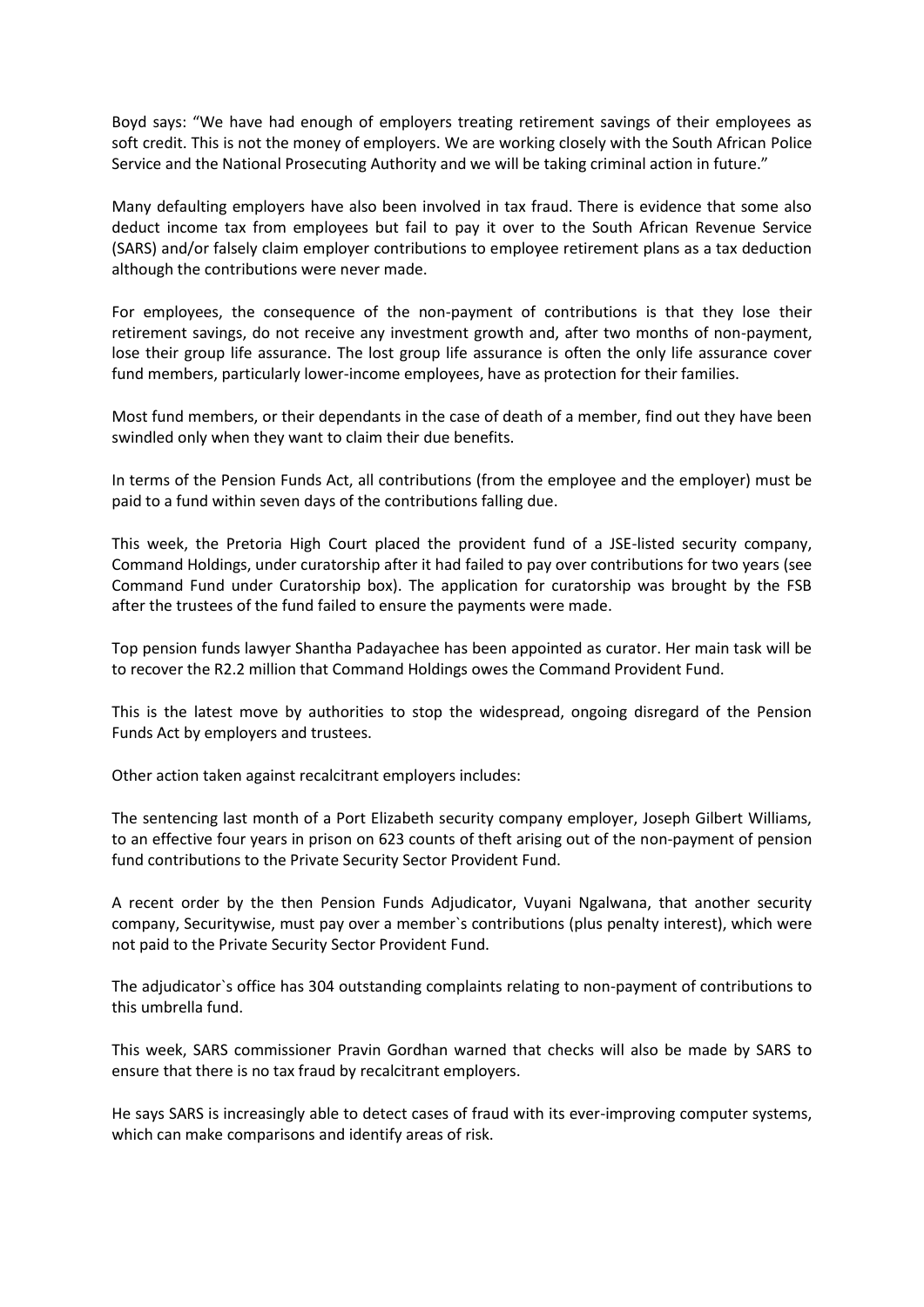And Finance Minister Trevor Manuel told Personal Finance that part of the current reform of the retirement system in South Africa is aimed at dealing with the problem.

He says that when the national social security system (NSSS), which includes compulsory membership of a state-controlled retirement fun

<http://www.taxtalkblog.com/?p=2821>

### **City Press – Fund guards members – 26 September 2009 – 12:47**

A PROVIDENT fund representing 200 000 security guards is fighting back against employers who are not passing on to the fund monies deducted from their members' salaries.

The Private Security Sector Provident Fund (PSSPF), which has R1.1 billion in its coffers, has already pushed for the prosecution of a Port Elizabeth employer who was recently sentenced to four years' imprisonment for failing to hand over to the fund the monthly premiums he deducted from his workers.

"We are currently finalising a High Court action against a number of employers. We are pleased that a court action was taken against a particular employer who was compelled through a court order to pay all arrear contributions, including interest," said Peter Zibi, principal officer for the PSSPF.

The office of the Pension Funds Adjudicator (PFA) is being flooded with complaints from members who have had their claims repudiated by the fund and its administrator, Negotiated Benefit Consultants (NBC).

Just this month alone, the outgoing PFA, Mamodupi Mohlala, has made more than 400 rulings against the fund and the NBC. The two have been ordered to make benefit payouts to the claimants plus 25% interest.

But Zibi told City Press Business that the root cause of PSSPF's problems was directly related to security guard employers defrauding their workers.

"It is a fact that numerous registered security companies defraud their employees by deducting monies from their wages and then claiming that these contributions, together with the employers' contributions, are being paid to the fund," Zibi said.

The non-payment of these contributions has resulted in the repudiation of many death, disability and pension payout claims by the fund.

"The impact of this fraudulent practice is that beneficiaries such as spouses and children never receive the financial compensation they were expecting," Zibi said.

Tony Mercer, an NBC executive director, said ever since the company assumed the administration of the fund more than seven years ago it had been plagued with problems ranging from non-payment of contributions to employers failing to submit contribution schedules electronically.

"The primary jurisdictional route for a member using the PFA would be to allege non-payment of a withdrawal claim. Most of these in fact cannot be paid because the fund has not received contributions or correct member data from his/her employer.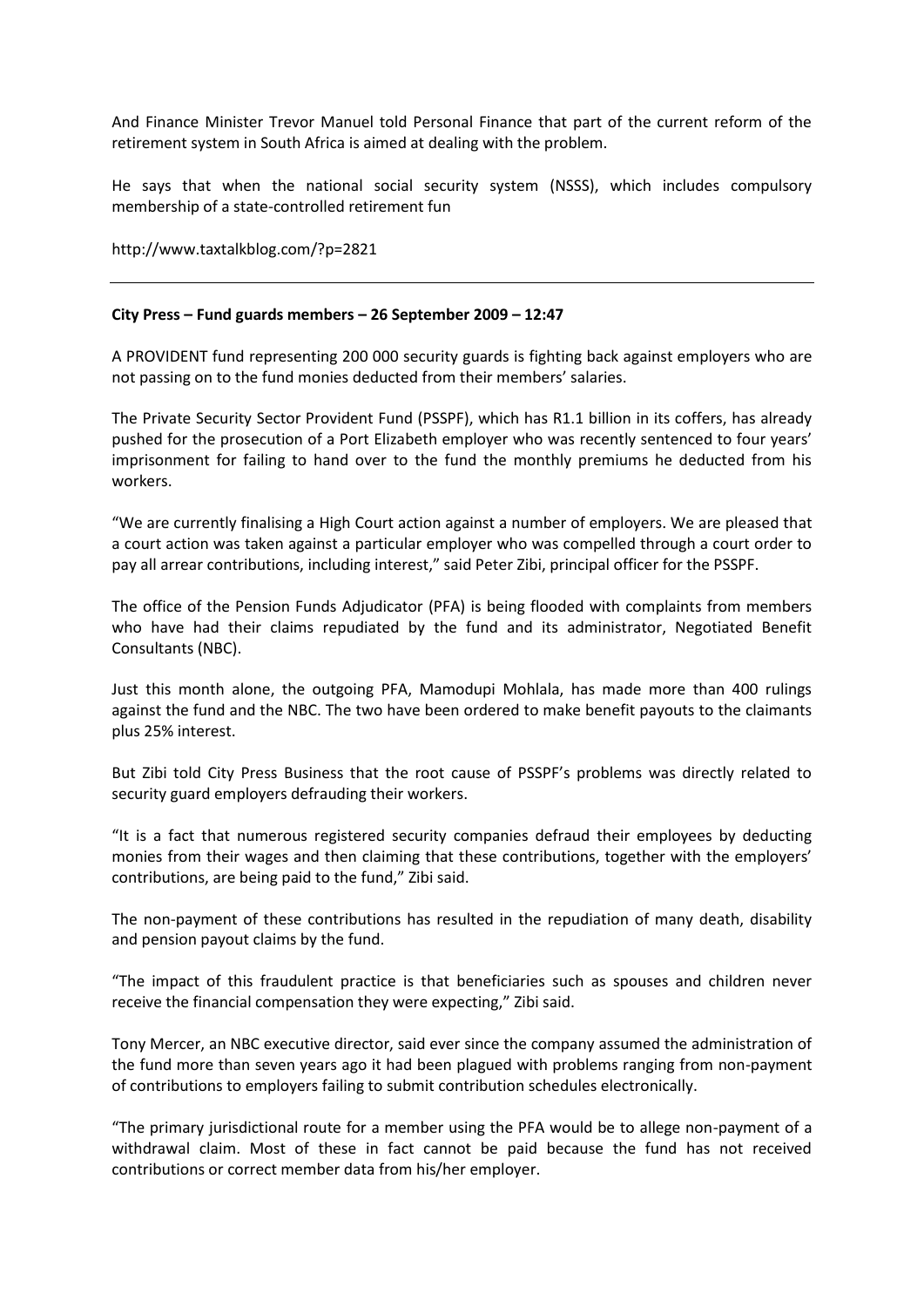"This is a compliance issue that is out of the hands of the NBC. We can only work with the data and contributions we are given," Mercer said.

He said over the years the administrator and the PSSPF had taken numerous steps to address the problem, including instituting legal action against errant employers, often at huge cost to the fund.

At present the fund has 200 000 members, but only 100 000 are paying contributions, according to receipts from NBC.

This means that the fund is half the size it is supposed to be.

About 1?500 employers are currently members of the fund, but there are thousands of employers who by law should join it. In 2007 more than 4 000 security companies were fingered by the PSSPF for defrauding security guards by not paying their premiums to the fund.

<http://www.citypress.co.za/business/fund-guards-members-20090926/>

#### **Business Report – Sapa – Worst performing pension fund named – September 28 2009 – 04:13pm**

The worst performing pension fund was named by the Pension Fund Adjudicator in Johannesburg on Monday.

Mamodupi Mohlala identified the Private Security Sector Provident fund, administered by NBC, as the worst overall performing pension fund.

"There is a clear indication that the funds are failing to meet the standard required of them," Mohlala said, noting that only two funds performed well in the assessment.

The best overall performing fund was the Lifestyle Retirement Annuity Fund, and the second best was the Professional Provident Society Retirement Annuity Fund.

Mohlala said these were the only two funds which obtained the 70 percent rating, deeming them acceptable by the office of the adjudicator.

The adjudicator deals with complaints regarding private sector pension funds.

"All the others failed to meet the pass mark of 70 percent," she said.

The need for the scorecard arose as the adjudicator's office received a staggering number of complaints regarding pension fund pay-outs.

At least 390 pension funds were assessed for the period from September 2008 to September 2009.

Of these 390 funds, the office had received one complaint each for about 207 of them.

It had received 345 complaints on the Private Security Sector Provident fund, and 157 complaints about the Central Retirement Annuity Fund.

Mohlala said the need for a scorecard was highlighted with the introduction of President Jacob Zuma's complaints hot line earlier this month.

"The first call that was taken by the president himself was a complaint about access to pension contributions... This points to the need for the scorecard," she said.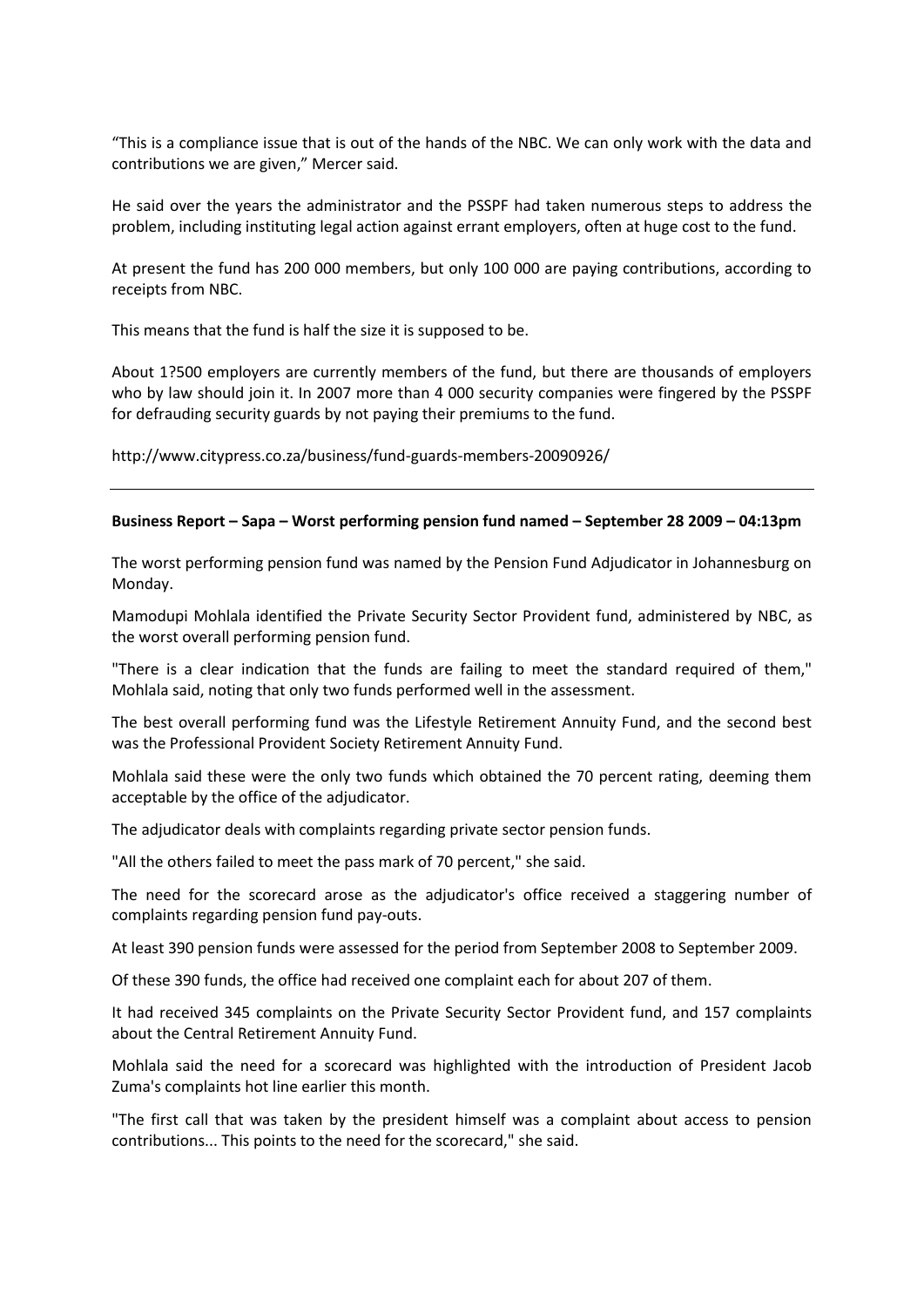The scorecard also showed it was necessary to revise the levies paid by pension funds toward the functioning of the adjudicator's office.

Pension funds had to pay R2.91 to the adjudicator for every member they had. This contributed toward the running of the office tasked with settling complaints.

Mohlala said some pension funds which made large contributions to the adjudicator's office received very few complaints while those contributing a lot less were constantly being complained about.

"We will make a submission to the Financial Services Board to request that contributions in relation to levies be revised.

"If we do not, we will be perpetuating a situation whereby funds who are not performing will be subsidised by those who are doing what is expected of them," she said.

The scorecard ratings that pensions funds received would be referred to the Financial Services Board (FSB).

"Going forward, we will refer the ratings to the Financial Services Board for them to assess the corporate governance... and possibly the licensing of those funds.

"It is the prerogative of the FSB on the licensing of the worse performing funds," Mohlala said.

The adjudicator's office held workshops in September last year to explain how the ratings and requirements for the funds would be assessed for the scorecard.

She said it was clear that some funds went back to align their systems with these requirements and she urged others to do the same.

"It is very unfortunate that not all funds did that," Mohlala said.

She extended an open invitation to pension funds to sit down with her office to ensure that they improve their performance and the services provided to their clients.

The scorecard was independently audited.

A total of 8 275 complaints had been dealt with by the adjudicator's office in the 2008/09 financial year, however, backlogs remained a problem. The economic downturn has also impacted on the number of complaints received.

[http://www.iol.co.za/business/news/worst-performing-pension-fund-named-](http://www.iol.co.za/business/news/worst-performing-pension-fund-named-1.820715#.U3Cwc2eKCt8)[1.820715#.U3Cwc2eKCt8](http://www.iol.co.za/business/news/worst-performing-pension-fund-named-1.820715#.U3Cwc2eKCt8)

**Personal Finance – Neesa Moodley-lsaacs – Fund Administrators Cry Foul Over Complaints Scorecard – 3 October 2009**

## **ONLY ONE PENSION FUND OUT OF 290 MAKES THE GRADE, ACCORDING TO ADJUDICATOR'S RATING SYSTEM**

Two administrator's funds feature prominently among the worst performers in the Pension Funds Adjudicator's ranking of how funds deal with member complaints sent to her office. But both administrators are unhappy with how the scorecard assesses their performance.

The scorecard of how pension funds deal with members' complaints has been met with wide criticism from the retirement industry. The scorecard was released earlier this week by Mamodupi Mohlala, the Pension Funds Adjudicator (PFA). The overall assessment pass mark of the scorecard was seven, and only one fund, the Lifestyle Retirement Annuity Fund, which is administered by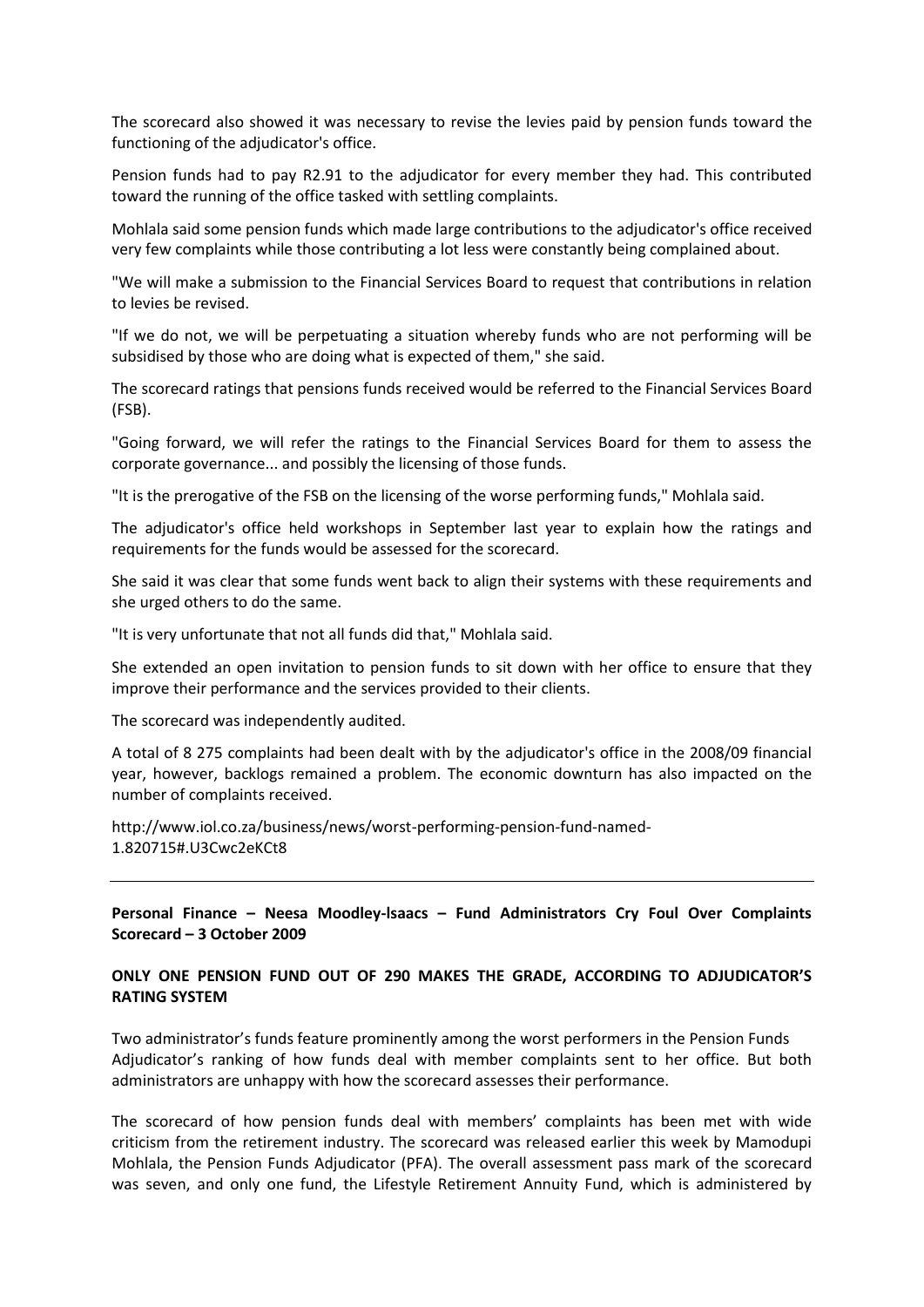Liberty Life, passed with a score of 7.19. Mohlala introduced the scorecard to rate funds in terms of the type and number of complaints related to each fund, as well as how a fund handles complaints.

Two administrators, Negotiated Benefit Consultants (NBC Holdings) and Alexander Forbes, each administer four fund that feature among the ''top 20 worst performers.'' Max Maisela, the chairman of NBC Holdings, says that although the scorecard names NBC Holdings as the administrator of another worst-performing fund, the Impala Pension Fund, NBC Holdings is not the fund's administrator. When asked to comment on the fact that NBC Holdings administers four of the worstperforming funds, Maisela said he is not able to comment at this stage, as he does not know how the scorecard works and will have to find out more details before he can comment. "We are waiting for the release of a detailed scorecard before we comment," he says. The full details of the scorecard and how funds would be rated or scored were published by the Office of the PFA in December last year.

### **DEFAULT DETERMINATIONS**

Mohlala recently issued 285 default determinations against the Private Security Sector Provident Fund (PSSPF), which is administered by NBC Holdings, after the fund repeatedly failed to respond to queries from her office. (See PFA cracks the whip on errant fund, Personal Finance, September 5, 2009.) NBC Holdings has since published a report on its website, stating that NBC is seeking legal advice from its attorneys with regard to the articles that appeared in City Press and in Personal Finance on September 5, 2009.

The rest of the statement addresses the article in City Press and makes no further reference to the Personal Finance article. The statement goes on to say that in January this year, the PSSPF instructed NBC Holdings to allow the fund's principal officer to assume full managerial responsibility for all complaints against the fund sent to the PFA. However, Peter Zibi, the principal officer of the PSSPF says the trustees asked NBC Holdings to make sure that all correspondence with the PFA was routed through him in order to ensure that complaints were dealt with.

Too often, we were told that NBC did not receive the correspondence from the PFA office or did not see the determination, he says. Zibi says he does not understand how the scorecard can compare the PSSP which has about 2 000 employer members, with funds that have only a few employer members.

Also, confusion about jurisdiction meant that our fund's complaints were not dealt with between 2002 and 2007, leading to a backlog of cases. After a court ruling that our fund fell tinder the PEA jurisdiction, we sent upwards of 4 000 complaints to the PFA office in 2007 to be addressed, he says. Zibi says at least 1 400 of those complaints related either to employers that were collecting contributions and not paying them over to the fund or to employers that were collecting contributions and were not registered with the fund.

All pension funds are required to pay the PFA office a levy of P2.91 for each pension fund member a year. The scorecard shows that the cost to all fund members of addressing complaints related to the PSSPF was about R3 900 a complaint, against the PSSPFÒs levy contribution of P222 479 to the PFÒA for the past year The PSSPF accounted for 26 percent, or 345, of the complaints received by the PFA from September last year to September this year. The PSSPF was one of eight funds that cost the PFA office more than the amount they contributed to the office in levies (see graph).

Mohlala says a few serial offenders compromise the levy system as other funds subsidise the costs of their complaints. During last year, Mohlala appointed various teams to deal with the complaints backlog. She appointed an entire team to deal with the PSSPF alone. When Personal Finance asked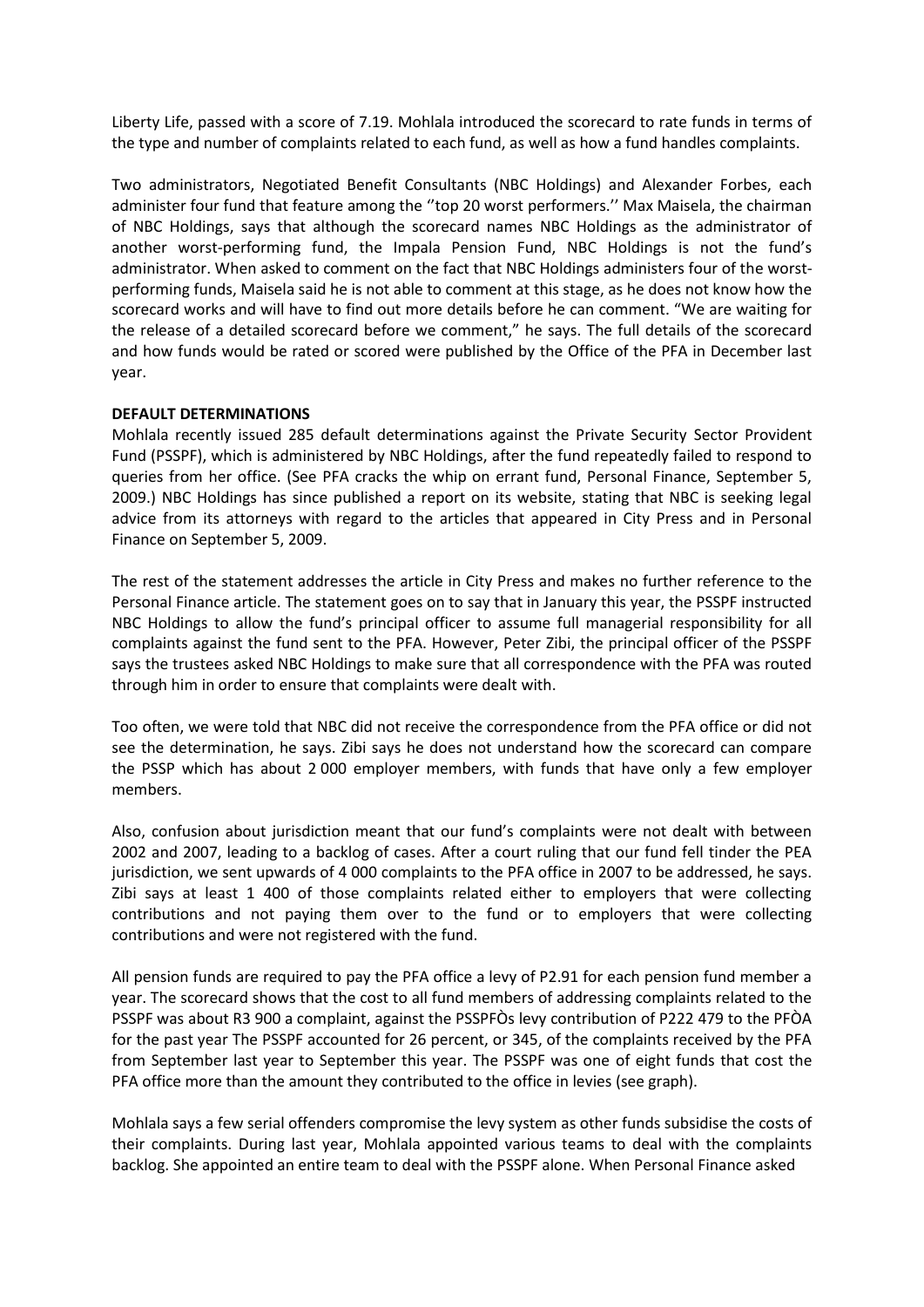Alexander Forbes to comment on the fact that it administers four of the top 20 worst performers, Leanne van Wyk, the group legal counsel for Alexander Forbes, says the scorecard is not an assessment of administrators but of funds.

We don't deal with complaints for the Cape Municipal Fund or the Denel Retirement Fund, as both these funds have outsourced that aspect of their business, she says. Van Wyk says Alexander Forbes also "literally just took over one of the other funds from another administrator." Despite repeated attempts by Personal Finance to speak to Mohlala this week, she failed to respond to our queries. Mohlala handed in her resignation at the beginning of September and has been appointed as the director-general in the Department of Communications.

## **Scorecard 'Doesn't Reflect' State Of Industry**

There are 6500 active pension funds in South Africa and the impression created by some media reports earlier this week that the pension funds industry is in dire straits is totally misplaced, Jurgen Boyd, the deputy registrar of pension funds at the Financial Services Board (FSB), says. The scorecard focuses only on the 290 pension funds that were the subject of complaints to the Pension Funds Adjudicator (PFA) between September last year and September this year; he says.

Although Mamodupi Mohlala, the PFA, said earlier this week that she would be referring the scorecard's results to the FSB to "reconsider the continued licencing of the funds,'' Boyd says pension funds do not have licences but are required to be registered with the FSB. "We carry out a regular risk assessment of funds. Fund complaints and how the fund handles those complaints – in other words, the elements of the scorecard – form only one component of an overall assessment of a pension fund," he says. So, while the FSB will take the scorecard into account, it will feed into an overall risk assessment process, Boyd says.

A pension fund can be placed under curatorship, if during an investigation into the fund, evidence of maladministration or misappropriation of funds is uncovered. In such cases, Boyd says, the FSB would apply to the courts for a curatorship order – removing the board of trustees and replacing it with a curator. "Depending on its rules, a fund can also apply to the FSB for voluntary liquidation. Or, if the situation warrants it, the FSB can approach the court to place a fund into liquidation – for example, a dormant fund with no board of trustees but with assets and liabilities, he says. Although the FSB has the power to suspend or withdraw the licences of fund administrators, Boyd says this would depend on a number of factors, of which the scorecard would not be one; because the scorecard assesses funds and not administrators.

## **NOT ENTIRELY ACCURATE**

Leanne Dewey, the group legal executive at Liberty says although it is right for a consumer complaints tribunal to make its findings transparent, this brings with it the obligation to ensure that information is presented accurately and fairly and can be used to drive improvements. "Although we do believe that some of the scoring methods used could be refined, we appreciate that this is the first step in what will no doubt be a regular feedback mechanism,'' Dewey says.

Leanne van Wyk, the group legal counsel for Alexander Forbes, says although it is good for the PFA to provide feedback to the industry, she is not sure about the ratings used and whether they are a true reflection of a fund's performance. "For example, part of the scoring relates to settlements, but, in terms of most fund rules, they are not allowed to negotiate any kind of settlement with a member after they have made a decision or, for example, paid out a benefit,'' she says. Van Wyk also says she is surprised that only one fund passed the scorecard, as this does not reflect her experience of how funds respond to complaints to the adjudicator.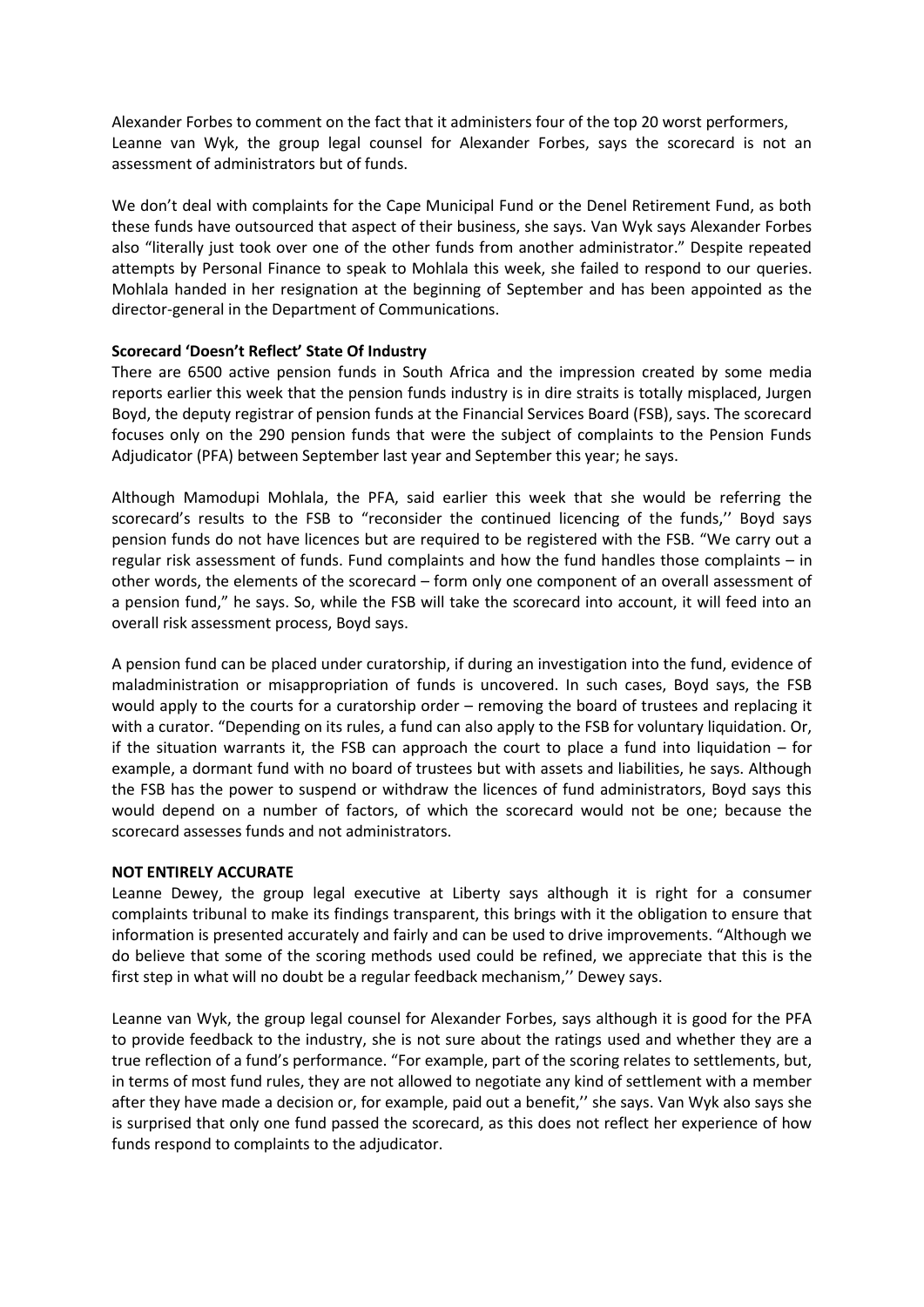"This [the scorecard] has led to a negative perception of the pension funds industry in general and many of those funds named in the scorecard as poor performers. One of those funds named is confused, because all complaints against it have been dismissed by Mohlala, yet it has been given a poor rating. Our information is that the adjudicator is not going to give funds their individual assessments. If this is the case, this is inappropriate where these funds have been publicly named and now have no way of assessing the Fund's score or defending their position," she says.

### **SECURITY FUND DOES IT AGAIN**

Mamodupi Mohiala, the Pension Funds Adjudicator (PFA), this week issued yet another default determination against the Private Security Sector Provident Fund (PSSPF) and its administrator NBC Holdings. Nceba Matiwane, an employee of Khulani Fidelity Security Services, complained to the adjudicator after the fund failed to pay out a disability benefit. Matiwane was injured in a car accident in June 2004. The injury left him permanently blind in one eye and unable to perform his duties.

As with previous complaints to the PFA against the PSSPF, both the fund and NBC Holdings failed to respond to the request from the adjudicator's office for more information. Mohlala ordered NBC Holdings to calculate the value of the disability benefit Matiwane would have received if his claim had been submitted to the insurer, and to inform the fund and the PEA of the benefit within seven days of the ruling. The PSSPF was ordered to pay the benefit plus interest at a rate of 25 percent until the date of payment, within 14 days of the ruling. The adjudicator also ruled that Matiwane may approach a court to obtain a warrant of execution if the fund fails to make the payment in line with her ruling.

## **What the scorecard says about your fund**

If you are thinking of changing your retirement fund or have started working and want to know which funds to avoid, you should take a closer look at the scorecard for funds released this week. The scores for each fund can be found on the website of the Pension Funds Adjudicator FA), www.pfa.org.za. (Go to "News and media", then "Media articles" and then "Current articles".) The scorecard assesses the performance of 290 retirement funds (including pension funds, provident funds and retirement annuity funds) that had complaints lodged against them with the PFA between September last year and September this year.

There are about 13000 registered and 6500 active pension funds in South Africa. Funds were assessed in terms of the type of complaint received, the details of the complaint, the quality of the fund's response, whether the fund made any attempt to settle the complaint before it reached the PFA and the outcome of the complaint. The only fund to pass the overall assessment pass mark of 70 percent was Liberty Lifestyle Retirment Annuity Fund. The scorecard's results show that the professional cost of each determination was between R3 500 and R30 000 (an average of R10 000), while the professional cost of conciliation services (introduced by the PFA last year to clear the backlog of complaints) was R3 500 a complaint.

Ten funds were the subject of 67 percent of the complaints dealt with by the PFA in the past year. These funds are the; Private Security Sector Provident Fund, Central Retirement Annuity Fund, Lifestyle Retirement Annuity Fund, South African Retirement Annuity Fund, Professional Provident Society Retirement Annuity Fund, Momentum Retirement Annuity Fund, Metal Industries Provident Fund, Contract Cleaning National Provident Fund, Metropolitan Life Retirement Annuity Fund and Corporate Selection Retirement Fund.

[http://www.libertycorporate.co.za/news-and-views/Documents/business-news/20091201-personal](http://www.libertycorporate.co.za/news-and-views/Documents/business-news/20091201-personal-finance-independent-newspapers-national-p1.pdf)[finance-independent-newspapers-national-p1.pdf](http://www.libertycorporate.co.za/news-and-views/Documents/business-news/20091201-personal-finance-independent-newspapers-national-p1.pdf)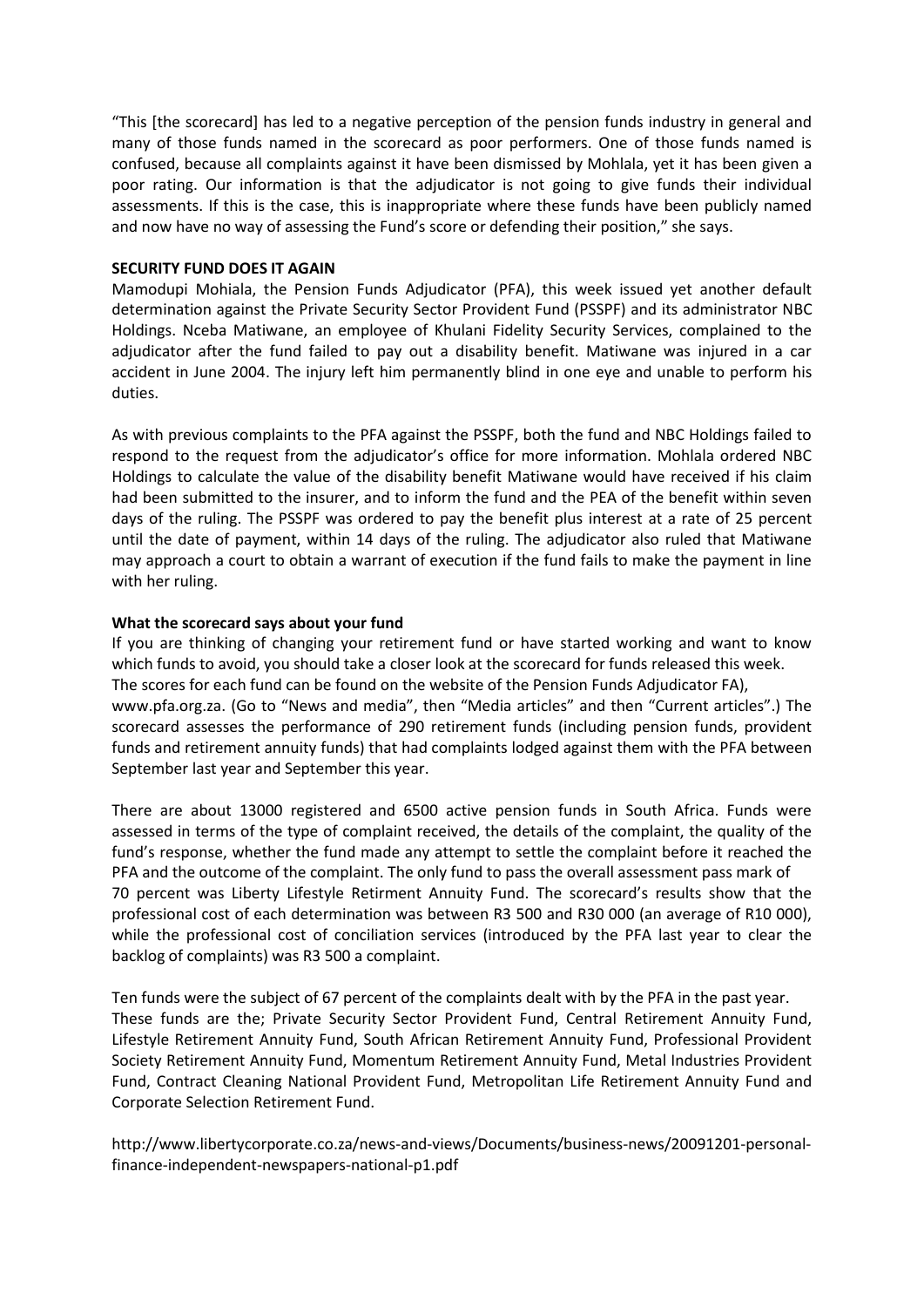## **City Press – Andile Ntingi - MOHLALA TAKES ON PENSION ADMINISTRATOR – 10/03/2009**

OUTGOING pension funds adjudicator Mamodupi Mohlala said black-owned administrator Negotiated Benefit Consultants was involved in about 70% of complaints that ended up in her lap. In the past two weeks alone Mohlala issued 410 determinations against NBC and its client, Private Security Sector Provident Fund (PSSPF), making it the most delinquent administrator in the country by far. The contract of the contract of the contract of the contract of the contract of the contract of the co

There are 329 licensed administrators in the country. More than two-thirds of complaints from aggrieved pension fund members involve NBC. "About 70% of matters that we deal with in my office involve NBC and the funds that it administers. "The company needs to change its ways because the sad part about this is that it is dealing with blue-collar workers, many of whom are illiterate and are paid very little. "They cannot afford this kind of treatment," said Mohlala.

She added that most of the complaints were from pension fund members who had had their claims for withdrawal and disability benefit payouts repudiated or were moved from pillar to post before they were eventually paid out. There were a few cases where members were overcharged on the pension-backed homeloans they received from NBC's homeloans subsidiary. Mohlala said NBC had a tendency of not responding to correspondence from her office regarding the complaints.

The revelations have angered Cosatu, the country's labour federation. It called for the Financial Services Board (FSB) to probe NBC and withdraw its licence if it was found to have violated its licence conditions. "Why are the trustees of these funds not reporting this to the FSB? This can't be happening at the expense of the members," said Jan Mahlangu, Cosatu's retirement funds coordinator. Mxolisi Mbekwa, the managing director of investment consulting firm Selekane, was also shocked by the high number of complaints.

"If these figures are accurate, this means that there is a serious problem with NBC's administration because this is completely unacceptable. "This means that the adjudicator spends about 70% of her time disciplining one administrator," Mbekwa said. NBC is owned by businessman Max Maisela and administers 168 pension funds. Tony Mercer, an executive director at NBC, said he could not comment on the matter because the company had no specifics on Mohlala's "allegations". He said it was not true that the administrator was not responding to the adjudicator's request for responses to the complaints.

"NBC handles most of the adjudicator's complaints brought against its client funds and either responds to them after taking instructions from the trustees or refers these to lawyers at the insistence of the trustees," he said. About two weeks ago, Mohlala – who is quitting her job at the end of the month – issued a ruling in which she ordered PSSPF and NBC to settle a matter with security guard Mandla Tom, who was overcharged on his home loan by R17 000. The administrator and the fund were ordered to pay the amount plus 25% interest to Tom.

In October 1999, the guard took an R8 000 housing loan with NBC. According Mohlala's calculations the loan was settled in July 2003 to the tune of nearly R11 700, including interest and administration costs. However, Tom carried on servicing the loan until March last year, eventually paying R28 800. In her determination on the matter, Mohlala was scathing, accusing NBC and PSSPF of maladministering Tom's benefit and enriching themselves at his expense. She added that the respondents (NBC and PSSPF) were "benefiting from an unlawful and negligent act".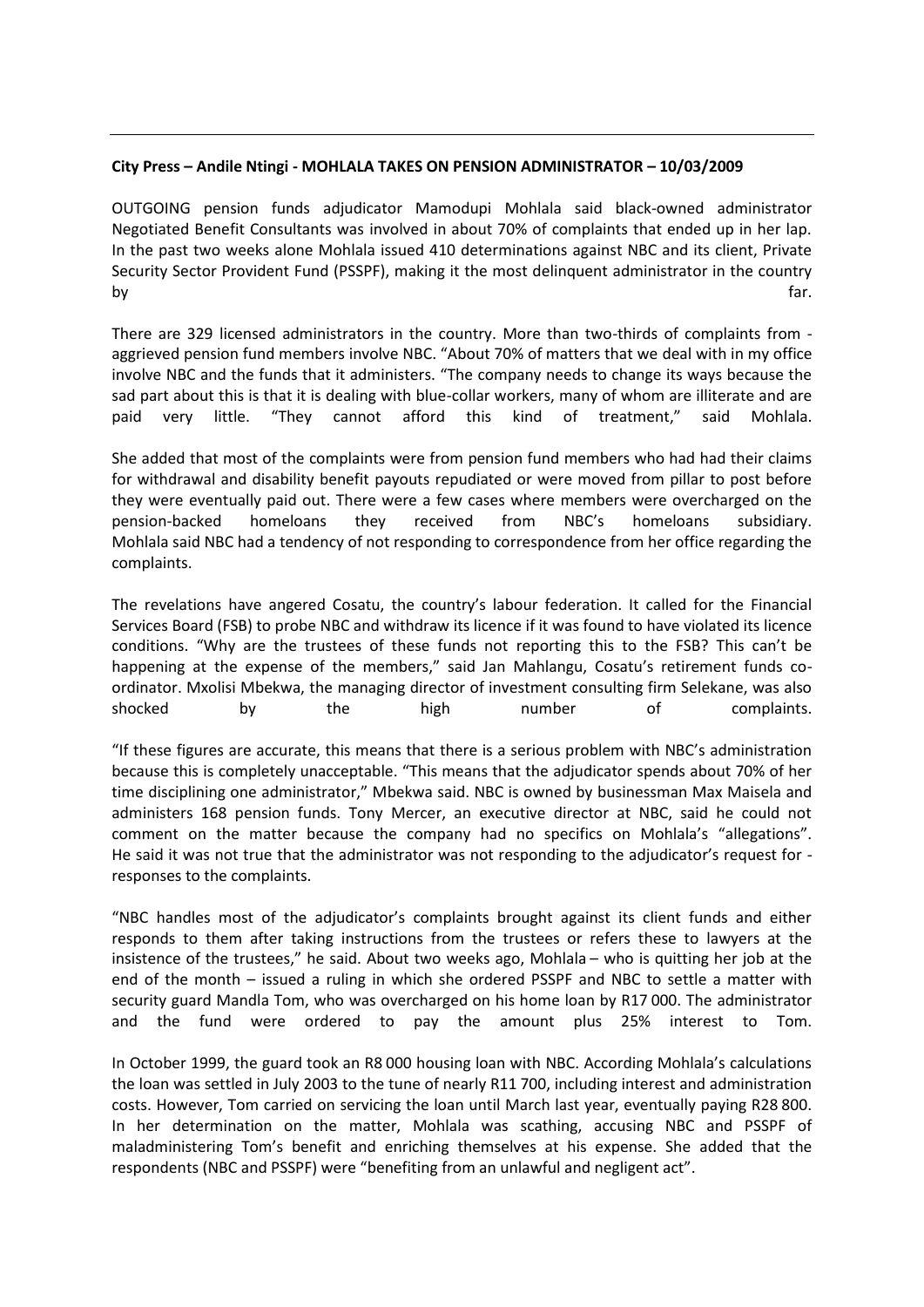"The conduct of the respondents is of such a nature that it causes them to be unjustifiably enriched," she wrote. NBC said it would challenge Mohlala's ruling and sue her for defamation. Mohlala said this week that any complaints involving the pension-backed homeloans fell under her and the FSB's jurisdiction.

<http://152.111.1.87/argief/berigte/citypress/2009/10/03/CP/1/an-NBC.html>

# **Business Report – Last-placed pupil in pension fund class to sue adjudicator and her office – October 5 2009 – 10:51pm**

NBC, the black-owned employee benefits company which runs what has been named as South Africa's worst pension fund, has started legal proceedings against the Office of the Pension Funds Adjudicator (OPFA), which made the accusation.

NBC administers the Private Security Sector Provident Fund. This fund was placed last in the OPFA's first scorecard of the industry, which was launched last week.

The company said it was also taking legal action against Mamodupi Mohlala, the outgoing pension funds adjudicator, in her personal capacity, in response to "the damaging media coverage" it was subjected to last week.

"Following the release of the results of the OPFA scorecard on September 28, the office continued making statements prejudicial to NBC," the company said in a statement.

In another attack, the National Union of Metalworkers of SA (Numsa) said the OPFA was painfully inefficient. Numsa, which has members in provident funds with assets in excess of R100 billion, said on Friday that the office often summoned funds for cases that had already been dealt with more than three years earlier.

The NBC-run Numsa Staff Provident Fund was also listed among the 20 worst performing funds by the OPFA.

Mohlala said the 20 worst performing funds faced the prospect of having their licences revoked by the Financial Services Board (FSB). She told Business Report last week that the worst-rated funds would be turned over to the FSB, which would then take a decision on whether to reconsider their licences.

The NBC did not want to reveal more details about its legal challenge last night to Business Report, saying it would do so at a media briefing today.

Attempts to get comment from Mohlala were unsuccessful. She has been appointed as directorgeneral of the Department of Communications.

Other poor performers, administered by other managers, included the Motor Industry Pension Fund, Denel Retirement Fund, Reckitt Benckiser Retirement Fund, Smollan Group Pension Fund and the Sanlam Retirement Fund.

Referring to the worst performers last week, Mohlala was quoted as saying: "There are clear indications that the funds are failing to meet the standards required of them."

Numsa said that the statement that its provident fund was among the worst performers had no substance.

Sam Tsiane, the benefits co-ordinator at Numsa, said the union was not consulted about the scorecard, which did not address the challenges facing the industry.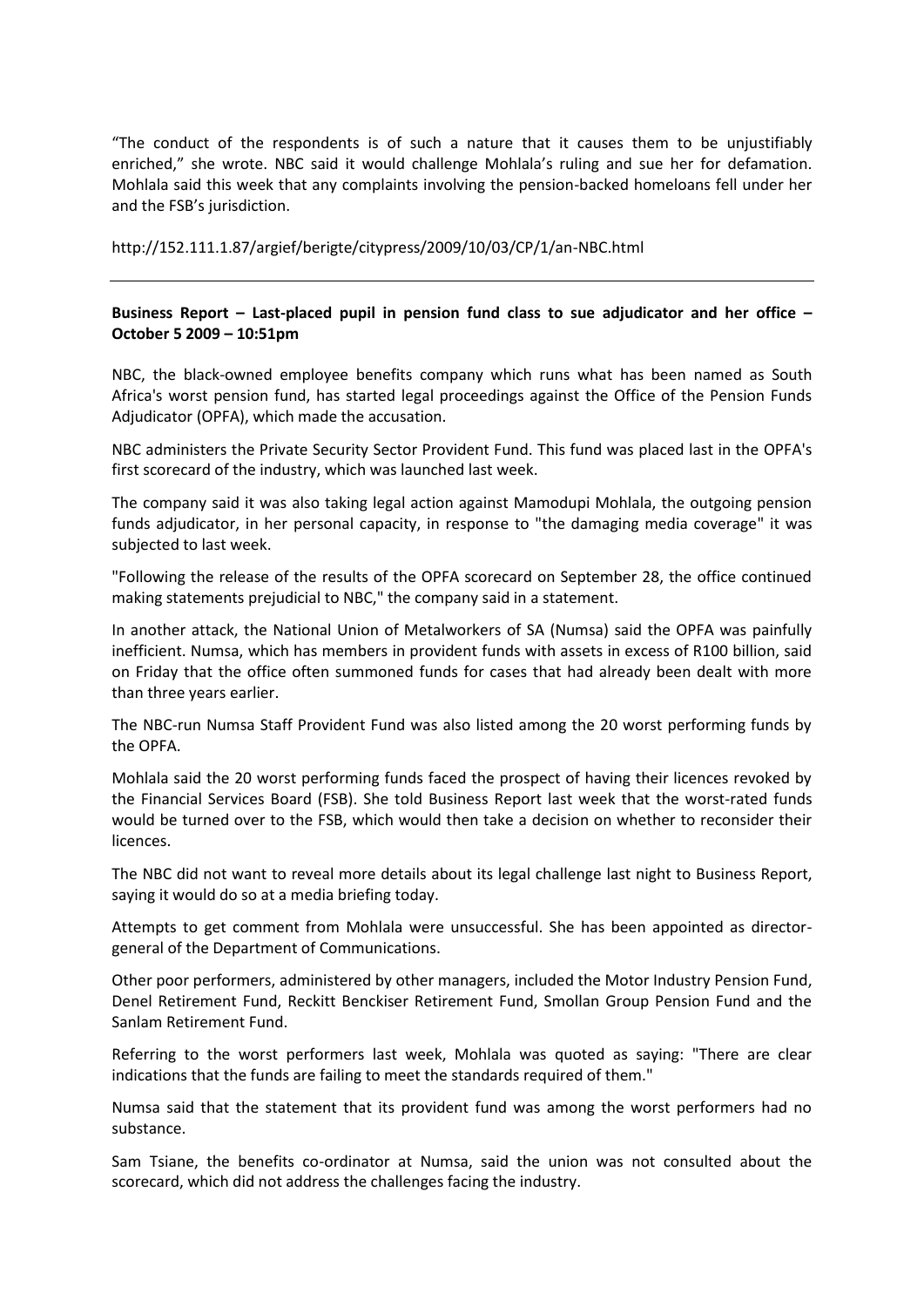"The key challenge is the number of employers who do not pay the contributions to the funds though they deduct money from the workers' wages," Tsiane said.

Numsa had trustees in the retirement funds for the metal, new tyre and motor industries, which "together represent half a million workers and there has been not a single ruling against all these funds", Tsiane added.

Mohlala has been appointed as director-general of the Department of Communications.

[http://www.iol.co.za/business/news/last-placed-pupil-in-pension-fund-class-to-sue-adjudicator-and](http://www.iol.co.za/business/news/last-placed-pupil-in-pension-fund-class-to-sue-adjudicator-and-her-office-1.820949#.U3CzI2eKCt8)[her-office-1.820949#.U3CzI2eKCt8](http://www.iol.co.za/business/news/last-placed-pupil-in-pension-fund-class-to-sue-adjudicator-and-her-office-1.820949#.U3CzI2eKCt8)

### **NewsMonitor – Andile Ntingi – Pension Firm Fights Back – 20 December 2009**

### **NBC mounts legal challenge against Financial Services Board**

# **Trustees should be fighting non-paying employers. NBC's job is to receive the funds, keep proper records and pay benefits to members'**

PENSION funds administrator Negotiated Benefit Consultants (NBC), is fighting back against the Financial Services Board (FSB) after the regulator said the black-owned firm would be investigated for alleged irregularities in one of the funds it used to administer. On Thursday NBC served legal papers on the FSB but refused to comment on the contents of the documents. After receiving the papers the FSB declined to comment, after initially agreeing to an interview. "The case has been appealed by NBC. We have received legal papers from them and therefore we cannot comment on the matter because it is now sub judice," said Dube Tshidi, the registrar of pension funds.

The showdown follows the FSB's decision last week to replace the entire board of trustees of the Private Security Sector Provident Fund (PSSPF) after its on-site investigation uncovered serious governance failures in the management and administration of the fund. The regulator then instructed the fund's new board, led by pension fund lawyers Jonathan Mort (chairperson) and Francisco Khoza (vice-chairperson), to probe some of the findings from the investigation, particularly the red flags around trustee-related expenses and remuneration as well as alleged irregularities by PSSPF's administrator, NBC.

Mxolisi Mbekwa, managing director of investment consulting firm Selekane, said the FSB would have a hard time pinning PSSPF's problems on the NBC. "I think NBC is taking these steps because it feels it has been singled out or treated unfairly. It is a challenge to administer the fund, and some of its problems cannot be blamed on NBC's incompetence. "The trustees of the fund should be fighting non-paying employers. NBC's job is to receive the funds, keep proper records and pay benefits to members," Mbekwa said.

The PSSPF, which represents 200 000 security guards and has R1.1 billion in its coffers, has been dogged mainly by problems relating to fund contributions since its inception in 2002. These involved claims that employers deduct pension contributions from members but fail to hand them over to the administrator. At present the fund is receiving contributions from only 100 000 members, according to receipts from NBC.

[http://www.newsmonitor.co.za/newsmonitor/view/newsmonitor/en/page28457?oid=1213922&sn=](http://www.newsmonitor.co.za/newsmonitor/view/newsmonitor/en/page28457?oid=1213922&sn=Article%20Detail&pid=558&highlight) [Article%20Detail&pid=558&highlight=](http://www.newsmonitor.co.za/newsmonitor/view/newsmonitor/en/page28457?oid=1213922&sn=Article%20Detail&pid=558&highlight)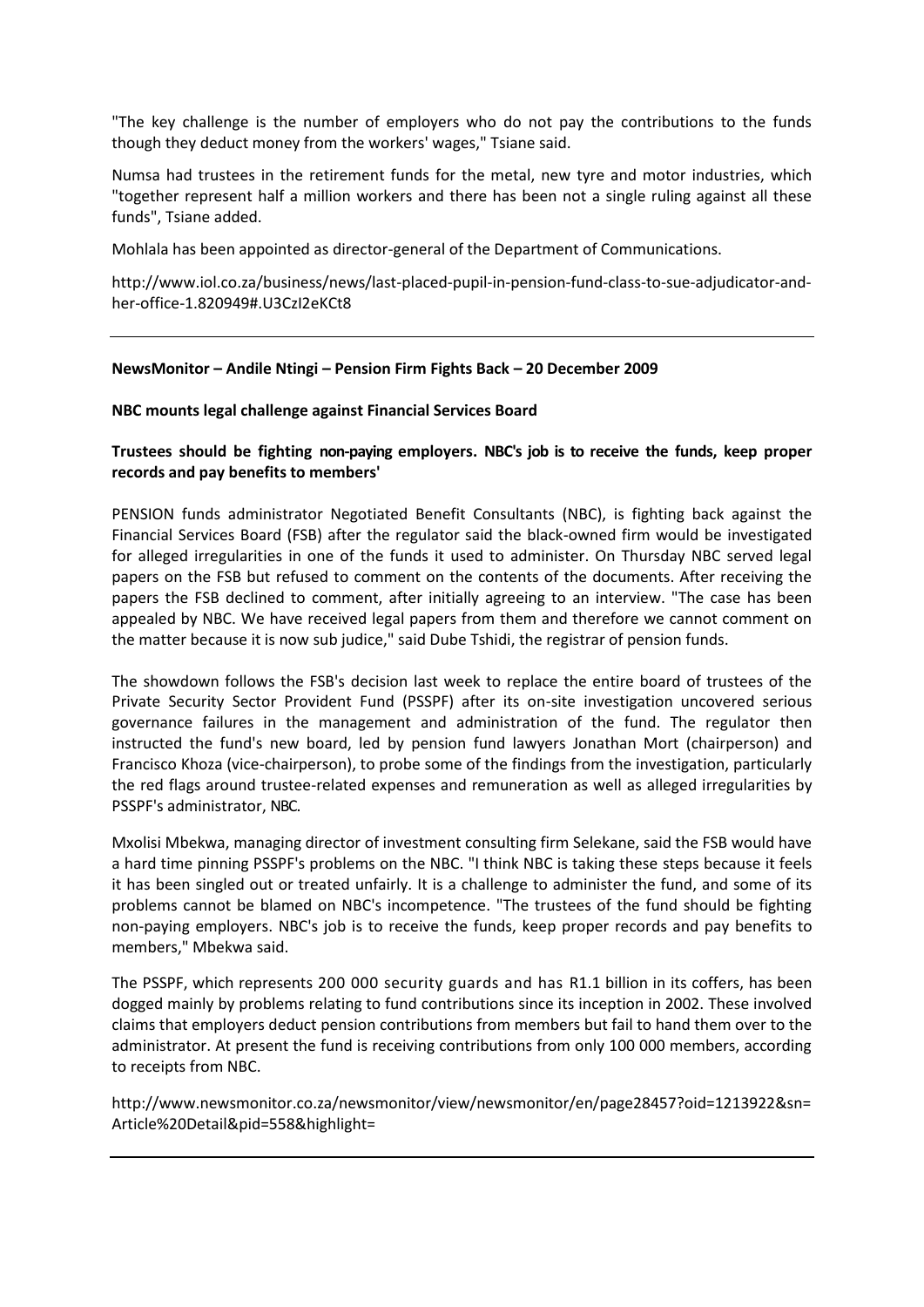# **The Star (Business Report) – Bruce Cameron – Control row rocks NBC-run provident fund; zz Member benefits unpaid – January 25, 2010**

Beleaguered retirement fund administrator NBC faces court action for refusing to hand over administrative control of the 150 000 member Private Security Sector Provident Fund (PSSPF) to new administrators.

In the meantime hundreds of members and dependants of members of the fund, which is one of the largest occupational umbrella retirement funds in the country, are waiting for benefit payments.

NBC's resistance comes despite the fact that the black empowerment firm publicly announced last year that it was resigning as administrator after it was criticised by the then Pension Funds Adjudicator, Mamodupi Mohlala, for its administration of the fund. …

[http://business.highbeam.com/407747/article-1G1-217363015/control-row-rocks-nbcrun](http://business.highbeam.com/407747/article-1G1-217363015/control-row-rocks-nbcrun-provident-fund-zz-member-benefits)[provident-fund-zz-member-benefits](http://business.highbeam.com/407747/article-1G1-217363015/control-row-rocks-nbcrun-provident-fund-zz-member-benefits)

## **The Star (Business Report) – Administrator has long history of challenges – January 25, 2010**

NBC, which was spun off by industry giant Alexander Forbes as an empowerment company in the 1990s, has had a series of confrontations with the industry regulators and competitors, including:

l Last year Mamodupi Mohlala, the Pension Funds Adjudicator at the time, rated the company as one of the worst administrators in South Africa because of its shortcomings in dealing with member complaints, particularly those that concerned the Private Security Sector Provident Fund;

l On two other occasions NBC has refused to hand over data to new administrators. In 2008 the Durban High Court authorised the sheriff of the court to enter the premises of NBC to seize data of the Rainbow Provident Fund if it was not handed over to new administrator Robson Savage. …

[http://business.highbeam.com/407747/article-1G1-217363016/administrator-has-long-history](http://business.highbeam.com/407747/article-1G1-217363016/administrator-has-long-history-challenges)[challenges](http://business.highbeam.com/407747/article-1G1-217363016/administrator-has-long-history-challenges)

# **The Star (Business Report) – Bruce Cameron – NBC agrees to give fund data to Absa – January 27, 2010**

… pension fund administrator NBC has done an apparent about-turn on its refusal to hand over data on the 150 000-member Private Security Sector Provident Fund (PSSPF) to new administrators.

NBC yesterday issued a statement saying that Business Report's Monday article on the NBC's refusal to give the PSSPF records to the new administrator, Absa Actuaries & Consultants, "is simply not true".

This is despite NBC chief executive Max Maisela confirming last Thursday that NBC was refusing to hand over the data.

Jonathan Mort, the chairman of the new PSSPF trustee board, yesterday confirmed that NBC had first resisted handing over the fund data, but had agreed to do so on Friday. …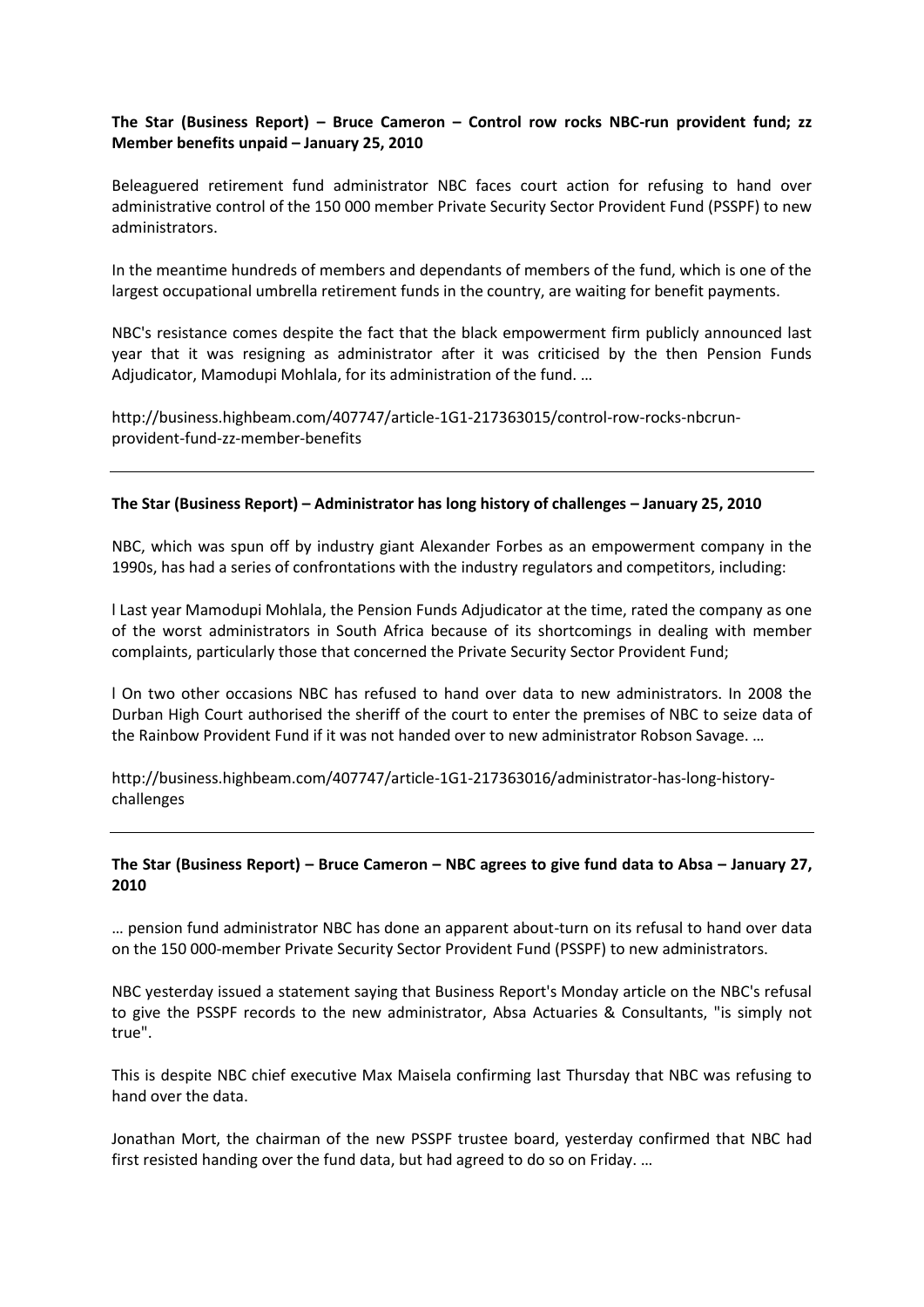<http://business.highbeam.com/407747/article-1G1-217513537/nbc-agrees-give-fund-data-absa>

# **Sunday Tribune – Fred Kockott – Government's laxity puts security industry at risk, say firms – March 21, 2010**

THE future growth and stability of the security industry is being jeopardised by the government irregularly awarding contracts to companies that are not fully compliant with the law and associated regulations, warn industry stakeholders.

In Durban alone, up to 3 000 security guards at established security firms could soon lose their jobs if the city proceeds with its award of a new security tender to chosen companies, including two enterprises owned and run by a husband-and-wife team, and two other entities that are allegedly not even registered with the private security regulatory authority.

While city manager Mike Sutcliffe has declined to comment on the issue, it appears that only one of nine companies chosen to provide security services in and around Durban over the next two years is fully compliant with all relevant legislation and regulations, and also up to date with payments made to the Private Security Sector Provident Fund. …

[http://business.highbeam.com/132633/article-1G1-221694721/government-laxity-puts-security](http://business.highbeam.com/132633/article-1G1-221694721/government-laxity-puts-security-industry-risk-say-firms)[industry-risk-say-firms](http://business.highbeam.com/132633/article-1G1-221694721/government-laxity-puts-security-industry-risk-say-firms)

### **Die Burger – Row brews over provident fund – Mar 23, 2010**

A QUESTION hangs over the security of Command and Comwezi security workers' provident fund. At last week's strike in Maitland, workers expressed concern about whether provident fund contributions, deducted by their employer, were being sent to the fund correctly. In 2007, the Command Provident Fund was placed under curatorship by the Pretoria High Court, after the Financial Services Board claimed R2,2 million was deducted from staff salaries but not paid into the the fund.

The provident fund was set up by Command Holdings prior to the company joining the Private Security Sector Provident Fund Fund (PSSPF).

Negotiated Benefit Consultants (NBC), the previous administrator of the PSSPF, terminated its contract with the fund in October last year. NBC cited "ongoing problems", including "noncompliance by employers", as the reasons.

Absa Consultants and Actuaries then took over the fund, with effect from 1 January. Command Holdings CEO Mohammed Shaffie Mowzer alleges NBC owes Command Holdings more than R1,5m.

In September last year, the principal officer of the PSSPF, Peter Zibi, was quoted as saying: "It is a fact that numerous registered security companies defraud their employees by deducting monies from their wages and then claim that these contributions, together with the employers' contributions, are being paid to the fund." This resulted in many death, disability and pension payout claims being rejected. Dependent spouses and children, therefore, never received any financial compensation.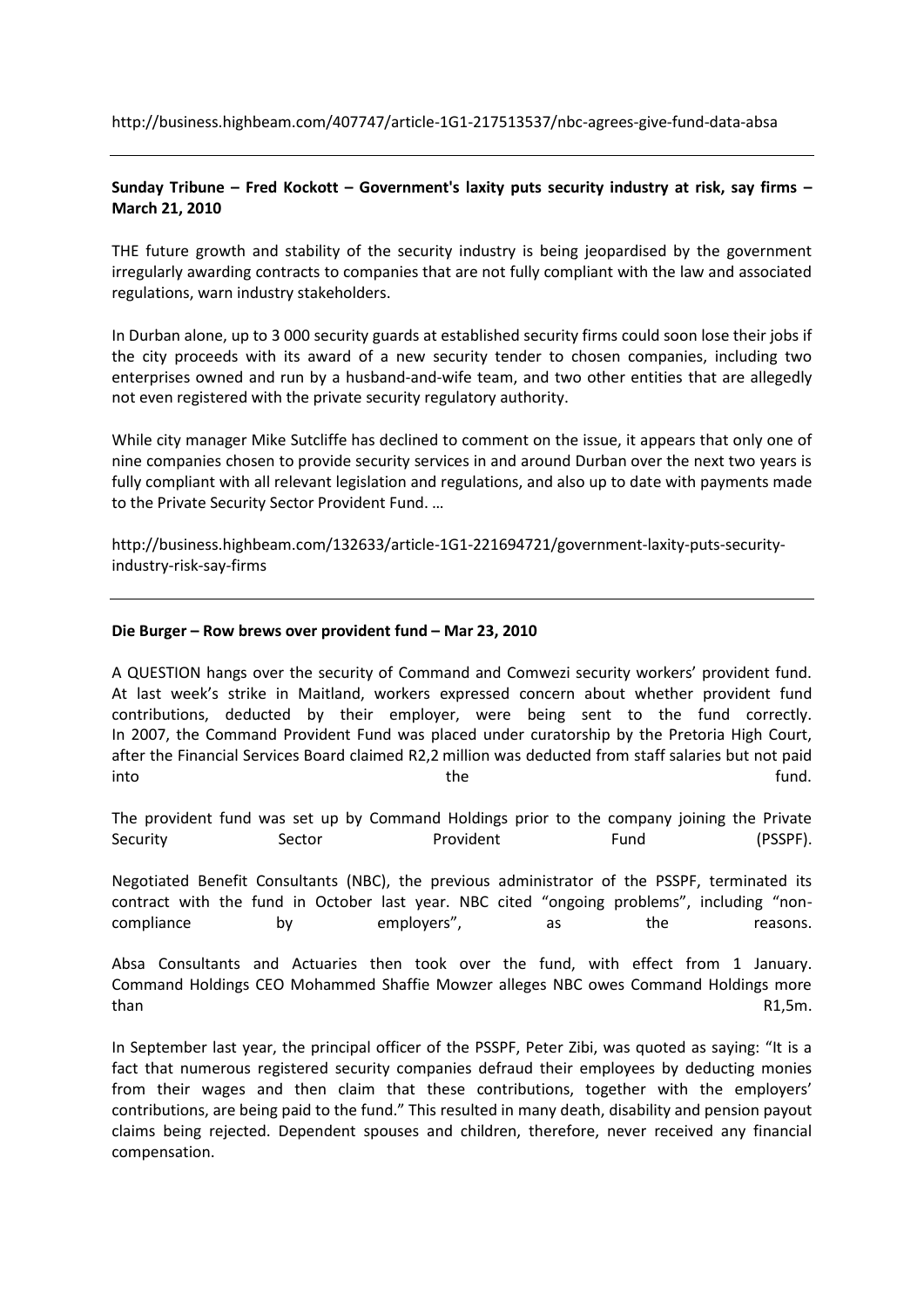Attorney Jonathan Mort, the new chairman of the PSSPF, and a pension fund law specialist, says: "To say that 70% of employers are non-compliant would be a fair reflection."

When asked about the employees' provident fund, Harry Duffy, human resources manager at Command Holdings, said Mowzer was the only one with this information, although he agrees having such information is technically a function of his role as human resources manager. He could provide no contact details for the company managing the provident fund, other than to say it the contract of the contract was the contract of the contract of the contract of the contract of the contract of the contract of the contract of the contract of the contract of the contract of the contract of the contra

Mowzer says he will investigate "each and every allegation" regarding the provident fund, and asked People's Post to provide him with details of every employee with queries in this regard.

<http://152.111.1.87/argief/berigte/dieburger/2010/03/23/PQ/23/tfcommand2-QD-MM.html>

## **Mail&Guardian – [Maya Fisher-French](http://mg.co.za/author/maya-fisher-french) – The growing role of graft and unethical practice – 30 Apr 2010 – 13:09**

Inappropriate fees charged to pension funds could cost the funds as much as 0,2%, or R3-billion, a year, a pension fund expert has estimated.

Actuary Rob Rusconi said that South Africa has R1,7-trillion of pension fund assets under management.

Inappropriate fees arise from a number of sources, among them poor decision-making by trustees, misinformation by service providers and unethical behaviour across the industry—including corruption, as the Mail & Guardian['s SA Quantum revelation](http://www.mg.co.za/article/2010-04-01-mrs-vavi-the-pension-funds-and-bribe)s have highlighted.

Low levels of financial literacy and trustees' lack of training are often to blame. But graft and unethical practices involving trustees and collective organisations at the expense of members are playing a growing role.

Umbrella structures, such as bargaining council or sectoral funds, which involve more than a single employer, are more open to abuse, as the funds pay running costs.

A high-profile example is the national provident fund of Cosatu's commercial workers' affiliate, Saccawu, which was placed under curatorship in 2002.

Curator Tony Mostert claimed that retirement fund money was lent to companies with connections to the trustees of both the fund and Saccawu's investment arm. In addition, service providers to the fund, including Old Mutual, were required to pay commission to the union for signing on members.

Apart from corrupt deals, some trustees use members' funds to supplement their salaries. In Saccawu's case, what tipped off the regulator to possible irregularities was the suspicious fact that trustee expenses increased from R318 153 in March 2000 to more than R1,7-million a year later.

The Financial Services Board (FSB) recently removed the board of trustees of the Private Security Sector Provident Fund for, among other reasons, "the abuse of the trustees with regard to reimbursements".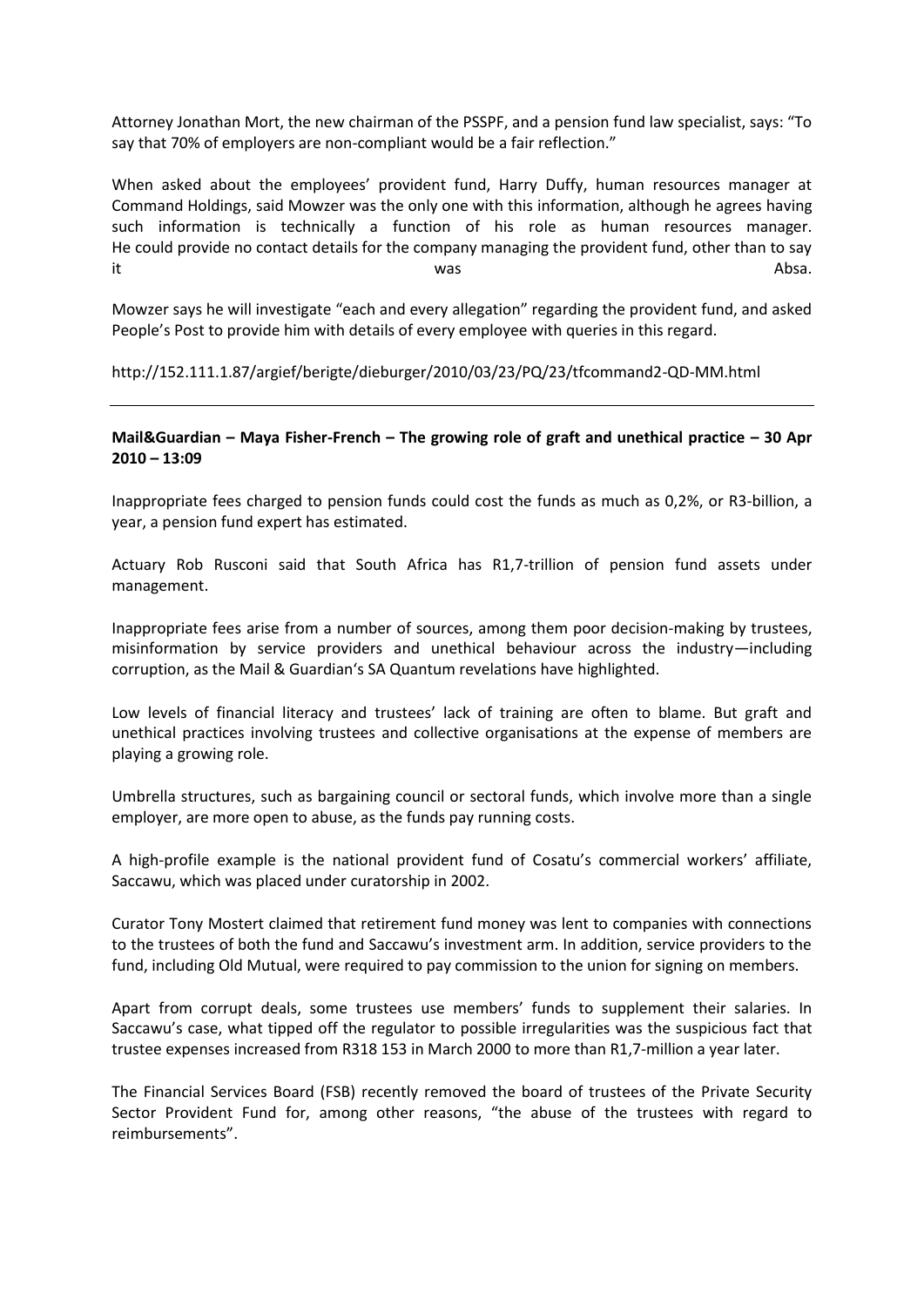The Pension Fund Act does not prohibit the remuneration of member trustees. But Jurgen Boyd, the FSB's deputy executive officer, said that member trustees are given time off work to fulfil their duties and that it is inappropriate for the fund to pay them over and above their normal salaries, although reimbursement of costs is acceptable.

#### **Abuses**

Boyd said abuse can occur when trustees are remunerated for attending meetings, as this encourages them to meet as often as possible by setting up sub-committees.

Expenses are also an area of abuse and the FSB has encountered cases in which trustees organise meetings at five-star hotels, drink Johnny Walker Blue and stay the night—all at the fund's expense.

Over-claiming of travel expenses and hiring luxury cars are among the more common abuses. "Abuse is not widespread, but where we do find it, it is really excessive," said Boyd. He said malfeasance is more common in funds that have members who earn low salaries and where high expenses have a material impact on members' savings.

The FSB is investigating a fund where the average income of members is R4 000 a month, yet where members elected as trustees are being paid about R25 000 a month from the fund's coffers effectively increasingly their salaries fivefold.

When the FSB investigates abuse of reimbursements, it often has a full-blown investigation on its hands, as the trustees may be complicit in hiding abuses by service providers.

The administrator provides the single safeguard against trustee abuse, as it manages funds' running costs and can become a whistle-blower.

When a board is corrupt, trustees often award the administrator the business in return for kickbacks and turning a blind eye. The upshot is that members' retirement funds line the pockets of trustees and service providers. Generally, corruption comes to light only when there is a falling-out among thieves.

Even if the FSB intervenes and removes the board of trustees, it cannot force the trustees to repay the money. The fund then has to take legal action, at a further cost to members.

<http://mg.co.za/article/2010-04-30-the-growing-role-of-graft-and-unethical-practice>

**The Star (Business Report) – Samantha Enslin-Payne – FSB seeks to shame pension cheats; zz Move is particular targeted at security and cleaning sectors zz Satawu says non-payment is widespread – May 21, 2010**

Cmpanies that do not pay their employees' pension or provident fund contributions to the relevant funds might be named and shamed by the Financial Services Board (FSB), a move that is particularly targeted at the private security and contract cleaning industries.

The FSB said yesterday that as the biggest culprits appeared to be employers in the private security and contract cleaning industries, it was considering publishing a list on its website of those recalcitrant employers who were in arrears in paying over the provident fund and pension fund contributions for their employees.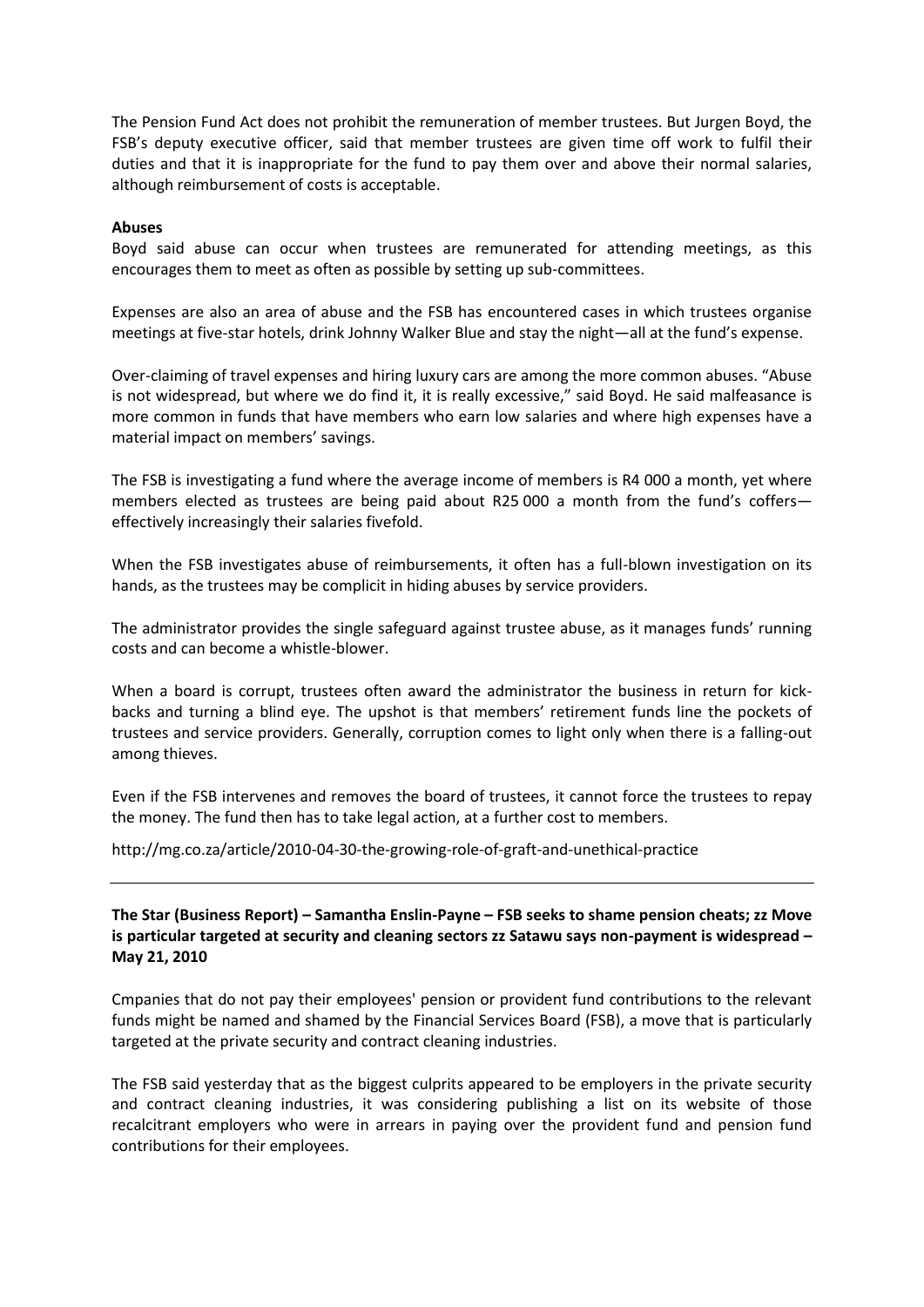In terms of the Pension Funds Act, all contributions from the employee and the employer must be paid within seven days of the contributions falling due. …

[http://business.highbeam.com/407747/article-1G1-226952077/fsb-seeks-shame-pension-cheats-zz](http://business.highbeam.com/407747/article-1G1-226952077/fsb-seeks-shame-pension-cheats-zz-move-particular-targeted)[move-particular-targeted](http://business.highbeam.com/407747/article-1G1-226952077/fsb-seeks-shame-pension-cheats-zz-move-particular-targeted)

### **NGOPulse – Sash Can Assist With Unpaid PSSPF Claims – August 4, 2010 – 10:05**

The Black Sash is calling on members of the Private Security Sector Provident Fund (PSSPF) who have unpaid claims to re-submit them to ABSA Consultants and Actuaries (ACA) as soon as possible. It follows assurances from the new administrator of the 150 000-member fund that they will process outstanding claims within two weeks of receiving them. Members can hand their claim forms in at any ABSA branch, together with a copy of their ID and a recent bank statement.

ACA was appointed in January by the Board of Trustees of the PSSPF - one of the largest occupational umbrella retirement funds in the country – following the resignation of NBC. Black Sash Advocacy Programme Manager Ratula Beukman says the human rights organisation has dealt with hundreds of complaints relating to the fund over the past few years.

"We estimate that there must be a backlog of around 60 000 claims countrywide, mainly from poor and vulnerable workers in the security sector. The new administrators have advised us that they can process benefit payments within two weeks if members re-submit their claims. Our provincial offices can help those who are struggling to navigate the system or fill in new claim forms or track down their claims." Claims original claims."

While under the guardianship of NBC, the Private Security Sector Provident Fund was repeatedly referred to the Pension Funds Adjudicator, mainly over its failure to pay benefits to members and their dependents. Besides the administrative failings at NBC, the fund also suffered as many security firm employers either failed to register their staff as members or pay over their monthly contributions to the the fund.

"It is particularly disgraceful that many of these private security firms who profit from our country's high and violent crime rate, have failed to protect the financial future of those who risk their lives each day in order to make a living. We believe employers who fraudulently pocket the contributions of members and fail to pay over their monies to the fund should face prosecution. The Pension Fund Act should be amended to criminalise such a gross violation. We would strongly advise members to report these private security firms to the Pensions Fund Adjudicator or the Registrar of Pensions Fund **Example 2018** Act," The Contract Sea insists and the Beukman.

In light of the injustices experienced by tens of thousands of members of the PSSPF, the Black Sash also calls on government to speed up the proposed social security and retirement reforms to ensure that they achieve effective regulation of the sector and protect the precious savings of workers as well as their social security rights.

Members who are having difficulty claiming their benefits from the Private Security Sector Provident Fund, can call the BLACK SASH HELPLINE 072-66 33 739 or email [help@blacksash.org.za](mailto:help@blacksash.org.za) for FREE paralegal and advice. Support and advice and advice.

To find out more about your pension and provident fund rights, you can download and print out the Black Sash '[You and Your Rights: Pension and Provident Funds](http://www.blacksash.org.za/files/penprovfund2010.pdf)' flyer.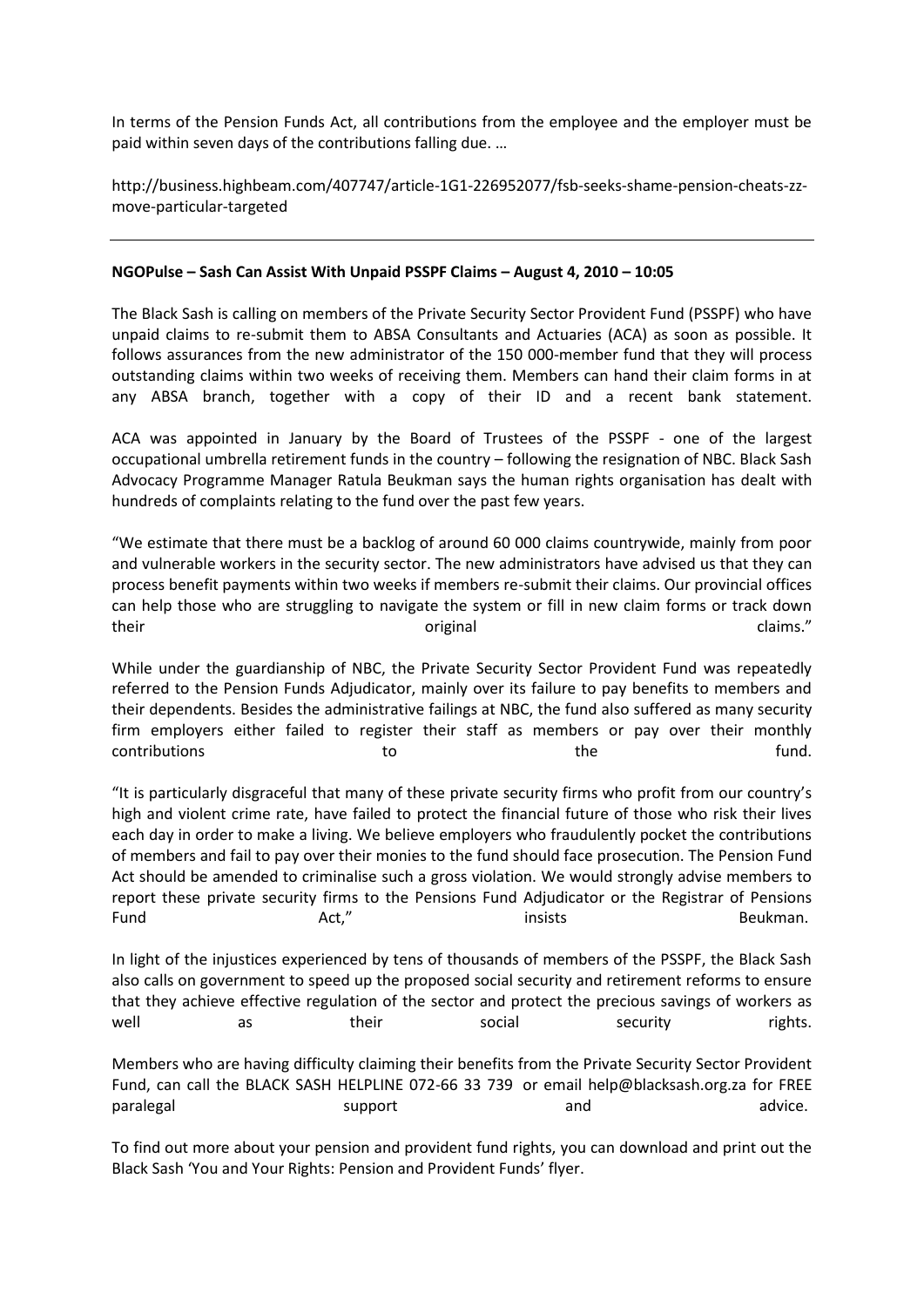<http://www.ngopulse.org/press-release/sash-can-assist-unpaid-psspf-claims>

## **[IOL](http://www.iol.co.za/search-results-page?q=Private%20Security%20Sector%20Provident%20Fund) – Bruce Cameron - What govt can learn from failure of security sector fund - September 4 2011 – 12:00pm**

The interim board of trustees of the very troubled Private Security Sector Provident Fund (PSSPF) has reported to the Financial Services Board (FSB) and dissolved itself.

The saga of the fund and the experience of the interim board sounds a significant warning to the government in respect of its proposed National Social Security Fund (NSSF), membership of which the government wants to make mandatory for most employed South African residents.

Two years ago the PSSPF was imploding fast. It did not have a legally constituted board of trustees and had been labelled "the worst fund" in South Africa by then Pension Funds Adjudicator Mamodupi Mohlala, because it had about 1 000 outstanding complaints. It was in the process of moving from administrator NBC, and its member records were simply in a mess, with a large number of outstanding death benefit and withdrawal claims unpaid.

The FSB intervened in December 2009 and appointed an interim board with respected pension fund lawyers Jonathan Mort as chairman and Fransisco Khoza as the deputy chairman, backed by 10 trustees nominated by trade unions active in the sector and employers.

Reflecting on his experience as the chairman of the fund's interim board, Mort attributes much of the chaos that existed at the fund, which to some extent still exists, to three main factors:

\* The inconsistent payment of member contributions by employers on behalf of members. (Inconsistent in terms of payments made and amounts paid.)

\* Short-term membership of the fund. Due to the nature of the industry, employment terms tend to be short and so too is membership of the fund. In the case of the PSSPF, membership is an average of 2.4 years, with only one percent of members reaching retirement, making the fund a short-tomedium savings arrangement with death and disability assurance benefits, and not a retirement fund.

\* An inefficient computer administration platform, with this compounding the effects of inconsistent payments and short-term membership.

It is these three factors that government will have to consider very carefully when it implements the NSSF, as the proposed fund will have much the same profile as the PSSPF: a large number of employers which each have, mostly, a relatively small but fluid workforce.

It is with the small employers, and those employers with a high turnover of staff, where the problems can lie, unless there is a very efficient administration system and an equally efficient enforcement system ensuring that contributions are paid in full and on time.

The PSSPF's interim board found that non-payment or late payment of contributions by employers was not necessarily done with male fides. Many of the employers simply run hand-to-mouth operations. If they are not paid by clients then they are short of money to pay contributions on time, if at all.

The PSSPF is set up in terms of the Labour Relations Act. All security officers are required to be members with limited exemptions.

According to the Private Security Industry Regulatory Authority there were 387 273 people employed in the industry by March 2010 and 7 459 security companies.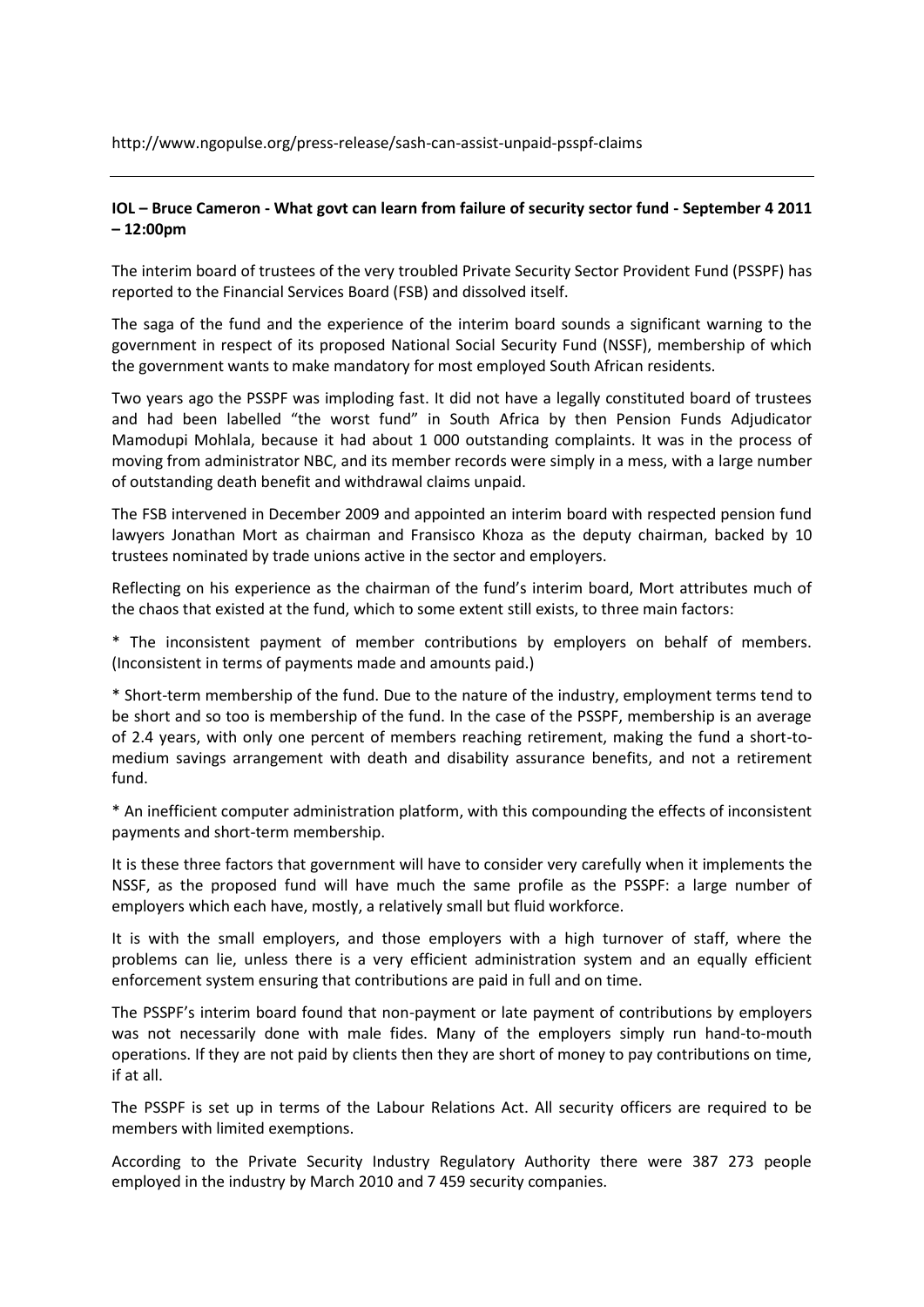But the monthly average number of employers from February to June this year was substantially lower. There were 555 employers who submitted contributions for 148 000 members; 318 employers who contributed without submitting the schedules of members in their employ; and 59 who submitted schedules of employee members but no contributions.

Mort says the interim board found "chronic non-compliance with the compulsory participation requirement". The mis-match of employee member schedules and contributions is a "massive challenge monthly to reconcile not only the deposits relating to current contributions but also arrear contributions".

The late payments impact on claims being made against the fund by members for both benefits on withdrawal from the fund or for assurance benefits when members die in service or are disabled.

Because of the problems with the payment of benefits, the interim board says, many employers resist participation in the fund.

The problem of administration is compounded by the fact that fund members pay many small amounts that need to be tracked.

The average annual pay of a security employee in February 2010 was a mere R26 027 and the average fund credit was R4 297, with a contribution rate of 7.5 percent of total pay being made by the employer and/or employee.

Mort says that because the average annual salary is so low, there is a desperate need for the withdrawal benefit to be paid in cash, rather than preserved, so that the member can survive until employment is found again. It is quite possible that this is typical of many in formal employment in South Africa. This highlights the problem of mandatory preservation of retirement savings.

The board found little resistance from fund members to fund membership, as the fund is seen as providing cheap death and disability benefits as well as funeral benefits. This is particularly important where many members may not survive to retirement.

The fund had a history of non-adherence to fund rules, problematic administration and poor governance, which the interim board resolved to a large extent.

Mort says the administration difficulties of the fund were, apart from the difficult environment in which it operated, due also to the inappropriateness of the administration platform, known as Bene-fit, owned by a company called SouthernX Software Solutions, on which the fund had been administered since inception.

The interim trustees decided to move from this computer administration platform to that of the new administrators of the fund, Absa Consultants and Actuaries, providing a litany of reasons for their decision.

The interim board and the FSB have done much to correct the underlying faults with the fund but conclude that the fund remains high-risk for many reasons.

The interesting thing about all this is whether the PSSPF will disappear into the government's proposed NSSF, along with many other retirement funds.

Although it would seem to fit exactly the type of fund which should be folded into the NSSF, the historical and extensive involvement of unions in this fund may make that politically difficult.

Whatever happens, it is absolutely imperative that the government ensures that what transpired at the PSSPF is not duplicated with the NSSF.

It must ensure a world-class administration system and platform; and must ensure that there is an efficient collection and benefit payment system.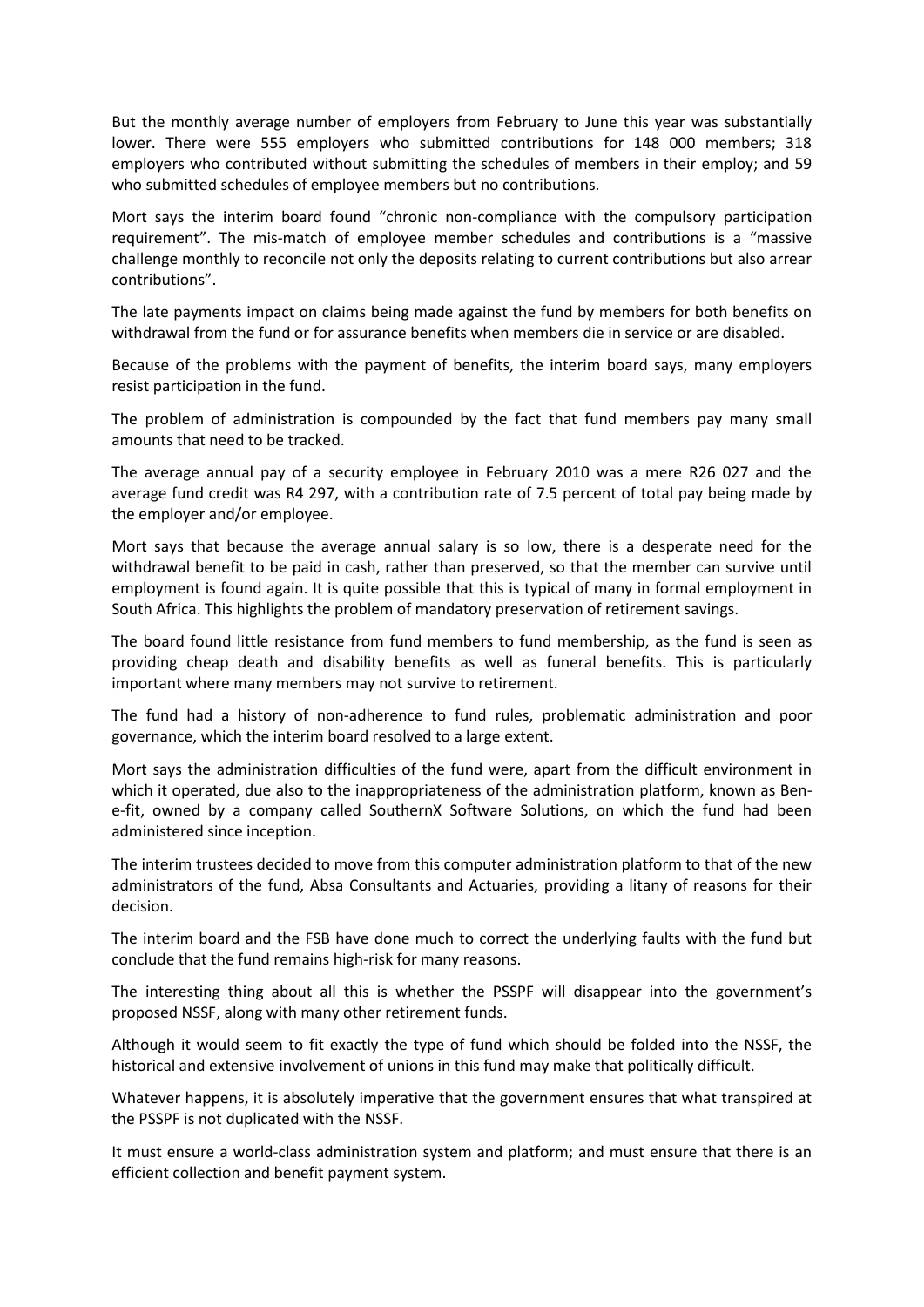[http://www.iol.co.za/business/personal-finance/retirement/what-govt-can-learn-from-failure-of](http://www.iol.co.za/business/personal-finance/retirement/what-govt-can-learn-from-failure-of-security-sector-fund-1.1130500?ot=inmsa.ArticlePrintPageLayout.ot)[security-sector-fund-1.1130500?ot=inmsa.ArticlePrintPageLayout.ot](http://www.iol.co.za/business/personal-finance/retirement/what-govt-can-learn-from-failure-of-security-sector-fund-1.1130500?ot=inmsa.ArticlePrintPageLayout.ot)

### **IOL – Bruce Cameron – Not our fault – software provider – September 11 2011 – 12:00pm**

Retirement fund computer software provider SouthernX Software Solutions has challenged the conclusions of the outgoing interim board that its Ben-e-fit program was "inappropriate" for the much troubled Private Security Sector Provident Fund (PSSPF).

The view of the interim board was reported in Personal Finance last week.

The interim board, which was appointed by the Financial Services Board two years ago to tackle problems at the fund, has been in the process of transferring the administration system to that of Absa Consultants and Actuaries from the previous administrator, NBC.

Other issues that the interim board says caused problems were inconsistent payments of contributions by employers and the rapid turnover of membership, which, on average, lasts 2.4 years.

A director of SouthernX Software Solutions, Gary Hughes, who is a previous principal officer and trustee of the PSSPF, says many other factors contributed to the PSSPF's problems and these "are not software related, but are due to the processes and people factors around this particular fund".

Hughes says the fund has been on the same computer administration platform for 10 years using his company's Ben-e-fit software. The software was used by Absa as a tactical solution while cleaning the data for transfer to its own platform.

He says initially Absa received a 12-month limited licence from his company to continue administering the fund until a full migration of administration could be completed. The licence was extended for another 12 months.

Hughes says that the sole reason for the proposed change of software systems is because Absa already had a core administration system – and not because of problems with the software.

Hughes claims that any problems with Ben-e-fit arose because the software was adapted by the PSSPF to meet its own requirements.

When the PSSPF administration staff left en mass in 2008, the information technology skills went as well "which resulted in a situation where there was an application that was supported internally now not being attended to with the required skills, and to manage the environment thereafter was challenge".

Hughes says that his company is assisting in resolving administration problems to allow Absa to "catch up and put them in a position to migrate".

"At no time was the software or its inappropriateness raised," he claims.

[http://www.iol.co.za/business/personal-finance/retirement/not-our-fault-software-provider-](http://www.iol.co.za/business/personal-finance/retirement/not-our-fault-software-provider-1.1134774?ot=inmsa.ArticlePrintPageLayout.ot)[1.1134774?ot=inmsa.ArticlePrintPageLayout.ot](http://www.iol.co.za/business/personal-finance/retirement/not-our-fault-software-provider-1.1134774?ot=inmsa.ArticlePrintPageLayout.ot)

#### **IOL – Bruce Cameron – IRF Briefs – September 11 2011 – 12:15pm**

There are no rooms full of files lying unattended at the offices of the Pension Funds Adjudicator, says acting adjudicator Elmarie de la Rey.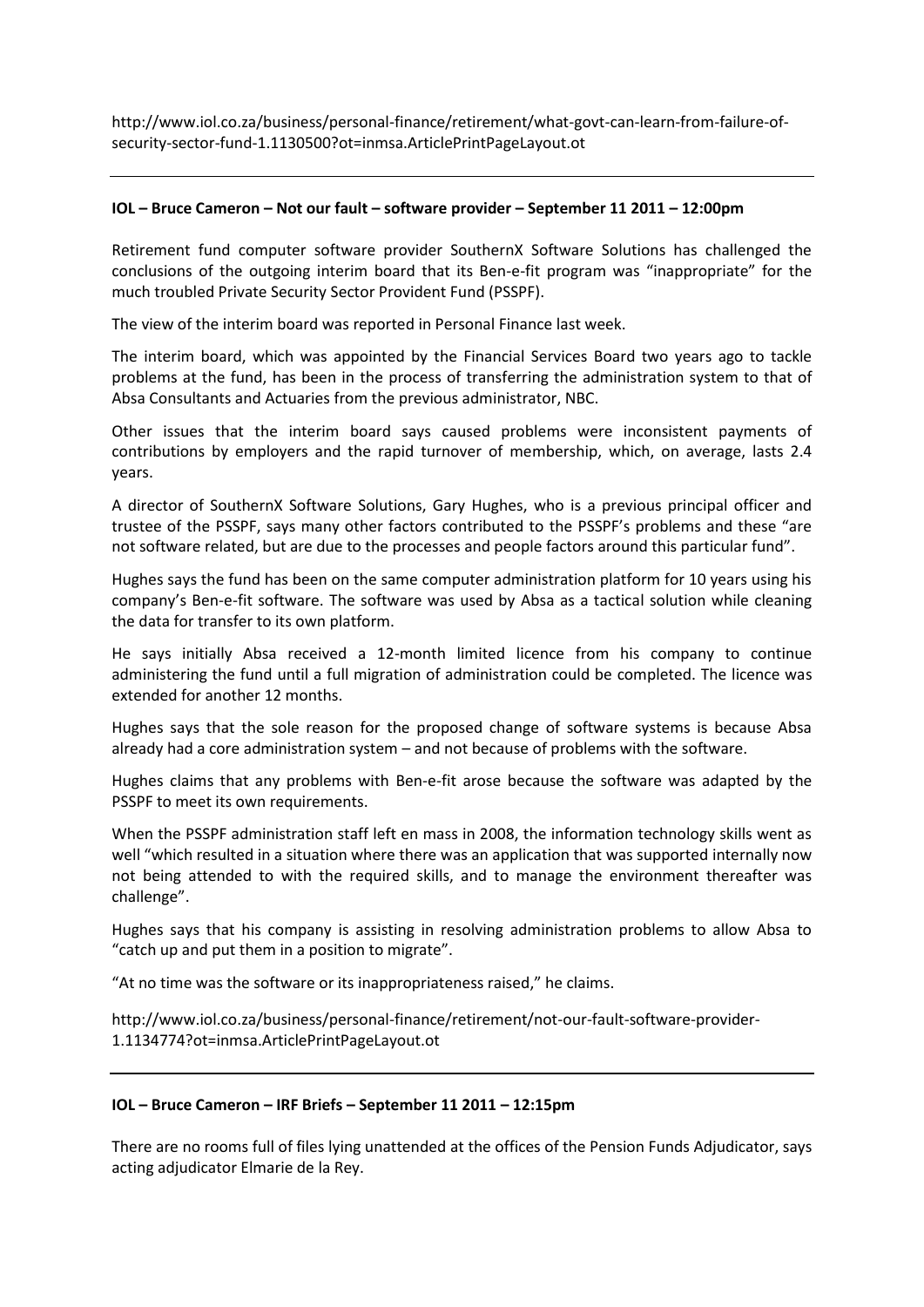De la Rey, who was speaking at the Institute of Retirement Funds annual convention this week, says that by the end of November she hopes to have finalised all complaints lodged prior to January 2009.

Her office, however, faces an additional 6 000 new complaints every year.

The remaining backlog is bedevilled by the Private Security Sector Provident Fund (PSSPF), where there are more than 1 200 unresolved complaints to which neither participating employers nor the fund have responded.

"Without any response it is difficult to make a fair determination that could lead to a resolution of the complaint," De la Rey says.

But she says that where contributions and contribution schedules are outstanding from participating employers, the fund has a problem in providing answers.

The Financial Services Board (FSB) is using its powers effectively to ensure proper governance of pension funds, Jurgen Boyd, the FSB's deputy executive in charge of retirement funds, says.

He says that, over the past year, the FSB has replaced the boards of trustees of a number of funds, while in extreme cases it has applied to the High Court to place funds under curatorship.

Funds that have had interim boards appointed in terms of the Pension funds Act to protect members in the past year are: the Bargaining Council for the Contract Cleaning Industry (Natal) Provident Fund; Private Security Sector Provident Fund; Impala Platinum Supplementary Pension Fund; Amrel Pension Fund; Diepmeadow Pension Fund; Grain Industry Provident Fund; Electrical Contracting Industry Pension Fund; Electrical Contracting Industry Provident Fund; Construction Industry Retirement Benefit Fund; Impala Workers Provident Fund; and the Sasol Coal Provident Fund.

Boyd rejected suggestions from conference delegates that the FSB did not take strong enough action.

He says that when it is warranted, matters are reported to professional bodies such as the Law Society, and to the National Prosecuting Authority.

"The regulator cannot send people to jail. It is not our role," Boyd says.

The final distribution of surpluses from retirement funds is likely to be about R40 billion – about half the original estimate of R80 billion, the FSB chief actuary, Marius du Toit, says.

He says altogether surplus distribution schemes have been approved from 1 600 funds, with about 200 awaiting approval. There were 21 000 funds that submitted nil-surplus schemes for approval.

[http://www.iol.co.za/business/personal-finance/retirement/irf-briefs-](http://www.iol.co.za/business/personal-finance/retirement/irf-briefs-1.1134778?ot=inmsa.ArticlePrintPageLayout.ot)[1.1134778?ot=inmsa.ArticlePrintPageLayout.ot](http://www.iol.co.za/business/personal-finance/retirement/irf-briefs-1.1134778?ot=inmsa.ArticlePrintPageLayout.ot)

## **Today's Trustee – An Unholy Mess – September-November 2011**

**Thankfully, however, big strides have been made in cleaning up the PSSPF. There's a way still to go.**

**It's with good reason that the Pension Fund Adjudicator** once identified the Private Security Sector Provident Fund as the worst in SA. The report of the interim board, appointed by the Registrar almost two years ago, is a litany of horror stories; so much so that it should be made publicly available on the Financial Services Board website as a case study for trustees to learn precisely how a fund should not be run.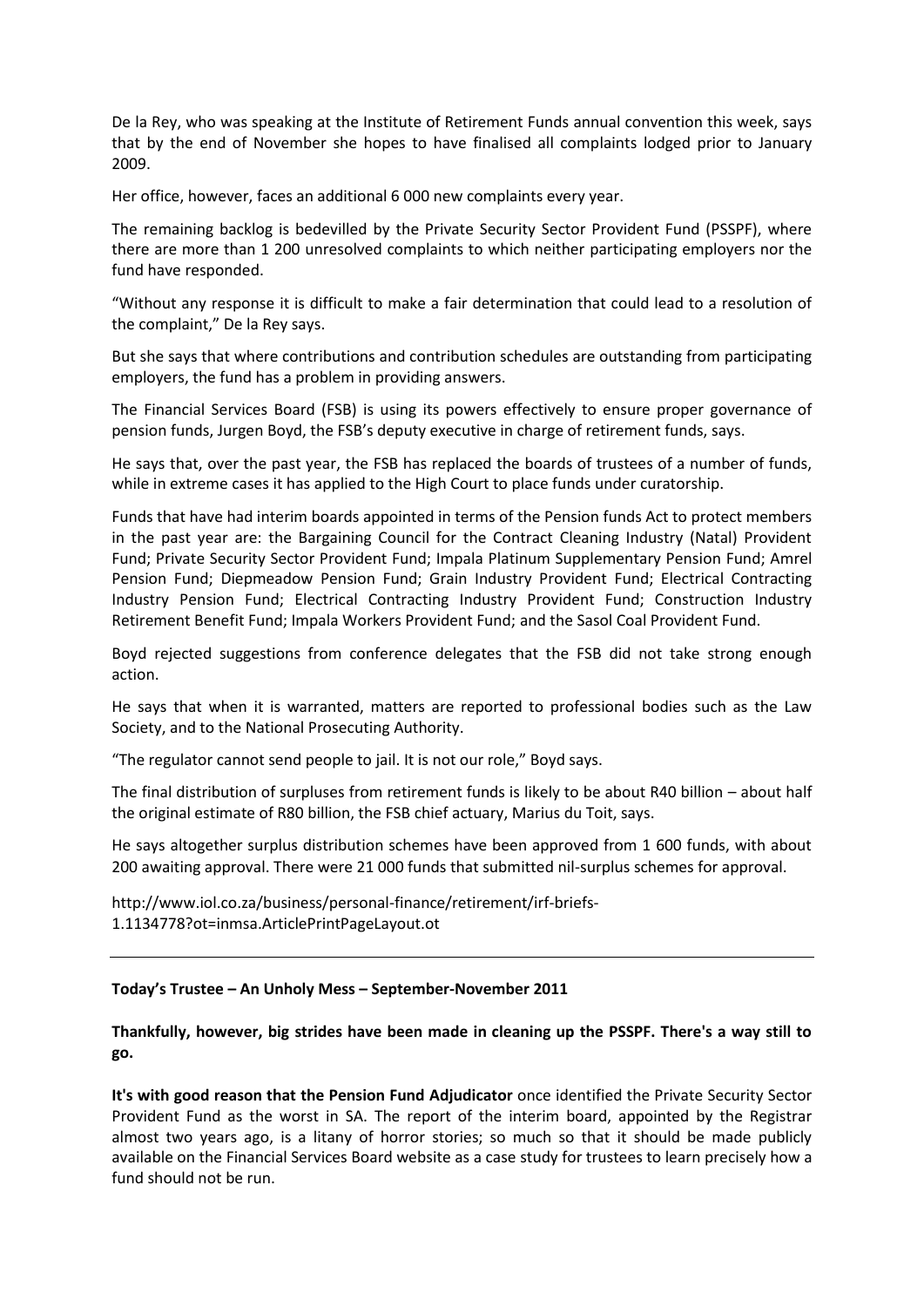Submitted to the Registrar in August when the term of the interim board expired, the report details exhaustive remedial efforts to purge the legacy of the previous board. It's replete with details of governance, administration and legal compliance all gone seriously wrong.

It isn't exactly complimentary of previous service providers either. In particular, NBC hardly emerges with colours flying for the wonky administration platform largely to blame. Neither can employers take pride in their lackadaisical provision of contribution schedules, to the extent that they actually made obligatory payments at all.

Those who ultimately suffered, mainly from shambolic record keeping, were of course the PSSPF members and their families reliant on withdrawal benefits and processing of death claims. When the interim board took over, there were about 1 000 backlog complaints with the Adjudicator.

During its term the interim board responded to 850 backlog complaints, more than 600 new complaints.

The interim board is not yet comfortable with the level of benefit administration, says chairman Jonathan Mort: "The benefit administration problems are on the way to improvement but cannot yet be said to have been resolved adequately."

If that doesn't strike a chord in the comfortable theorising about mandatory preservation of retirement savings, nothing will.

#### **Inhospitable remarks**

There's a little storm at trade union-based Hospitality & General Provident Fund. It arises from the fund's annual report being "modified" by auditors BDO on grounds that investments had been incorrectly accounted for i.e. not on the market-value basis that the FSB requires. Further, fund rules don't allow for the R8,4m "debit reserve account".

The fund trustees and administrator Borwa Financial Services shot back a lengthy response. They say that, if you are up in the equity market and then two weeks later the market falls, and you must liquidate on that date, "it will be disastrous and any liquidator would have to hold on until the market improves".

Moreover, the HGPF is an umbrella fund. This makes it impossible to liquidate because 840 employers would have to agree simultaneously to terminate. So long as a fund has strong cash flows, they say, it can effectively "go on forever".

[http://www.totrust.co.za/29082011\\_currents.htm](http://www.totrust.co.za/29082011_currents.htm)

## **Personal Finance – Bruce Cameron – Adjudicator signs off 1 430 pension fund cases – October 9 2011 – 12:05pm**

About 60 percent of complaints to the Pension Funds Adjudicator (PFA) are about the withdrawal benefits retirement fund members receive when they leave a job before retirement.

Of the 1 430 signed determinations in 2010/11, the acting adjudicator, Elmarie de la Rey, ruled in favour of 118 complainants.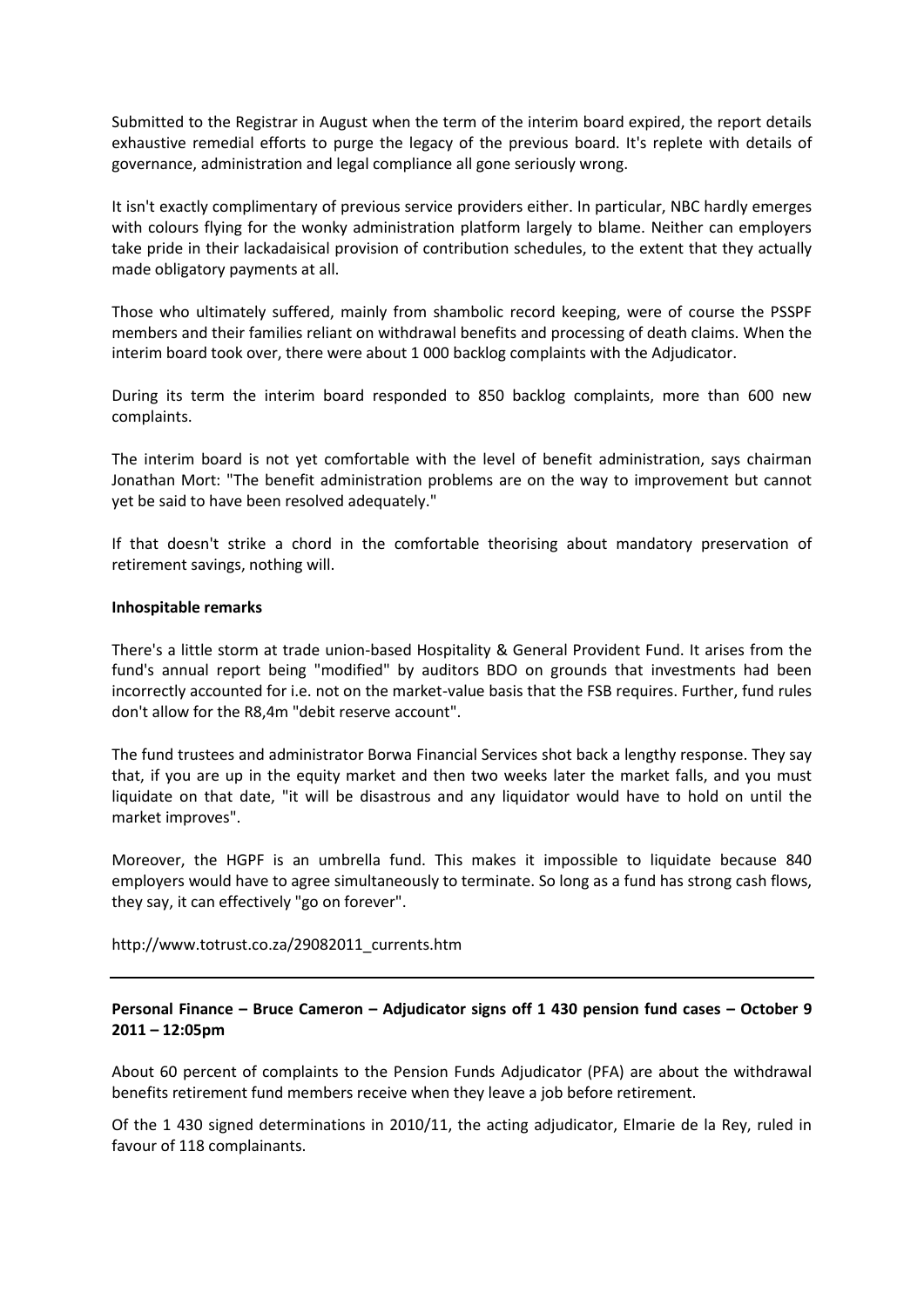A substantial number of these related to employers who have failed to pay contributions to the Private Security Sector Provident Fund.

This is revealed in the 2010/11 annual report of the PFA.

Other complaints were about death benefits (9.64 percent), retirement benefits (7.8 percent), divorce settlement benefits (2.61 percent), ill health and disability benefits (2.44 percent), transfer of benefits to other funds (1.71 percent) and early retirement benefits (1.57 percent), with a variety of other complaints making up the balance.

As at March this year, there were 8 268 complaints on the books, with 6 123 complaints finalised and 6 220 cases being added to the 8 171 complaints of the previous year.

Of the complaints resolved, 894 were settled by conciliation, 1 430 were resolved with determinations made by the adjudicator, and 3 799 were resolved without requiring a determination.

De la Rey says that judging by the substantial decline in the number of determinations taken on review to the High Court when compared to previous years, as well as listening to feedback from stakeholders, she is satisfied that there is renewed respect and confidence in the determinations made by the PFA.

She says, however, that turnaround times in resolving complaints remain a challenge.

Much has been done to improve the situation, with further improvements being planned for the case management system, including the development and implementation of customer relationship software as well as the ongoing skills development of all staff members.

She says one of the operational improvements implemented in April last year was the formation of a dedicated team in the adjudication unit to deal with complaints lodged before April 2008. This has successfully reduced the number of unresolved old complaints.

It is anticipated that this team will finalise their task and that all complaints lodged prior to January 2009 will be resolved by the end of November 2011.

The adjudication team dealing with complaints lodged before April 2008 has been able to resolve 584 complaints.

[http://www.iol.co.za/business/personal-finance/retirement/adjudicator-signs-off-1-430-pension](http://www.iol.co.za/business/personal-finance/retirement/adjudicator-signs-off-1-430-pension-fund-cases-1.1152945#.U3Crr2eKCt8)[fund-cases-1.1152945#.U3Crr2eKCt8](http://www.iol.co.za/business/personal-finance/retirement/adjudicator-signs-off-1-430-pension-fund-cases-1.1152945#.U3Crr2eKCt8)

## **Personal Finance – Bruce Cameron - Admin foul-ups trap members in badly run umbrella funds – February 10 2013 – 12:25pm**

Members of umbrella retirement funds may be disadvantaged by the administrators of these funds using their failures or those of participating employers to prevent funds from switching to another administrator.

This has been revealed by the ongoing problems at Aon Hewitt South Africa, the local subsidiary of United Kingdom-based Aon, the world's biggest retirement fund administration company (see "Fund still waiting to be transferred to another administrator", below).

When a participating employer applies to be transferred to an umbrella fund that it believes will be more efficiently administered, the administrator of the fund can rely on various administrative and legal requirements to block the transfer.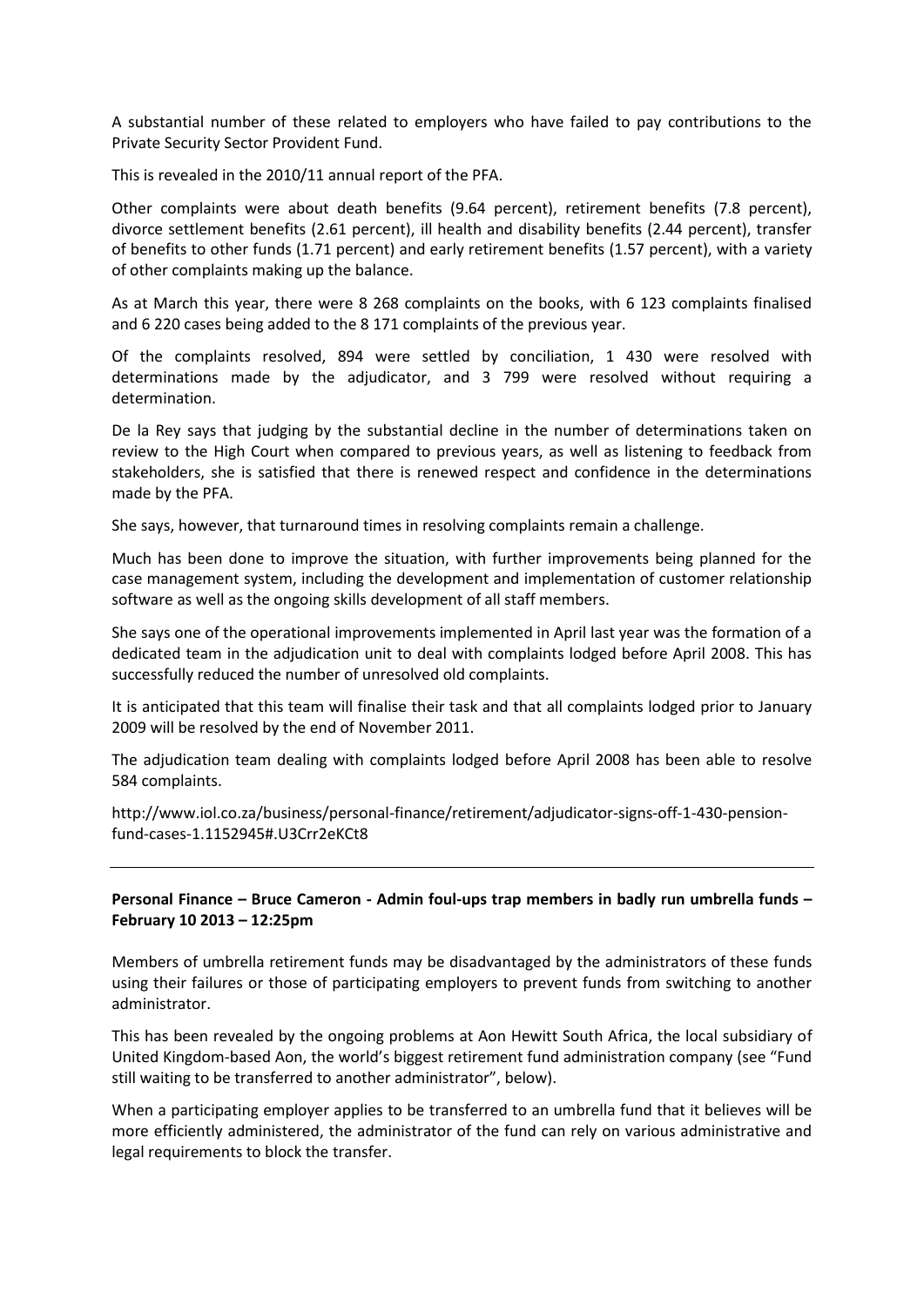Transfers of participating employers from one retirement fund to another are known as section 14 (of the Pension Funds Act) transfers. The transfer must be signed off by the valuator of the retirement fund, after which it is submitted to the Financial Services Board (FSB) for approval.

The FSB may declare an umbrella fund to be valuation-exempt. Where both funds that are party to the transfer are valuation-exempt, a valuator does not have to be appointed. In this case, the transfer process is known as a "recognition of transfer".

Jaco Kok, chief executive of Aon Hewitt, concedes that by not meeting the requirements for a transfer to be effected, participating employers that want to move could be held captive. But, he says, Aon is providing services free to participating employers that have applied to be transferred until such time as the transfers can be effected.

"Aon has no incentive to keep a (transferring) fund on its books any longer than it needs to, and indeed the sooner we can move it on the better it would be for Aon from a resourcing and financial point of view," Kok says.

Jurgen Boyd, FSB deputy executive in charge of pensions, says the valuator of a fund may refuse to sign off the transfer of a participating employer for whatever reason the valuator deems material, which may include outstanding financial statements and/or statutory actuarial valuations.

The FSB will query a transfer application where it is based on an incorrect or outdated actuarial valuation, Boyd says.

The requirements of the registrar of pension funds at the FSB, and the valuator's qualifying his or her certification, may delay the transfer of a participating employer from one umbrella fund to another.

Reasons for outstanding financial statements or valuations include the inefficiency of the fund's administrator, or a participating employer not providing sufficient information about its employees and their contributions and/or not performing a proper reconciliation of members and contributions.

Poor administration of retirement funds by service providers has been fairly widespread.

The Private Security Sector Provident Fund has had ongoing problems with both its administrator and participating employers.

The FSB eventually placed the fund under management and the administrator was switched from NBC to Absa.

In 2010, Glenrand MIB liquidated its administration company, Glenrand Benefit Services, to escape its liabilities to 80 000 members of 20 retirement funds, the records of which had been left in a mess.

The FSB put Old Mutual on notice a few years ago, when its Orion umbrella fund – the first and biggest umbrella fund in the country – began to experience severe administrative difficulties.

In December 2011, the FSB suspended Aon Hewitt South Africa from taking on new retirement fund business. The suspension, which was lifted in July last year, was imposed because of numerous problems with the administration of its stand-alone and umbrella retirement funds.

Aon Hewitt's woes in part arose when it took over the administration of four Dynam-ique Consultants and Actuaries umbrella funds, which were riddled with problems.

The four funds are still subject to major disputes because of the costs incurred by members to rebuild the records of the funds.

Boyd says the suspension on Aon Hewitt's taking on new business was lifted once the company had addressed regulatory concerns satisfactorily; independent auditors had confirmed the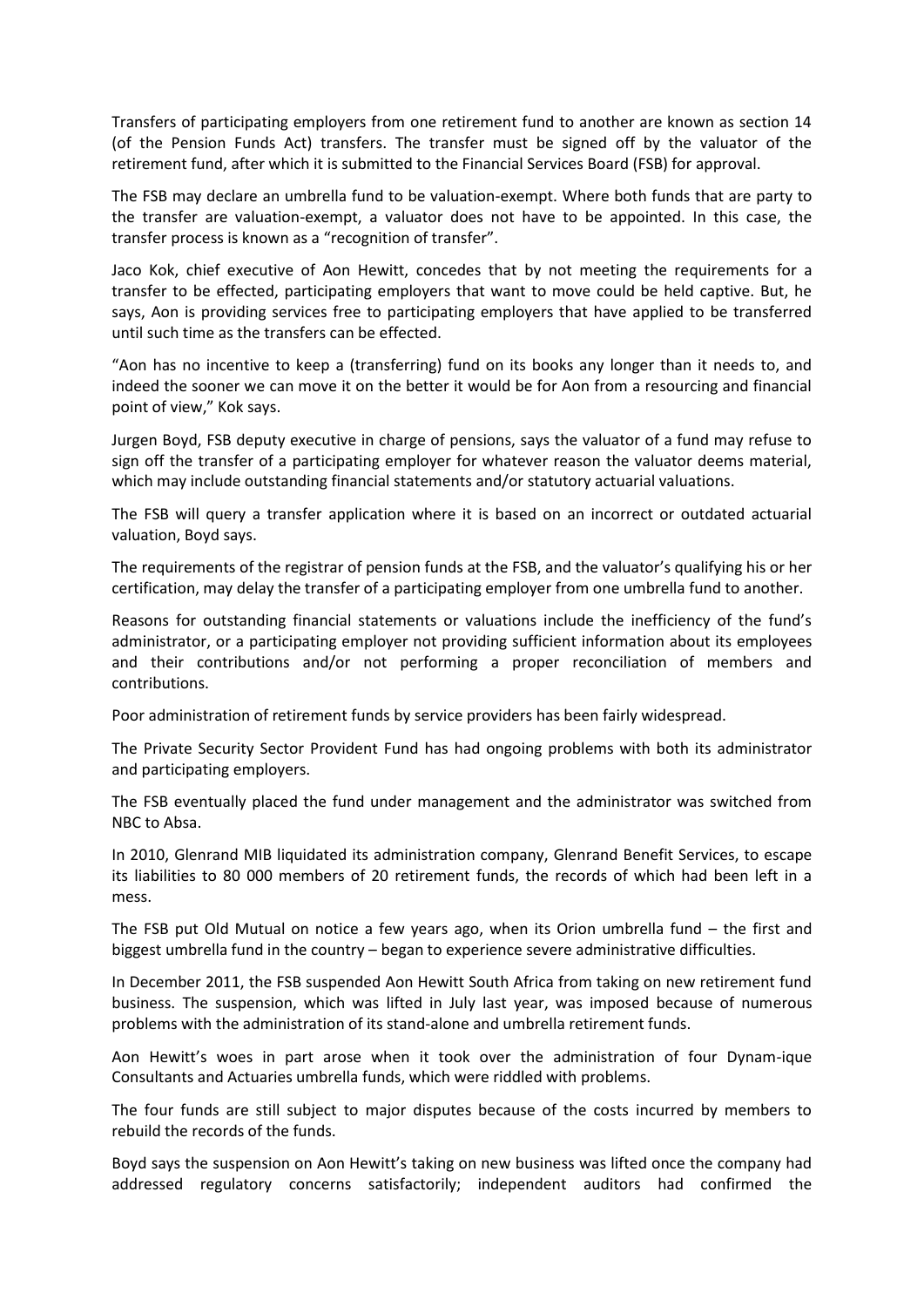appropriateness of Aon's new administration systems; and the FSB was satisfied that any new business would not be affected by the problems experienced by the existing funds.

"Whilst legacy problems with certain existing funds remain to be resolved, Aon is under enhanced supervisory oversight regarding the resolution of these problems," Boyd says.

Kok says: "As the biggest global administrator of pension benefits, with a strong international reputation, we are committed to putting right anything that might have gone wrong in the past, and to use this as a springboard to set a new benchmark for the level of service and value for money available to South African retirement funds."

### **WHAT IS AN UMBRELLA FUND**

Umbrella funds enable groups of employers, known as participating employers, to join a single retirement fund. The main motivation for an employer to participate in an umbrella fund is that the employer does not have enough employees to make it cost-effective to sponsor its own retirement fund. The objective in becoming a participating employer is to reduce costs and the administrative burden.

There are two types of umbrella retirement funds:

\* **Administrator-sponsored funds.** Administrators (normally major financial services companies) provide most or all of the services to the fund. Different employers sign up as participating employers, with each a sub-member of the umbrella fund. The employer in effect signs up its employees, who become members of the umbrella fund.

The decision to join or leave an umbrella fund lies with the participating employer, not a member employee. Normally, the decision is made in conjunction with the employees, and in terms of the rules of the fund.

\* **Sector funds.** These funds may be sponsored by a trade union, an employer grouping or both, or a financial services provider. Membership of the fund is restricted to employees in a particular industrial or commercial sector. These funds normally outsource services to private sector service providers that have been approved by the Financial Services Board.

#### **FUND STILL WAITING TO BE TRANSFERRED TO ANOTHER ADMINISTRATOR**

Leading commercial and industrial property investment company Improvon decided to provide its employees with a retirement-funding vehicle, settling on the Aon Umbrella Provident Fund. Grenville Phillips, Improvon's human resources executive, says: "From the start, we had shoddy service, to say the least."

Improvon joined the Aon Umbrella Provident Fund on January 1, 2009. Initially, it deposited employer and employee contributions into Aon's bank account, before its own bank account for contributions and benefit payments was set up on March 31, 2009.

The contributions were transferred from the account to the fund's asset manager only on May 8, 2009.

Jaco Kok, chief executive of Aon Hewitt, says the Improvon members actually scored from the delay in having their contributions transferred to the asset manager.

"If you consider equity market returns for the first four months of 2009, by reference to the JSE All Share Index, you will find it to be a negative four percent over the period," he says.

Phillips says the non-investment of the contributions "only came to light when we contacted the asset manager directly to find out how our assets were doing, after being sent from pillar to post by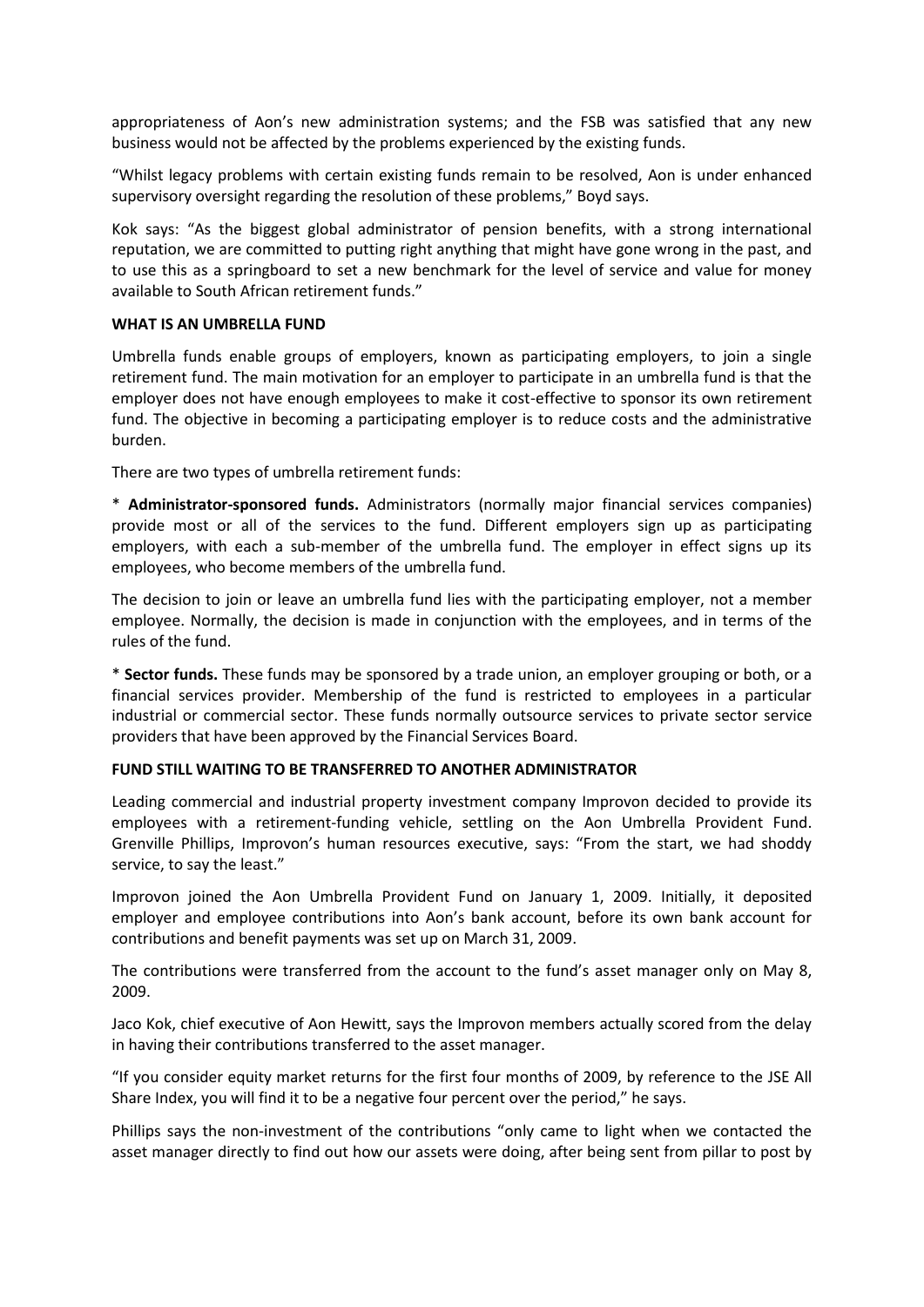the administrator, Aon Hewitt. We were told by the asset manager that they had not received any Improvon contributions from Aon.

"After many other problems, we gave them notice in August 2011 to move our fund to 10X Investments, effective December 1, 2011. Yet to date the fund has not been transferred, 14 months after notice was given.

"We are at our wit's end, and our staff are understandably very concerned about their pensions."

Kok says the problems with the Aon Umbrella Provident Fund are not "all of our own making".

He says in June last year, while trying to sort out the fund's administrative problems, Aon discovered that there were problems with the contributions that another participating employer had transferred to the provident fund.

The employer had transferred its segregated fund to the Aon umbrella fund, and there had been administrative problems with this fund before it was transferred. The employer was unable to provide correct information about the contributions to the fund. This resulted in the audits and valuations of the Aon umbrella fund falling behind.

Kok says that 12 section 14 transfers relating to four participating employers have been affected by the Aon umbrella fund's problems.

Jurgen Boyd, Financial Services Board (FSB) deputy executive in charge of retirement funds, says the FSB was approached by Improvon and, following talks between Aon and the FSB after the FSB had conducted a compliance review, it was agreed that the troublesome participating employer should be ring-fenced and the fund should get on with the transfers.

Improvon can now expect the transfer to the 10X Investments provident umbrella fund to take place only later this year. This is despite Aon undertaking in its contract to effect section 14 transfers within six months and Aon's arrangement with the FSB.

Kok says the valuator has declined to sign off on the umbrella fund at the moment. "I recognise the authority and discretion of the valuator in this regard, as their role is to safeguard the interests of all members of the fund," he says.

Kok says that since mid-2011 Aon has invested significantly in systems, people and processes to resolve legacy and ongoing administrative issues.

"The issues experienced by Improvon are part of the legacy problem," Kok says, and the problematic part of the fund has been ring-fenced while attempts are made to resolve the issues.

The FSB has, however, lifted a ban on Aon taking on new business.

[http://www.iol.co.za/business/personal-finance/retirement/admin-foul-ups-trap-members-in-badly](http://www.iol.co.za/business/personal-finance/retirement/admin-foul-ups-trap-members-in-badly-run-umbrella-funds-1.1467069#.U3CrNmeKCt8)[run-umbrella-funds-1.1467069#.U3CrNmeKCt8](http://www.iol.co.za/business/personal-finance/retirement/admin-foul-ups-trap-members-in-badly-run-umbrella-funds-1.1467069#.U3CrNmeKCt8)

## **Sowetan Live – Security guards robbed of millions in pensions – Thuli Zungu – 15 Apr 2013**

#### **Thousands of security guards may have been robbed of their pension money by their employers.**

This comes after the Private Security Sector Provident Fund - which administers the pension monies deducted from the salary of guards - admitted that it is in shambles.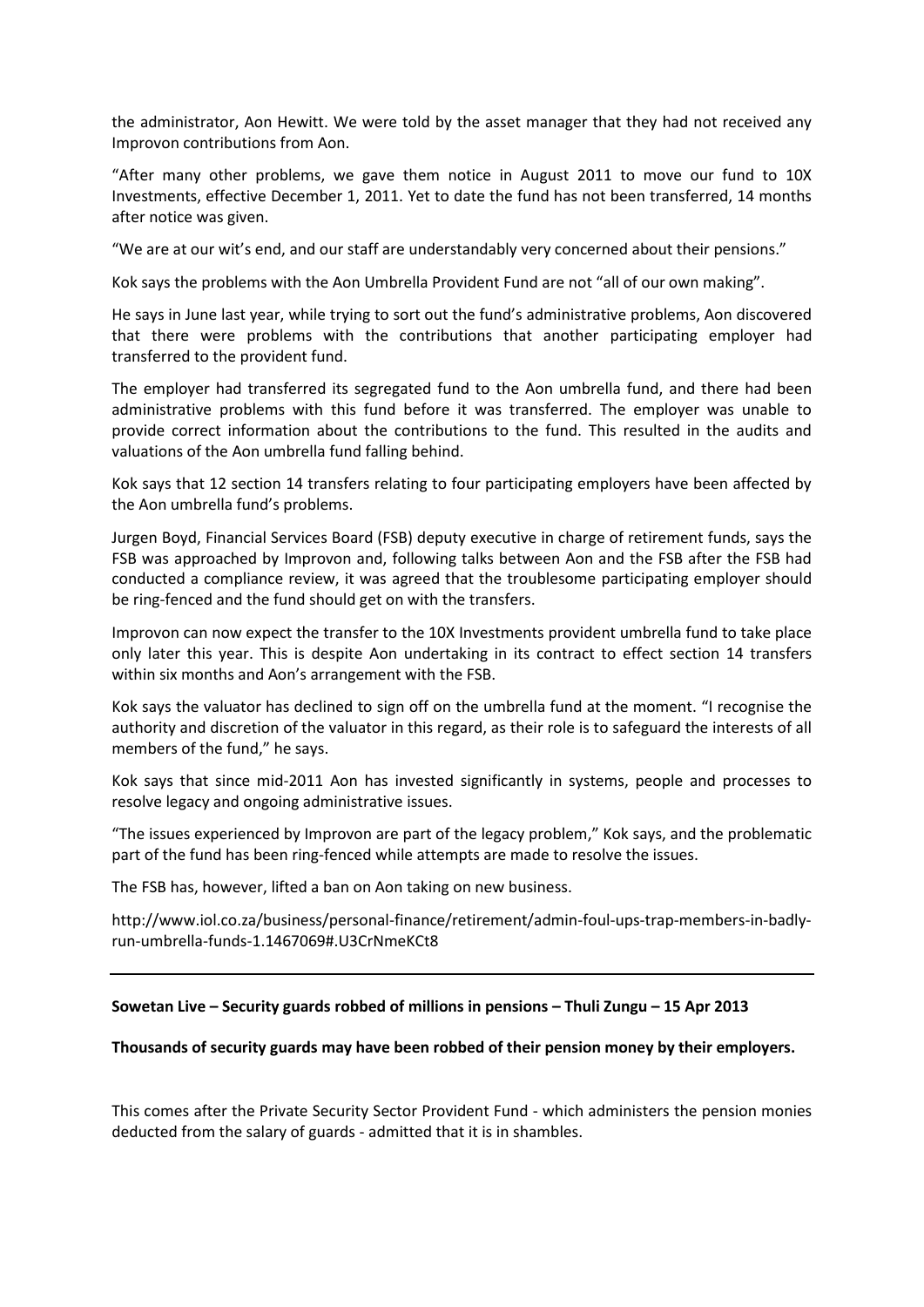The fund needs to recover almost R34-million from employers who allegedly pocketed provident funds after debiting it from their salaries.

By 2012, employers of security guards owed over R45-million they had deducted from salaries and had not passed it on to the fund.

As a result, beneficiaries of deceased employees, including those who were dismissed or had resigned, get little or no payout from the fund.

The fund's principal officer Mziwandile Zibi said the fund is aware of the consistent non-compliance by some employers who are in arrears with their contribution.

"In response to this, the new board (of trustees) of the fund, commencing in 2012, embarked on a recovery and clean-up initiative which has yielded positive results," he said.

He said that since last year the fund has managed to identify a number of companies that were not complying with the fund.

Zibi said the board had recovered about R11-million since last year.

He said they are in the process of recovering the outstanding amount of R33.9-million from the defaulting companies, who have entered into acknowledgement of debt agreements.

He also said there are over 100 applications that are currently before the court to order companies to pay the fund.

A further four will be issued shortly.

Last Wednesday's article in Sowetan titled "Protect security guards" detailed the exploitation endured by security guards at the hands of their employers.

Maxima Safeguard Security is one of these companies and is accused of deducting almost a R1 million from employee's salaries.

The aggrieved employees of Maxima Safeguard Security complained that though their employer, Albert Ludorf, in his capacity as a surety and a member of Maxima Safeguard, undertook to repay R537410 he has deducted from employees since 2009 but he has not honoured this promise.

Maxima Safeguard Security, through its attorneys Gerhard Mare & Associates, has also admitted its indebtedness to the provident fund, but blamed non-payment to the fund on an employee who allegedly defrauded them while working in their finance department.

"The previous employer (sic) working in the financial department of our client fraudulently applied certain payments to her account," Mare said.

"Once this was discovered the necessary steps were taken."

He said Maxima had put a fixed property on the market with the intention of repaying the fund with the proceeds of the sale.

Mare also added that the company was doing its best to resolve the problem.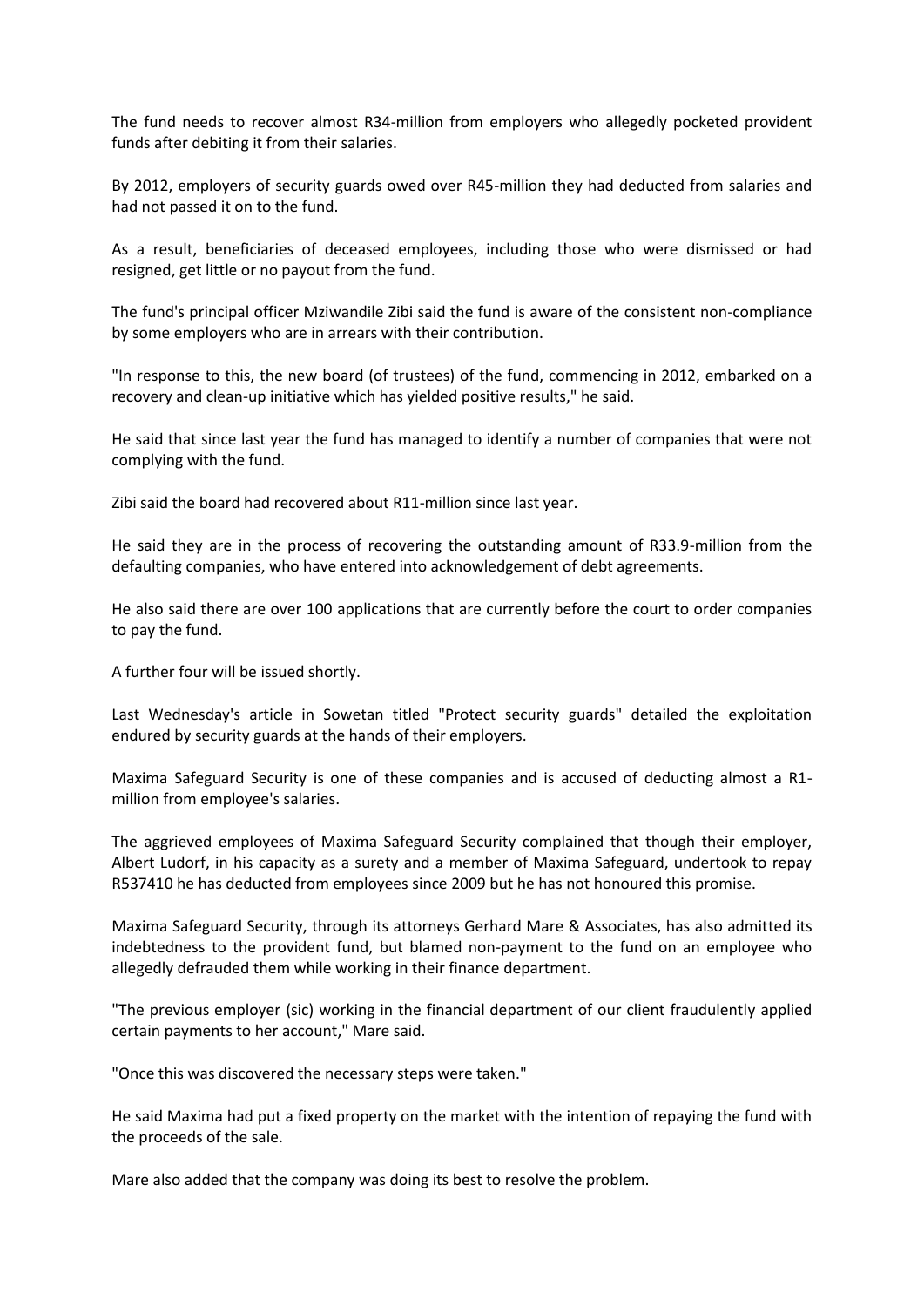Siziwe Zuma, the communications manager at the Private Security Industry Regulatory Authority, said the authority was not aware of any complaints about Maxima's failure to pay fund monies over to the security sector fund.

"We have a number of convictions against this business and the last one relates to an inspection conducted in 2010 where it was found that a member of the business was not registered," she said.

"In a 2009 case, the business was also charged for failure to pay minimum wages."

She said the employer in this case settled on a fine of R190000 in February 2011.

"As the authority we will also conduct an inspection at this business again."

Last month consumer line reported claims that 23 security guards at Urban Genesis had their pension monies missing.

Zibi said he would investigate the matter. Urban Genesis denied any wrongdoing.

<http://www.sowetanlive.co.za/helpline/2013/04/15/security-guards-robbed-of-millions-in-pensions>

# **Moneyweb – Spotlight on private security sector and its provident fund – Kentse Radebe – 22 April 2013 – 00:55**

### **Pension fund non-compliance - a criminal offence, shareholders could take the fall.**

JOHANNESBURG - In an ironic twist, over 8 000 private security companies may be facing jail time for failing to comply with the Pension Fund Act (PFA). These private security companies are not making contributions to the Private Security Sector Provident Fund (PSSPF) administered by Absa Consultants and Actuaries (ACA).

Controlling shareholders, executive directors, members of close corporations, trustees and partners of non-compliant security companies should prepare to take the fall for employers who are noncompliant with the proposed amendments to the PFA. The new amendments, under the Financial Laws General Amendment Bill 2012, aim to make it criminal to be a non-compliant employer.

According to PSIRA there are 9 039 private security companies in South Africa. But Cobus Bodenstein, chairperson of the fund and security services director at Strategic Partners Group says that only 480 registered security businesses are making contributions to the fund.

Under the proposed amendments to the PFA, it will be a criminal offence for employers to deduct contributions from employees and not make contributions to the retirement fund. Tim Rutherford, audit director at Ernst & Young says that employers and workers need to make contributions that are forwarded to the fund by the employer.

However the private security sector has had a history of non-compliance which affects beneficiaries who are left destitute. Employee benefits company NBC was the previous administrator of the fund until 2009, and its executive director, Tony Mecer, said that "one of the primary reasons NBC terminated its relationship with PSSPF was that the serial non-compliance of employers made administering the fund to our standard of administration almost impossible."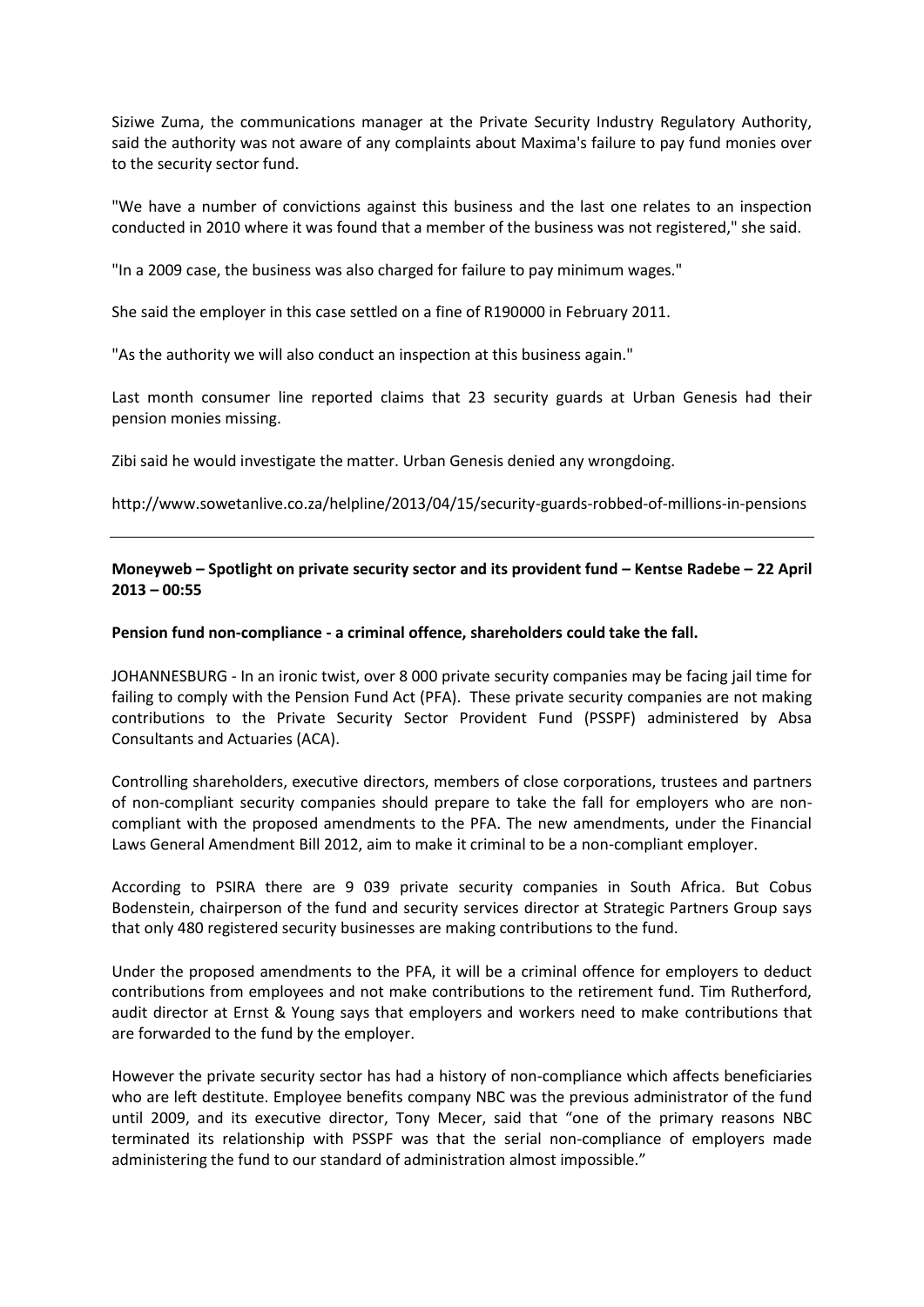### **Background to the PSSPF**

The administration of the PSSPF was taken over Absa Consultants and Actuaries in January 2010. Recently, the Pension Fund Adjudicator [pointed](http://www.moneyweb.co.za/moneyweb-special-investigations/the-numbers-just-dont-add-up) out the fund had one with the highest number of member complaints. However the fund disputed this as the number of the adjudicator did not match its records. The Pension Funds Adjudicator, Muvhango Lukhaimane hopes that the discrepancies can be resolved when she meets with a representative of the fund on May 8 next month.

This week the fund entered into a litigation process with NBC. The litigation was prompted by a routine compliance visit by the Financial Services Board (FSB) in 2009 and a report was issued. Cornelia Buitendag, FSB surveillance and enforcement head of department, says that "the report highlighted various governance failures and that the term of office of the board expired, in terms of the Fund rules, on 31 August 2009."

The process is on-going and Anesh Soonder, of Soonder Incorporated, the law firm working with the fund to deal with non-compliance and beneficiary complaints, expects that it might be a drawn-out process. The PSSPF was not prepared to discuss the merits of the case against NBC as the fund was of the view that it was inappropriate to do so currently.

Rutherford says that the beneficiaries should not be affected by the litigation process, especially if the fund is only trying to recoup monies that it feels were not passed over by the previous fund administrator.

## **Types of non-compliance in the fund**

Bodenstein says that there are different kinds of non-compliant cases and can broadly fall into five different categories:

- Employers not registered with the fund, not taking any deductions from employees and not making any payments to the fund.
- Employer not registered, collects monies from workers but does not pay it over to the fund.
- Employer registered with the fund, but doesn't make any contributions to the fund.
- Employers registers with the fund, but only pay limited number of member contributions in order to cut costs.
- Registered with the fund, paying member and employee contributions however misses payments every now d then.

Soonder says that fund has secured R43m from non-compliant employers through the recovery process that was rolled out eight months ago.

Asked whether the fund can name and shame non-complaint companies, Soonder says that this will certainly happen when the fund reports on the outcome of the various pending litigation matters it has initiated.

<http://www.moneyweb.co.za/moneyweb-financial/spotlight-on-private-security-sector-and-its-provi>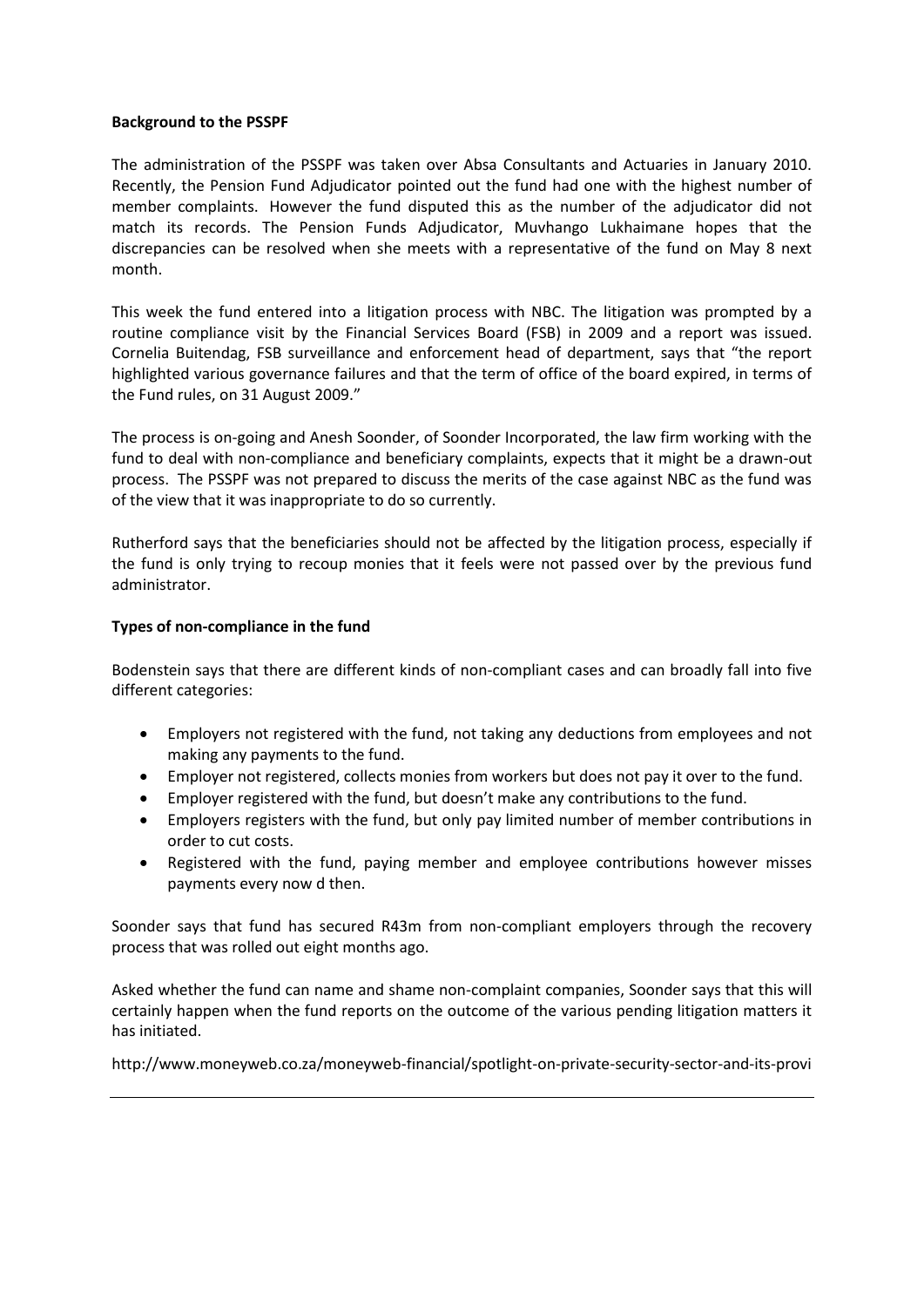# **News24 – Dolf Scheepers – Impact of the Economic downturn on the security industry in SA – 24 April 2013 – 07:13**

Recession, economic downturn, impact of labour unrest on mining and the general economy, high labour force salary expectations, labour union fights for survival, political rivalry with external influences from socialist movements on labour issues and now lately fragflation (high inflation and low economic growth) also influence the private security industry negatively. With more than 8 000 registered security businesses the "cake" is not big enough to give everyone a sizeable opportunity under current conditions.

The reality is a decline in business spending or planning to spend on private security services and stretching payment terms to 60 days plus. Budget adjustments hardly exceed 6% whilst new security contracts are all signed on lower than current rates. The nett effect is an ailing private security industry dropping to net profit margins below 5% at rand values of between R300 and R350 per person per month. It is estimated that on equal time work, companies make more profit out of car guards than a security guard – up to R900 profit could be made from a car guard.

Despite for the above is the security industry growing – more and more new entrants are seen in the industry, new names emerge and "go down" (No nonsense security CC) more second hand bakkies of new companies feature and there are rumours of a growing dissatisfaction amongst security officers due to low rates, non complying security owners pertaining to provident fund contributions and statutory compliance.

Government Gazette 36278 dated 28 March 2013 reflect on more than 200 security services providers withdrawn from rendering security services due to failure to pay annual PSIRA fees. In an April 2013 report it is published that only 480 private security companies out of 9020 registered companies contribute and comply with the regulations of the Private Security Services Provident Fund (PSSPF).

## Where does this leave private security companies and business?

A decline in service levels, less innovative security solutions, security officers less cared for, increases in safety risks due to improper uniforms and protective measures with staff vulnerable due to non-statutory compliance in terms of UIF, WCA and other compliant contributions and an industry looking shabby due to low cost uniforms? All of these in efforts to protect net profit margins and enhance shareholder expectations?

The serious security services provider would take on the challenge to compete on price (sic) and would differentiate the low price with additional products and services – over are the days where high prices would be justified with promises of better staff, better uniforms, better training and management. The era is entered (wrongly) where low prices will be protected by the above but business will require that 'extra" from the service provider, despite for a low price.

More and more smaller role players will vanish whilst BBBEE and Mining Charter requirements will put more pressure on the larger companies to share wealth in especially mining contracts with local role players putting additional pressure on profit margins being at least 26% less than a year ago.

Whilst survival will force security companies to "go for every new business opportunity" will the responsible business owner still wait and see to it that affordable business contracts are entered into. Mining security might not, if Mining Charter pressure continues to surface, be the lucrative business in the future.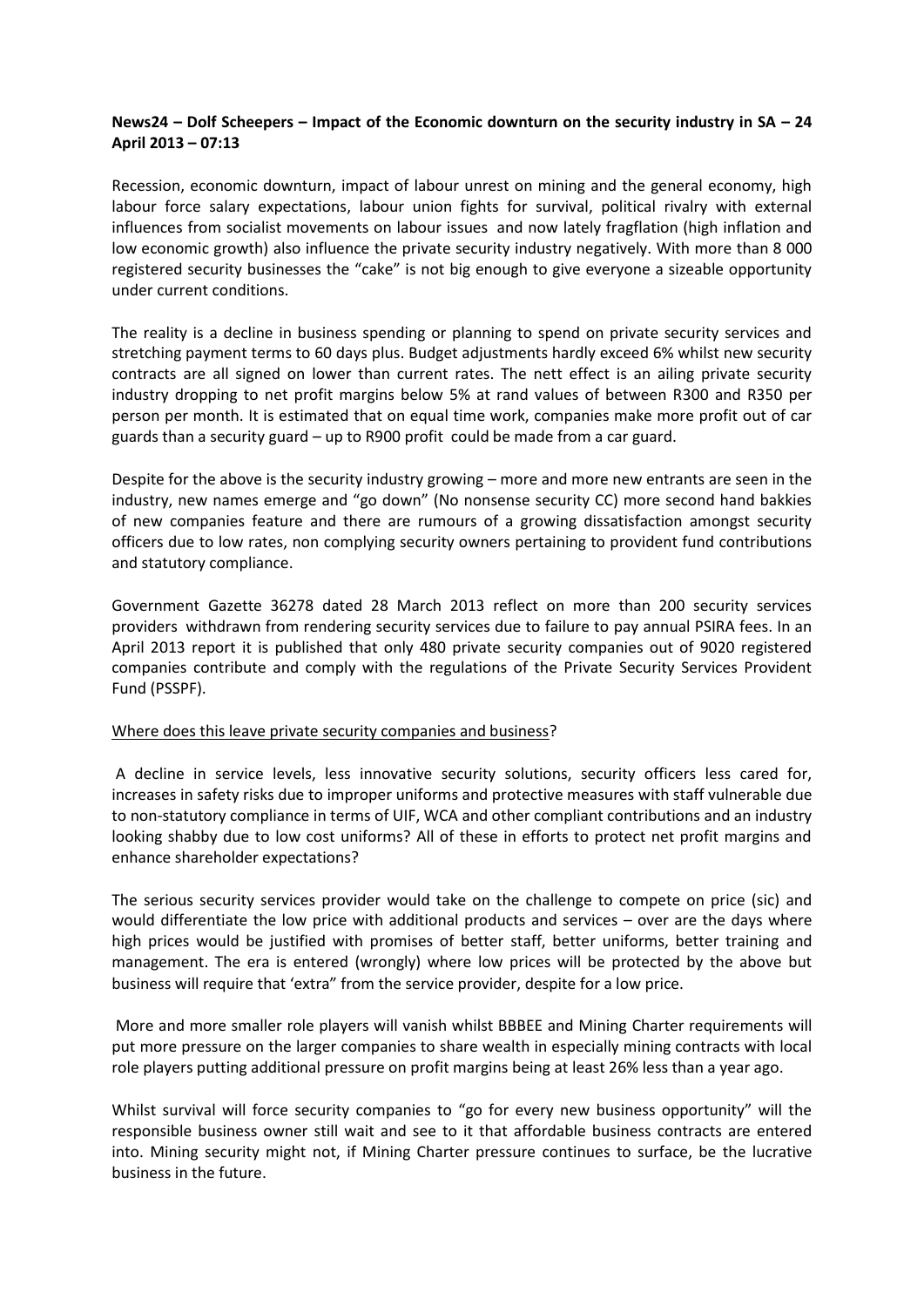Responsible business owners and users of private security will continue to maintain their values of preferring security services suppliers who care for their employees, value safety of staff and provide that bit extra that would put the user of security at ease of dealing with a responsible security services supplier. The risk of dishonest, unhappy and disgruntled security staff is a threat to business.

Irresponsible security businesses will underpay their staff, reduce costs on uniforms and site equipment and continue to be non-statutory compliant – clever and innovative ideas to overcome high statutory expenses in terms of for example the 4,28% WCA contributions will become more pertinent whilst tax compliance would decrease. Security officer unhappiness and possible irresponsible industrial action could be the order of the day.

Responsible security companies will continue to do business on quality standards, differentiate themselves from the rest of the market and wait for "better days to come" whilst the responsible user of security should appreciate and uses businesses that would be prepared to reduce costs, maintain standards and lower profits.

## The future

The future lies in the hands of true, honest and caring leaders with a passion for the industry, service delivery and maintenance of standards who rate quality as the first prize and then profits will follow immediately

[http://www.news24.com/MyNews24/Impact-of-the-Economic-downturn-on-the-security-industry](http://www.news24.com/MyNews24/Impact-of-the-Economic-downturn-on-the-security-industry-in-SA-20130424)[in-SA-20130424](http://www.news24.com/MyNews24/Impact-of-the-Economic-downturn-on-the-security-industry-in-SA-20130424)

## **News24 – SAPA – Satawu members gather to march – 2013-05-07 – 11:56 ENCA – SAPA – Satawu prepares for march – 7 May 2013 – 12:54pm**

JOHANNESBURG - Satawu members were trickling into the Peter Roos Park in Johannesburg on Tuesday for a march in demand of higher wages for bus drivers.

Waving union banners, the striking SA Transport Workers' Union members were outnumbered by journalists, police and metro police officers, but said more workers were expected to arrive in the course of the day.

This is how a worker gets noticed.I support this march and hope that workers' lives are taken seriously

Congress of SA Trade Unions Gauteng secretary Dumisani Dakile said the marchers were shop stewards from all the sectors in which Satawu organised.

"We are here to raise issues across our industries, including transport and the private security sector."

Freight company employee Willie Manda, 44, who is a cleaner and a member of Satawu, said he was there to support his union.

"This is how a worker gets noticed. I support this march and hope that workers' lives are taken seriously."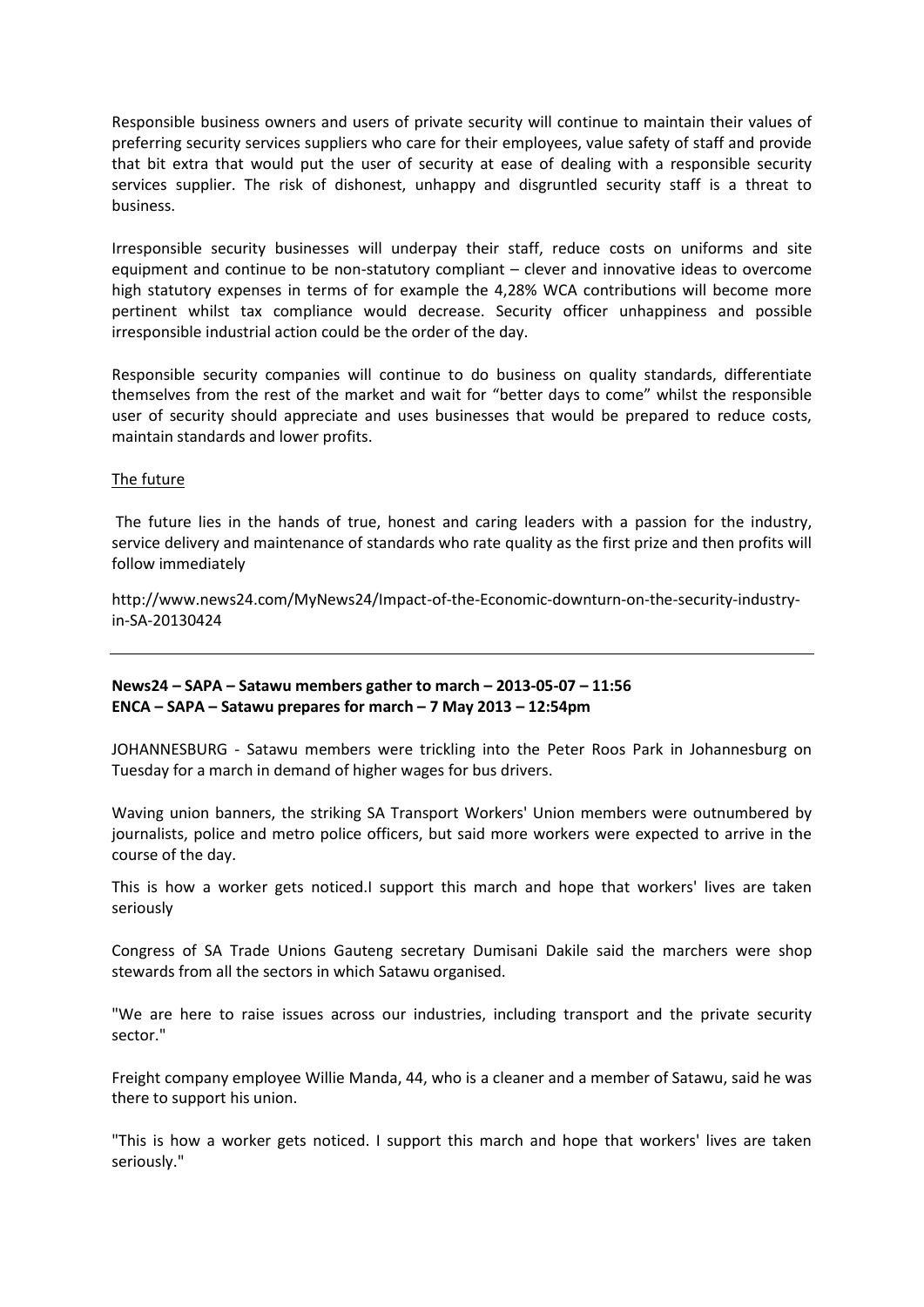Earlier, Satawu spokesman Vincent Masoga said members would be there in droves "to make employers aware that we mean business" and that they would not back down from their demand for a double-digit wage increase.

Bus drivers have been on strike countrywide for three weeks, demanding a 13% wage increase, down from 18 percent, and allowances for housing, night-shift, and long-distance journeys.

Talks between the unions and employers at the Commission for Conciliation, Mediation, and Arbitration are expected to resume this week.

Masoga said the bus drivers would march to the transport and road freight bargaining council in Braamfontein to hand over a memorandum of their demands.

They would then proceed to the city centre and hand over another memorandum at the offices of the private security sector provident fund.

"The fund has been exploiting workers for years... Workers contribute to the fund, but get almost nothing from the fund, which is supposed to look after their interests," he said.

Johannesburg Metro Police spokesman Chief Superintendent Wayne Minnaar said the marchers would gather at Pieter Roos Park in Parktown at 10am, and disperse at Park Station at 2pm.

Members of the SA Police Service and the Metro Police would direct and monitor the march.

<http://www.enca.com/south-africa/satawu-prepares-march> <http://www.news24.com/SouthAfrica/News/Satawu-members-gather-to-march-20130507>

## **MoneyMarketing – Webmaster – Member contributions can't be used to offset employer arrears - June 19, 2013**

A member must not be prejudiced in the event his monthly contribution is not paid to the provident fund and is instead used to offset the fund arrears of the employer.

The Deputy Pension Funds Adjudicator Muvhango Lukhaimane has reiterated that the duties of a fund's board shall be to take all reasonable steps to ensure that contributions are paid timeously to the fund in accordance with the Pension Funds Act.

Ms Lukhaimane added the fund's board can be held jointly and severally liable for the actions of their mandated agents.

Complainant MI Moloantoa was a member of the Private Security Sector Provident Fund (first respondent) while in the employ of Mjayeli Security Services (Pty) Ltd (third respondent) from 1 September 2011 until the termination of his services on 30 November 2012.

Following the termination of his services, a withdrawal benefit became payable to him. He said the first respondent had failed to pay a withdrawal benefit because of the third respondent's alleged failure to pay all contributions to the first respondent on his behalf.

He was informed by Absa Consultants and Actuaries (second respondent) that he was never registered as a member of the first respondent.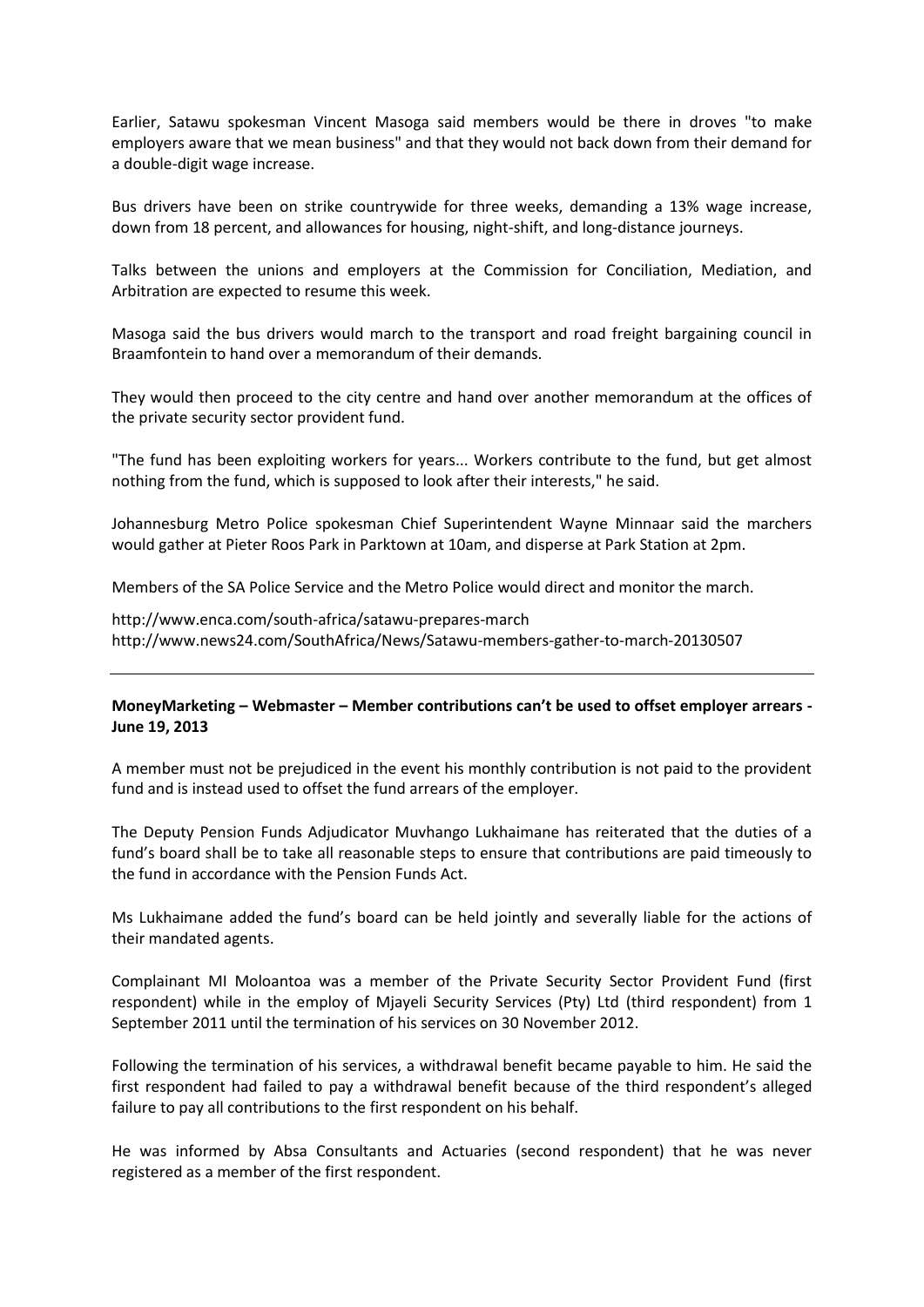The first respondent submitted that it had the third respondent on its records as a participating employer, having joined as such on 30 April 2007.

The first respondent further submitted that the third respondent was non-complaint with its obligations under the Act and its rules. As a result of the third respondent's non-compliance, provident fund contributions were last received in March 2013 and its record has been updated by the second respondent up to March 2011.

The first respondent submitted that the complainant was not registered as its member as no contributions were received on his behalf. Accordingly, no withdrawal benefit was payable to him.

The third respondent submitted that the complainant was in its employ from September 2011. He became a member of the first respondent with effect from December 2011 until the termination of his services in December 2012.

During this period the complainant paid provident fund contributions in the amount of R2 560.24. The third respondent further submitted that it paid employer contributions on behalf of the complainant totalling the same amount.

Ms Lukhaimane said in her determination the payment of any benefit due to a member of a fund is regulated by the fund's rules. The third respondent was obliged in terms of the Pension Funds Act and the rules of the first respondent to pay contributions and submit schedules to the first respondent indicating on whose behalf payment is being made.

"Such contributions must be paid directly to the fund in such a manner as to have the fund receive the contributions not later than seven days after the end of that month for which such contributions are payable.

"On 31 May 2013, this Tribunal had a telephonic discussion with the first respondent wherein the latter set out to elaborate on this point.

"It appears that the second respondent's membership data system is set up in such a manner as to prevent the upload of current provident fund contributions for any given month if the employer is in arrears for the preceding months or years, as the case may be.

"To circumvent this, the second respondent uses the current contributions to offset the arrears in order to bring the employer up-to-date, as it were. Hence the submission that contributions from the third respondent were last received in March 2013 but its record has been updated up to March 2011. "

Ms Lukhaimane said owing to the high staff turnover in the private security industry, the foregoing practice was almost always to the prejudice of the new employees.

"The second respondent credits the current contributions towards the individual accounts of those employees in respect of who the employer is in arrears and not necessarily those whose names appear on the contribution schedules.

"As a result, a new employee may not get registered as a member of the fund as there may be no contributions left to allocate after the offset.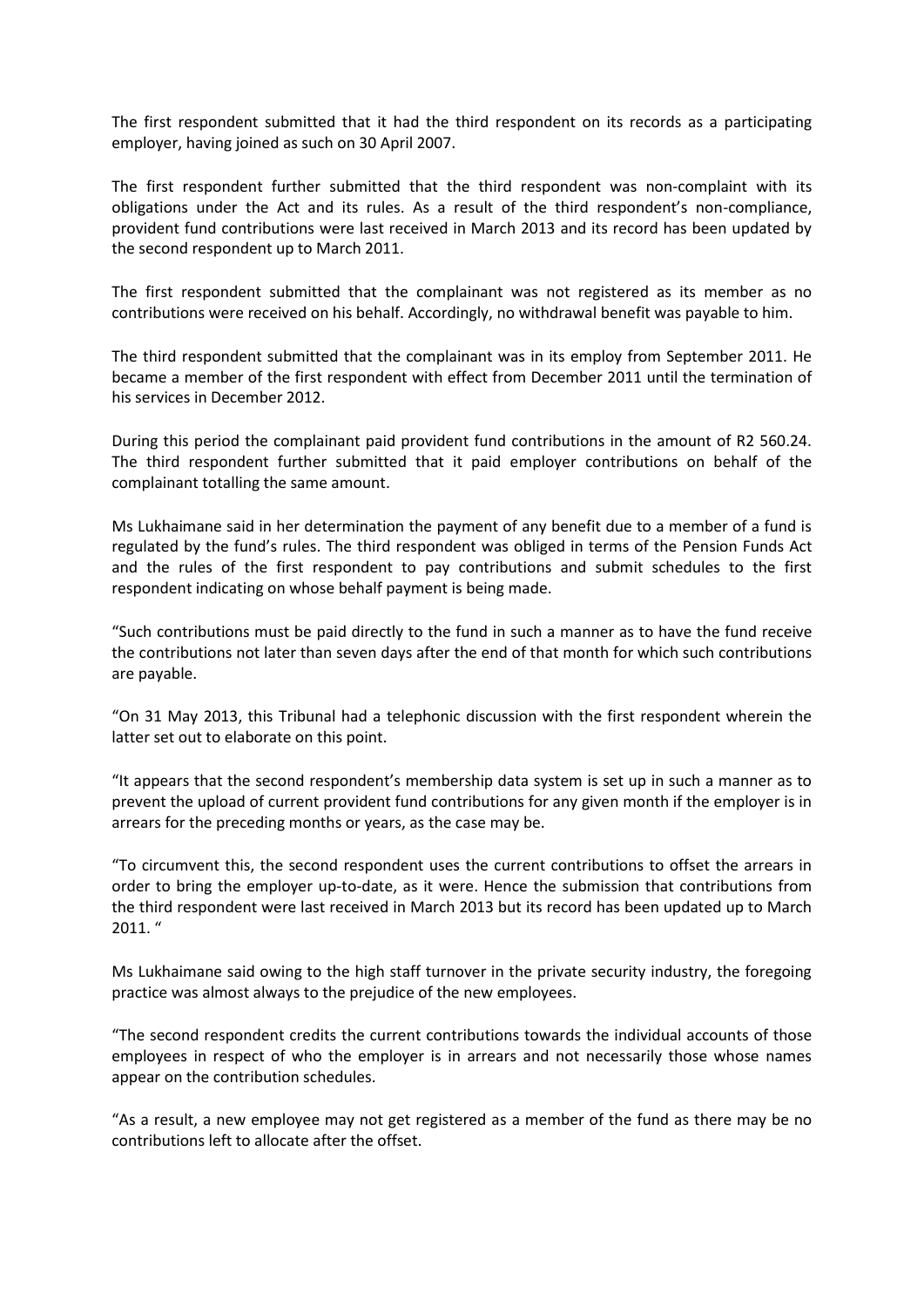"If the employee's services are terminated before the employer's record is fully updated, as was the case in this complaint, no benefit will be payable to him.

"This practice flies in the face of the very idea of retirement funding. It is a gross violation of section 13A of the Act and the rules of the first respondent, and must to be strongly discouraged. "

She urged the trustees of the first respondent, in pursuance of their statutory obligations, to prevent what appears to be a case of "expediency trumping the law".

"The duties of a board shall be to take all reasonable steps to ensure that contributions are paid timeously to the fund in accordance with this Act;

"Furthermore, members of the board of the fund can be held jointly and severally liable for the actions of their mandated agents."

Ms Lukhaimane said that barring the period September 2011 to November 2011, she was satisfied that the first respondent was in receipt of the complainant's provident fund contributions.

She ruled that the complainant must be placed in the position he would have been in had the third respondent regularly paid all the contributions due and the first respondent had paid the benefit it is holding on his behalf.

She also forwarded her determination to the Registrar of Pension Funds to follow up on the second respondent's manner of allocating contributions as the second respondent carried on business as an administrator of funds, other than the first respondent.

[http://www.moneymarketing.co.za/member-contributions-cant-be-used-to-offset-employer](http://www.moneymarketing.co.za/member-contributions-cant-be-used-to-offset-employer-arrears/)[arrears/](http://www.moneymarketing.co.za/member-contributions-cant-be-used-to-offset-employer-arrears/)

# **IRF Daily / Personal Finance. Bruce Cameron. Retirement funds can't use current payments to offset arrears – 07 July 2013**

A retirement fund cannot use current member and employer contributions to make good on arrear contributions, particularly when the money is attributed to members other than those who made the contributions.

This is the basis of yet another determination by deputy Pension Funds Adjudicator, Muvhango Lukhaimane, involving the much-troubled Private Security Sector Provident Fund (PSSPF). Following on from the determination, the Financial Services Board (FSB) has warned it will take action against funds and their administrators who use current contributions indiscriminately to make up for contributions not paid over by employers to retirement funds.

In terms of the Pension Funds Act, all contributions – from both employer and employee – must be paid over to the fund not later than seven days after the end of the month for which they were payable.

An employer must submit a schedule to a fund indicating on behalf of which members it has submitted money, naming the members and the amounts allocated. Lukhaimane warned in her determination that retirement fund trustees could be ordered in their personal capacities to make good to adversely affected members and former members.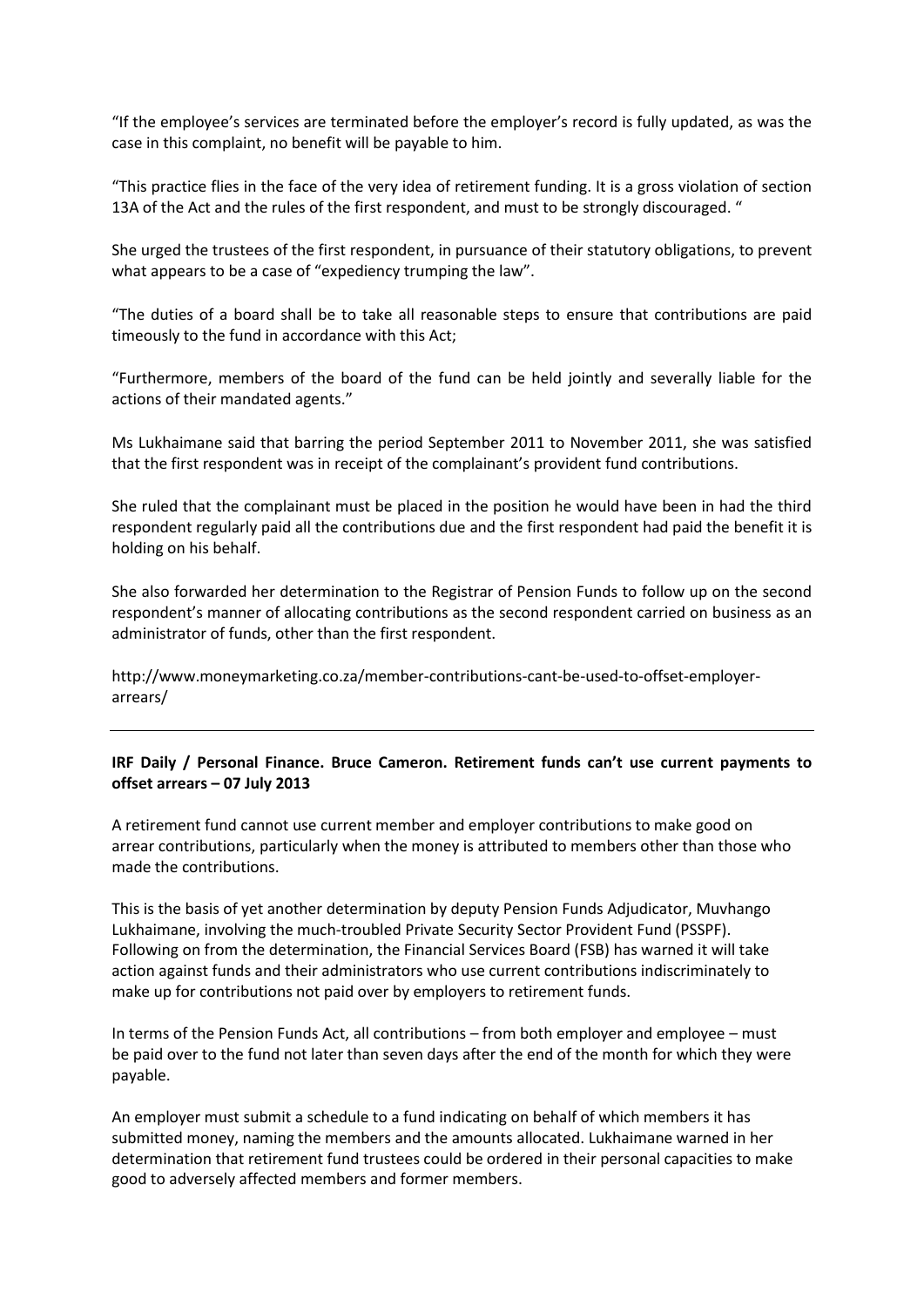Jurgen Boyd, acting FSB deputy executive in charge of retirement funds, says the FSB does not approve of any practice that attempts to allocate a retirement fund member's current contributions towards an employer's arrears contributions that may have accumulated over time and for which the current member may not be responsible.

He says the practice would amount to a contravention of the Pension Funds Act by a fund and its administrator, requiring regulatory action. Boyd says that in terms of the Act the minimum benefit payable to a member of a defined contribution fund, such as the PSSPF, is the member's minimum individual reserve at the date of exit. The Act provides a formula for calculating the amount, which "specifically provides inter alia for the inclusion of all the member's contributions and employer's contributions received by the fund for a member.

"If a fund does not allocate a member's contributions to his or her individual account, it would be acting contrary to the minimum benefit provisions of the Act," Boyd says. He says following Lukhaimane's determination, the FSB has taken the matter up with the PSSPF and the fund's administrator, Absa Consultants and Actuaries, "to determine the nature and extent of any noncompliance. The appropriate regulatory action will follow this engagement."

The determination followed a complaint by an employee of a participating employer in the PSSPF, Mjayeli Security Services. The employee, MI Moloantoa, did not receive his benefit when he left his job. During his employment, from September 1, 2011 to November 30, 2012, Moloantoa and his employer each paid R2 560 in contributions to the fund. Lukhaimane says in her determination that it appears that the fund administrator's membership data system is set up in a manner to prevent the upload of current provident fund contributions for any given month if the employer is in arrears for the preceding months or years.

To circumvent this, Absa uses current contributions to offset the arrears in order to bring the employer up to date. Lukhaimane says that with the high staff turnover in the private security industry, this practice is almost always to the prejudice of the new members, because their contributions are being allocated to older members, many of whom then leave the industry taking with them the contributions of newer members.

As happened in this case, the newer member may not even be registered by the administrator of the fund, and when the member leaves no benefit is then payable. Lukhaimane says: "This practice flies in the face of the very idea of retirement funding. It is a gross violation of the Pension Funds Act and the rules of the fund, and must be strongly discouraged."

She told the PSSPF trustees that they were obliged in terms of the law to prevent what appears to be a case of "expediency trumping the law". She says: "The duties of a board shall be to take all reasonable steps to ensure that contributions are paid timeously to the fund in accordance with this Act." Lukhaimane ordered the fund to place Moloantoa in the position he would have been in had his employer regularly paid all the contributions due to the fund and the money been credited to him.

[http://www.irf.org.za/live/cms/vault/attachment/142\\_IRF\\_DAILY\\_-\\_Monday,\\_08\\_July\\_2013.pdf](http://www.irf.org.za/live/cms/vault/attachment/142_IRF_DAILY_-_Monday,_08_July_2013.pdf)

## **Personal Finance – Bruce Cameron – The Greedy Feed Well Off Your Billions – 22 September 2013**

Billions of rands have been lost to retirement fund members over the past 20 years because of the excesses of an industry that all too often has seen retirement savings as a source of easy profits.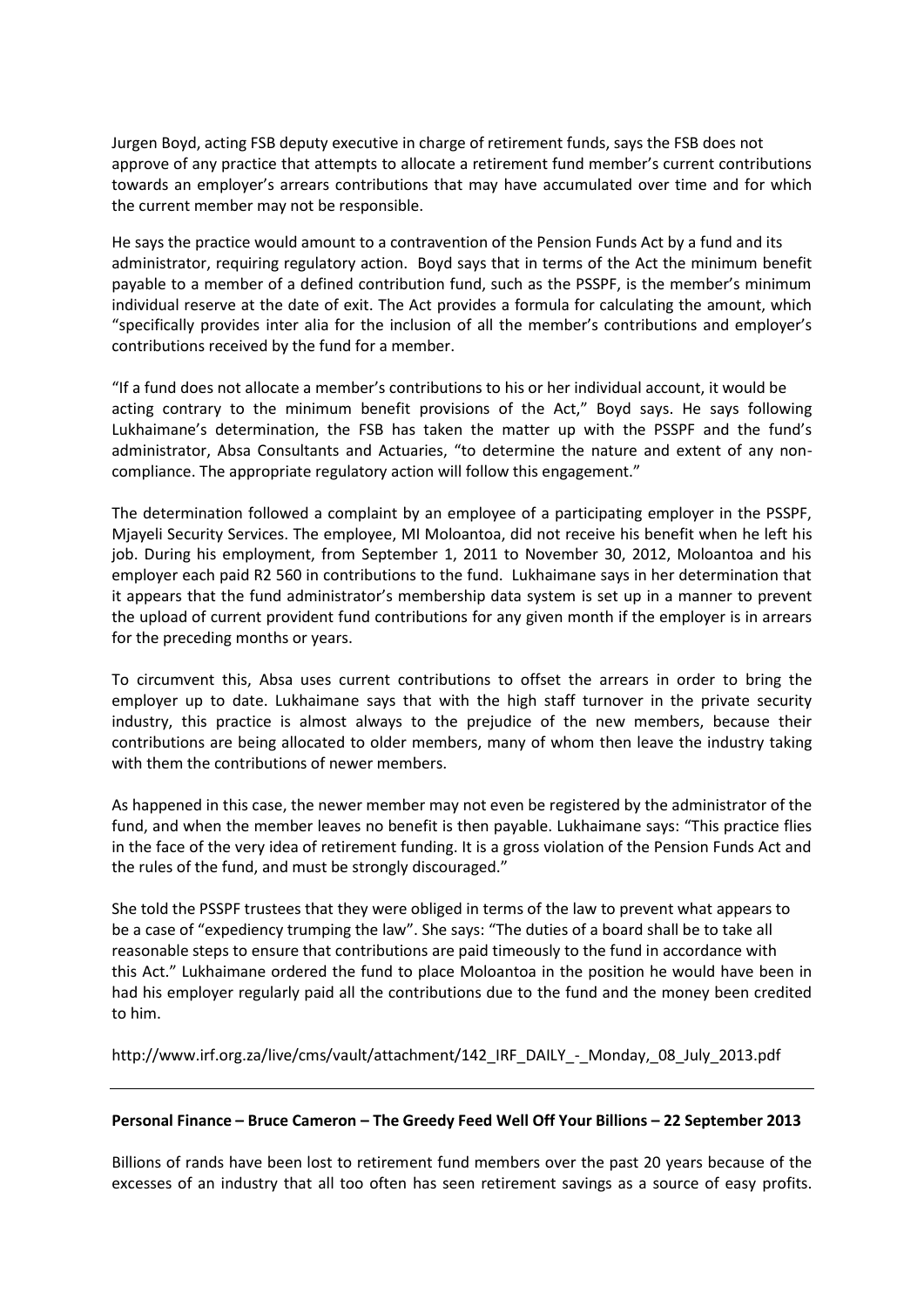Your retirement savings have been subjected to theft by individuals, employers and even trade unionists, and regulatory structures have too often failed you.

Bruce Cameron, associate editor of Personal Finance, who was speaking at a meeting of the Acsis/Personal Finance Financial Planning Club, says that attacks on your retirement savings seem to be becoming more regular and ever greater in scale as the R1.3-trillion industry (which excludes state pension funds) gathers ever more assets.

However, Cameron says, the main reason most retirement fund members do not retire financially secure is not because of the abuses of the industry, but because they fail to save enough, fail to preserve their savings for retirement, and retire too soon. The abuse and theft of retirement savings adds to the problem.

And he adds that most retirement funds are managed properly. The problem is that when there are attacks on your retirement savings, they tend to be singularly significant and can wipe out your entire nest egg. Cameron warned that unless a stop can be made to the excesses – both legal and illegal – the willingness of individuals to use retirement savings vehicles could be compromised.

He says that the regulators and other gatekeepers, such as retirement fund trustees and service providers, have to improve their vigilance and often their ethics too, to better protect your retirement savings. And members themselves also need to play a role in ensuring those with ill intent are kept at bay.

Cameron says a key issue is that all parties have to accept that the money in retirement funds is not theirs to treat as a feeding trough. This is money that belongs to individuals, who have worked hard to save the money. The billions of rands lost to retirement fund members have been due to:

- Theft and fraud, compounded by a failing justice system, with offenders often either not being prosecuted or getting off lightly. An example is the way in which fraudster Arthur Brown escaped a prison sentence.
- Poorly designed, complex and expensive retirement products, structured on the basis of commissions for product floggers and company profits rather than in the interests of retirement fund members.
- Poor regulation, inept or untrained trustees, and inefficient service providers, particularly retirement fund administrators (see "Protection should come from diverse sources", below).
- Cameron says a major underlying cause of the losses is the uncontrolled presence of conflicts of interest. These include employers controlling pension funds in their own interests, through to one-stop business structures where one company provides all services to a retirement fund, acting as fund consultants (which should include advising on abuses by service providers) while also providing services such as asset management and risk assurance.

Cameron says that if conflicts of interest were minimised, it would go a long way to stopping abuses. (See "Conflicts of interest at root of disasters", below).

## **Conflicts of interest at root of disasters**

Conflicts of interest, which underlie almost every retirement fund disaster, must be more strictly controlled, says Personal Finance associate editor Bruce Cameron. He says a conflict of interest in this context is a situation where outside financial interests or obligations (real or perceived) have the potential to bias a decision or cause harm to retirement funds and their members.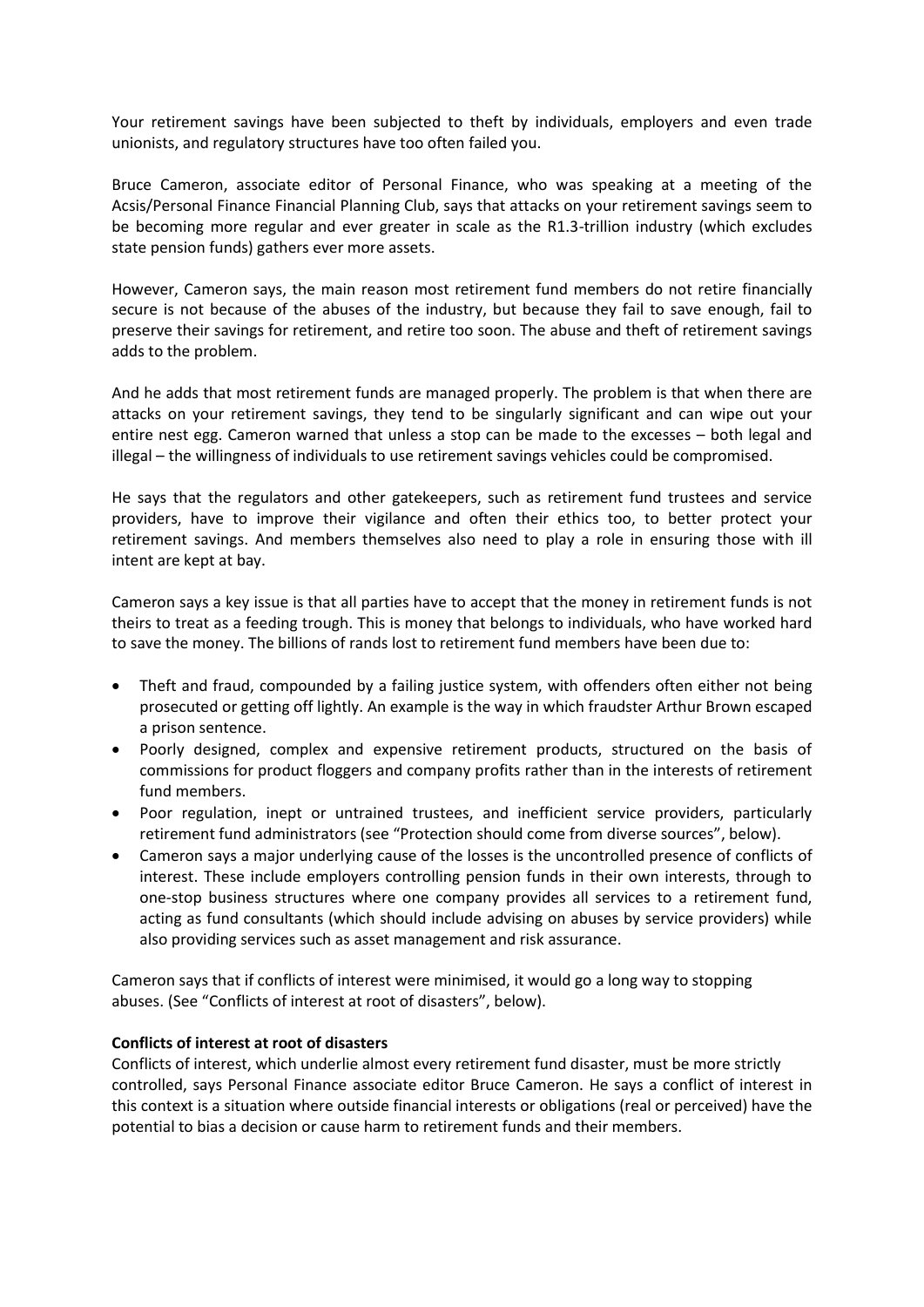"The Financial Services Board (FSB) issued a guidance note (PF130) to retirement fund trustees a number of years ago admonishing the trustees to avoid conflicts of interest.

"Despite this, avoidable conflicts of interest underlie almost every attack on retirement fund savings," Cameron says.

The guidance note states that trustees "should distinguish between conflicts of interest which may be structural, and therefore unavoidable, and those conflicts which can be avoided or, if this does not compromise the credibility of the governance arrangements, can be managed appropriately".

Cameron says Fidentia is a major example of what can go wrong. Fidentia bought an umbrella trust fund, which managed the benefits due to widows and orphans of retirement fund members. It renamed the trust the Living Hands Umbrella Trust and appointed new trustees, who were all senior executives of Fidentia.

The trustees took a decision to transfer the management of all assets from Old Mutual to Fidentia Asset Management, whose directors, again, were senior executives of Fidentia. The benefits of the widows and orphans "evaporated" while under the care of Fidentia Asset Management.

A more recent example of conflicts of interest causing a problem is the Rockland Group in Cape Town controlled by an advocate, Wentzel Oaker, who, with others, controlled two companies called Rapicorp 122 & 123, which bought the desolate Schaapkraal sand dunes outside Cape Town for R36 million.

The property was then sold, at R224-million profit, to Rockland Targeted Development Investment Fund (TDIF), managed by Rockland Investment Managers (RIM) which, in turn, was controlled by the Rockland Group.

By December 2010, the property was valued on the TDIF books at R980 million. Rockland Investment Managers received an asset management fee of two percent plus 20 percent of returns above the inflation rate from TDIF – so the higher the value, the more it earned.

Cameron says that retirement funds often pick up problems because they use consultants that are conflicted. He says these consultants fail to do their duty, because they should, in fact, be advising trustees when conflicts are avoidable, as recommended by the FSB's PF130 advisory note. A good recent example is asset management consultant Riscura.

Cameron says retirement funds, such as the Telkom and Sentinel mining retirement funds, pay Riscura to advise the fund trustees on the judicious management of their assets (the members' retirement savings). Riscura's duties include advising the funds on which asset managers to use, which assets to invest in, which service providers to use for things such as ensuring investments are compliant with prudential restrictions, and effecting the movement of assets from one asset manager to another.

But Riscura, either directly or through one of its associated companies, is conflicted because:

 It receives fees for "transitioning" assets between fund managers. So the more often assets are switched between fund managers, the more it earns.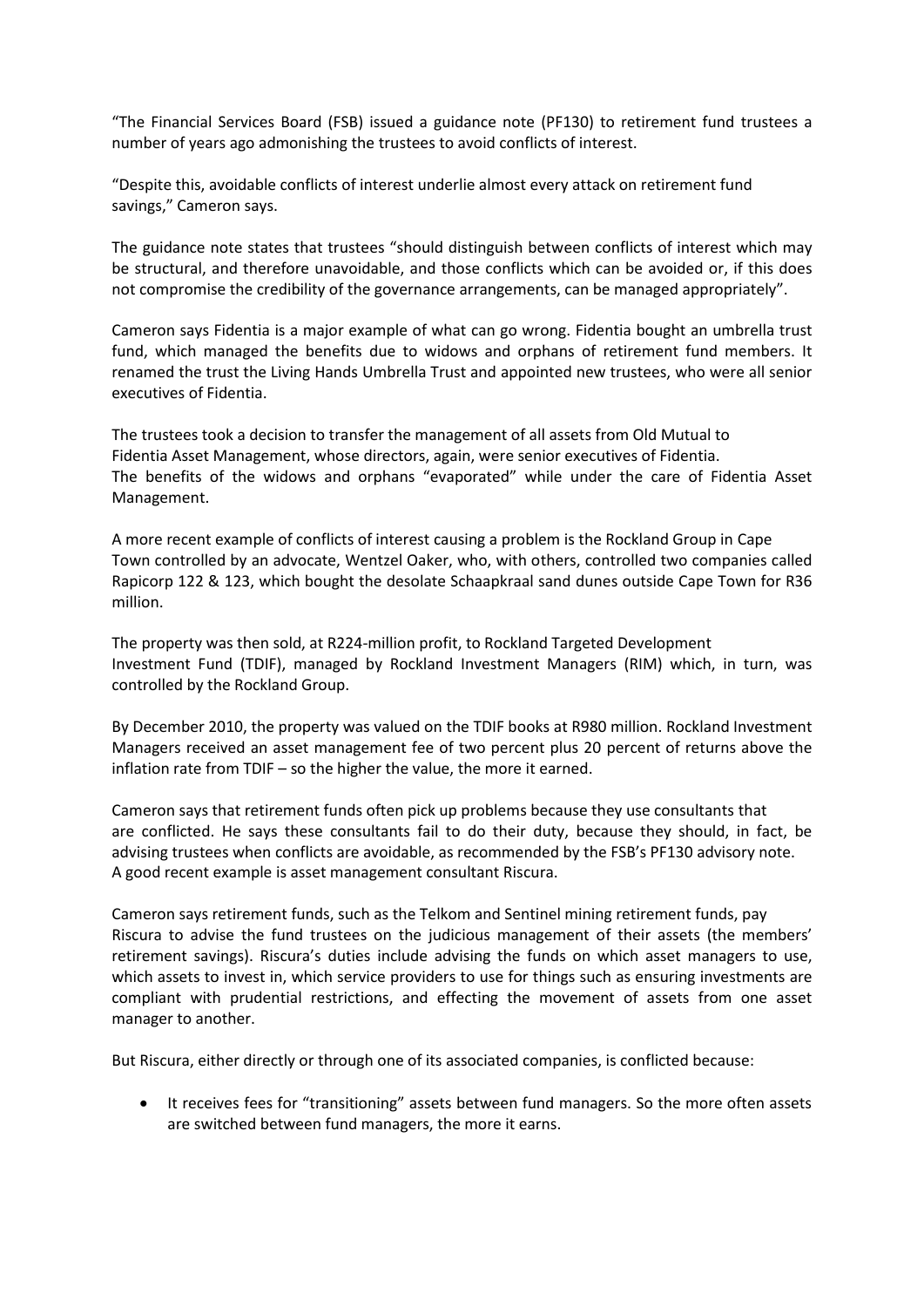- It receives fees for "risk assessment "from most but not all asset managers to which it has allocated funds. So the more asset managers from which it receives fees it recommends to retirement funds, the more money it will receive.
- It is involved in jointly managing investment portfolios where it shares in the fee. The more money that goes into these portfolios, the more it earns.
- It receives fees from many of the funds it advises for ensuring compliance with prudential investment regulations. In effect, it is often checking on itself.
- As Riscura earns money from these conflicted services, it could potentially tender its consultancy services at a lower rate than competitors that are not conflicted.
- These conflicts have resulted in problems for retirement funds to which Riscura provides consultancy services. The problems include the following:
- A Riscura/Investec high-interest portfolio held R435 million in bonds in imploding company First Strut, on which Riscura was earning a fee.
- Riscura holds itself out as an expert in assessing risk but it could not detect: - The 20-year First Strut frauds; and
	- The artificial property valuations and conflicts of interest in the Rockland saga, in
	- which it advised retirement funds to invest.

Cameron says the question when it comes to companies such as Riscura, is: "Who guards the guards? The primary duty of a consultant is to guard.

"Also, the trustees of Telkom and Sentinel retirement funds and other Riscura-advised retirement funds cannot argue that resulting losses for individual members are 'fractional'.

"Retirement fund members have a fiduciary duty to manage your retirement saving properly, and this includes avoiding conflicts of interest wherever possible.

"It is not that conflicts of interest mean that things will go wrong. Conflicts of interest raise the potential for things to go wrong and should therefore be avoided at all times," Cameron says.

## **Protection should come from diverse sources**

A significant problem in controlling the excesses of the financial services industry in managing the country's retirement savings is the often poor regulatory oversight by both the regulators and other gatekeepers.

This is exacerbated when conflicts of interest that can be avoided are not avoided and when retirement funds use one-stop-shop structures, where a single service provider provides all or most services.

This, in turn, is compounded by retirement fund trustees who are not properly trained or badly trained by service providers, misled by service providers, or, in effect, bribed by service providers in numerous ways – from free trips abroad to gifts of iPads.

Personal Finance associate editor Bruce Cameron says the Financial Services Board (FSB) misses too many problems in the financial services sector. He says in many instances the FSB was warned of problems but failed to take timely action.

A major example was Fidentia, where the FSB was provided with proof by Personal Finance at least 18 months before the R1.6-billion collapse that all was not well at the company. The FSB should also have picked up and taken earlier action on others, including Fedsure, Ovation, Dynamic Wealth,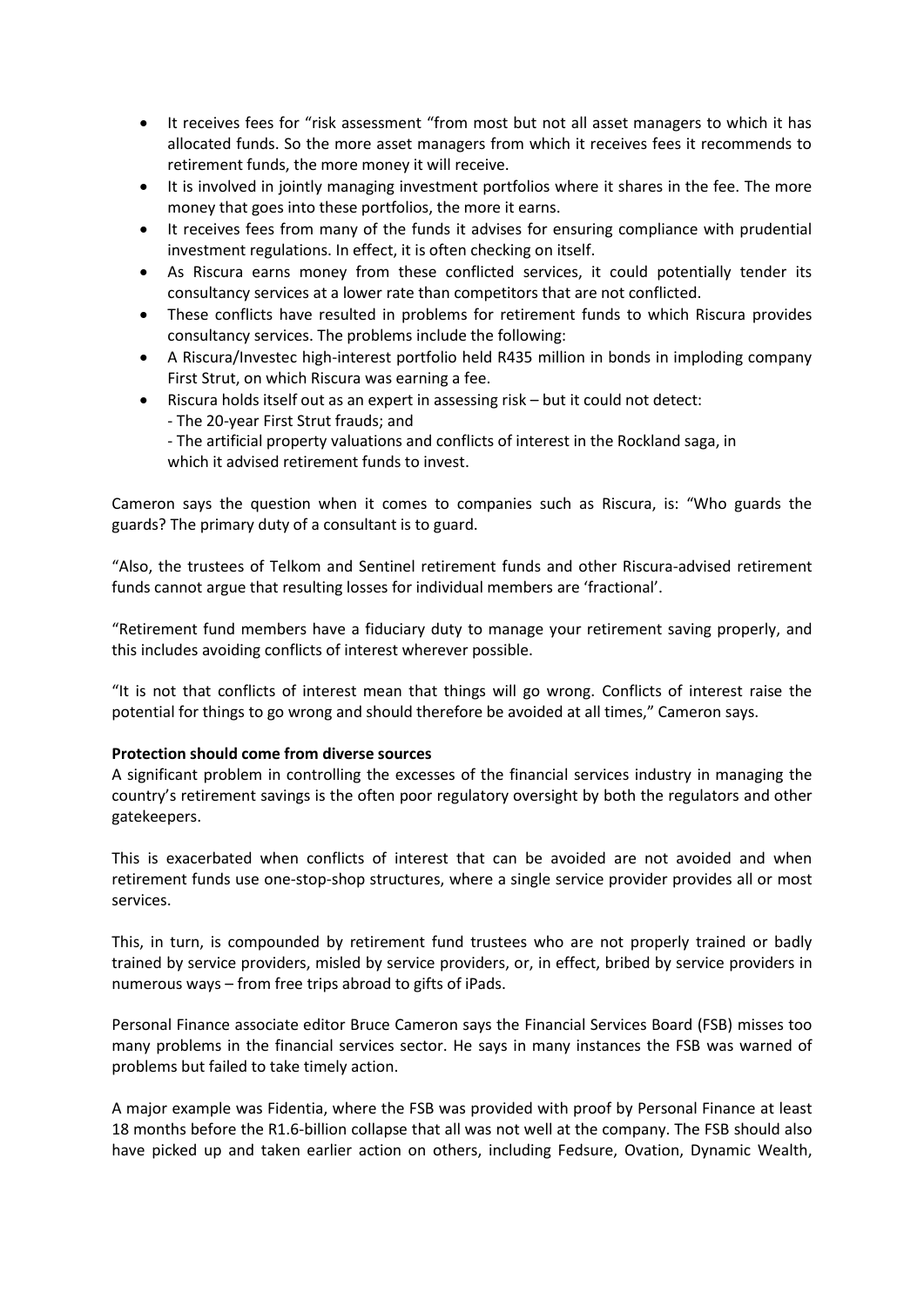Corporate Money Managers and the more recent Relative Value Arbitrage Fund – a Ponzi scheme posing as a hedge fund in which 3 000 investors stand to lose R2 billion.

But there are other gatekeepers, beyond fund trustees and the regulators, who have a statutory and/or fiduciary duty to protect your retirement savings. Auditors are supposed to play a major role, but time after time fail dismally to pick up even blatant fraud. Lawyers often assist with scams rather than taking action to prevent them.

Property valuators do the bidding of their paymasters in providing fanciful valuations. Banks should properly check out bond issues, such as the First Strut issue of corporate bonds, which was based on fraudulent information. Company directors, particularly independent directors, are supposed to act in the best interests of the company and, therefore, its shareholders. Credit rating agencies should properly assess risks, yet fail to pick up the biggest risk: fraud. And retirement fund consultants are supposed to assist in protecting retirement funds from the avaricious, but fail to do so because of their own avoidable conflicts of interest.

### **Litany of attacks on retirement savings**

Personal Finance associate editor Bruce Cameron says that over the years the attacks on retirement fund savings have come from many different quarters. These include:

#### **Fedsure**

In 2001, financial services company Fedsure imploded, costing retirement fund members hundreds of millions of rands. The main reason was that senior executives were using retirement fund savings to build a financial empire, which collapsed when one of its main investments, Saambou Bank, failed. However, there were other problems, including maladministration and the offering of investment guarantees that, to attract investors, were above market value.

The result was that members of building industry retirement funds lost 12 percent of their savings (R600 million), pensioners with guaranteed pensions received lower increases, and returns on smoothed bonus policies were reduced.

#### **Secret profits**

Alexander Forbes and other retirement fund administrators created structures that enabled them to skim off more than R500 million in secret profits. Most were made from bulking retirement fund bank accounts to earn extra interest.

## **Fidentia**

Fidentia collapsed after the fraudulent use of R1.6 billion that belonged mainly to beneficiaries of deceased members of the National Union of Mineworkers Provident Fund. Most of the beneficiaries have been left destitute.

### **Glenrand MIB**

In 2009, this company, which has now become part of the Aon group, liquidated its retirement administration arm rather than fix the mess it had created in administering 20 retirement funds with 80 000 members. This meant that the funds had to pay twice for the same job. At the time, a former chief executive of the Financial Services Board (FSB) was on the Glenrand board.

#### **Rockland TDIF**

In 2007, an area of 480 hectares of undeveloped, windswept sand dunes in Schaapkraal, facing False Bay, was bought for R36 million through structures created by advocate Wentzel Oaker. The properties were then sold to Rockland Targeted Development Investment Fund (TDIF), a vehicle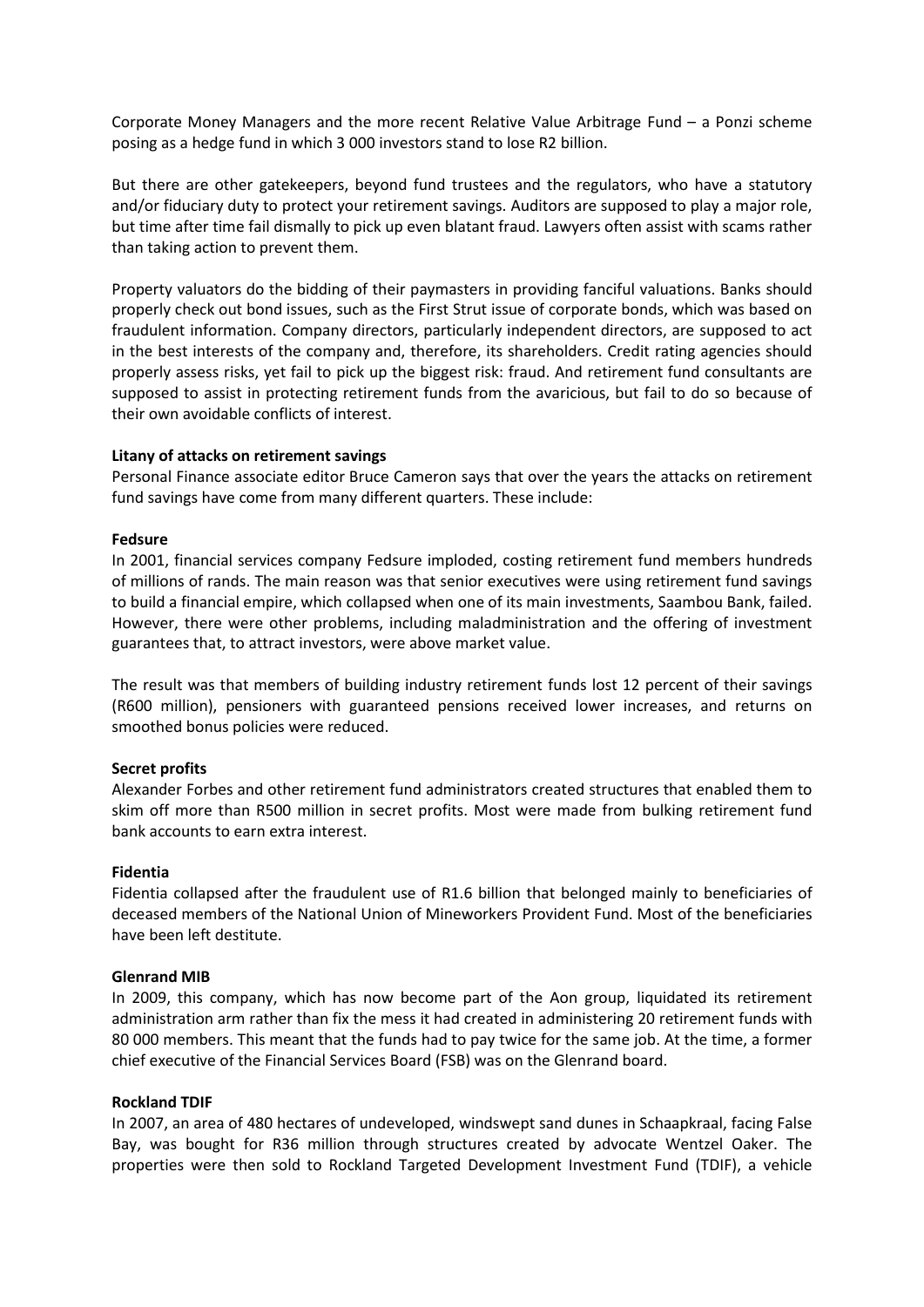controlled by Oaker, for R260 million. Six retirement funds had invested R519 million in TDIF by the time it was placed under curatorship by the FSB. Investors were led to believe that the land, which didn't have the correct zoning rights, would be transformed into a mini-city.

## **Dynam-ique/Aon**

In 2011, the South African arm of Aon, the world's biggest retirement fund administration company, was suspended for seven months from taking on new business. The reason was that umbrella funds it was administering, including four it had taken over from another administrator, Dynam-ique, were in an administrative mess.

The 11 000 members of the four Dynam-ique funds could lose 2.5 percent (R20 million) – the cost of rebuilding the records of the funds – of their savings. However, the Pension Funds Adjudicator has ruled that former trustees of the umbrella funds must meet the cost. The determination is set to be appealed. The problems in the Dynam-ique funds have still not been resolved.

# **Trilinear/Canyon Springs**

Five retirement funds associated with the Southern African Clothing and Textile Workers' Union (Sactwu) stand to lose about R470 million as a result of major investment scams, leaving the funds unable to meet their commitments to their 25 000 or so members, who are among the lowest-paid industrial workers in the country.

The potential loss of R470 million is a result of the channelling of retirement fund assets through the Trilinear Empowerment Trust and then into failed investments, such as Canyon Springs and Pinnacle Point. Extraordinarily high fees were deducted as the money was directed through the various channels.

Associated with this failure is troubled asset manager Interneuron, which was placed under curatorship after it lost money investing in Trilinear and lost R500 million in rogue derivative trading. There is a potential loss of R102 million for the Paper Printing Wood and Allied Workers Union (Ppwawu) National Provident Fund, which invested in Trilinear via Interneuron.

## **First Strut**

The recent collapse of the country's biggest unlisted company, First Strut, could see the loss of hundreds of millions of rands, mainly in bank loans. However, there is also more than R800 million in retirement savings that were invested in First Strut corporate bonds by asset managers including Investec (R435 million), Sanlam (R236 million), Prudential (R51 million), Stanlib (amount unknown), Momentum (amount unknown) and Fairtree Capital (R131 million).

## **Unregistered products**

Cameron says that, despite much legislation and a regulator with increased powers, products that should be registered and regulated still seem to elude the regulators. These include:

- **Ovation.** This asset manager imploded in the wake of losses of R200 million after investing in an unregistered money market fund, Common Cents. The money was stolen by Ovation owner Angus Cruickshank. No adviser checked whether Common Cents was registered as a collective investment scheme.
- **Dynamic Wealth.** The company, now shut down, operated a specialist income fund that posed as an investment club to avoid the limitations that the Collective Investment Schemes Control Act would have imposed on it. It invested R230 million in an unregistered money market fund managed by Corporate Money Managers (CMM). Instead of investing in money market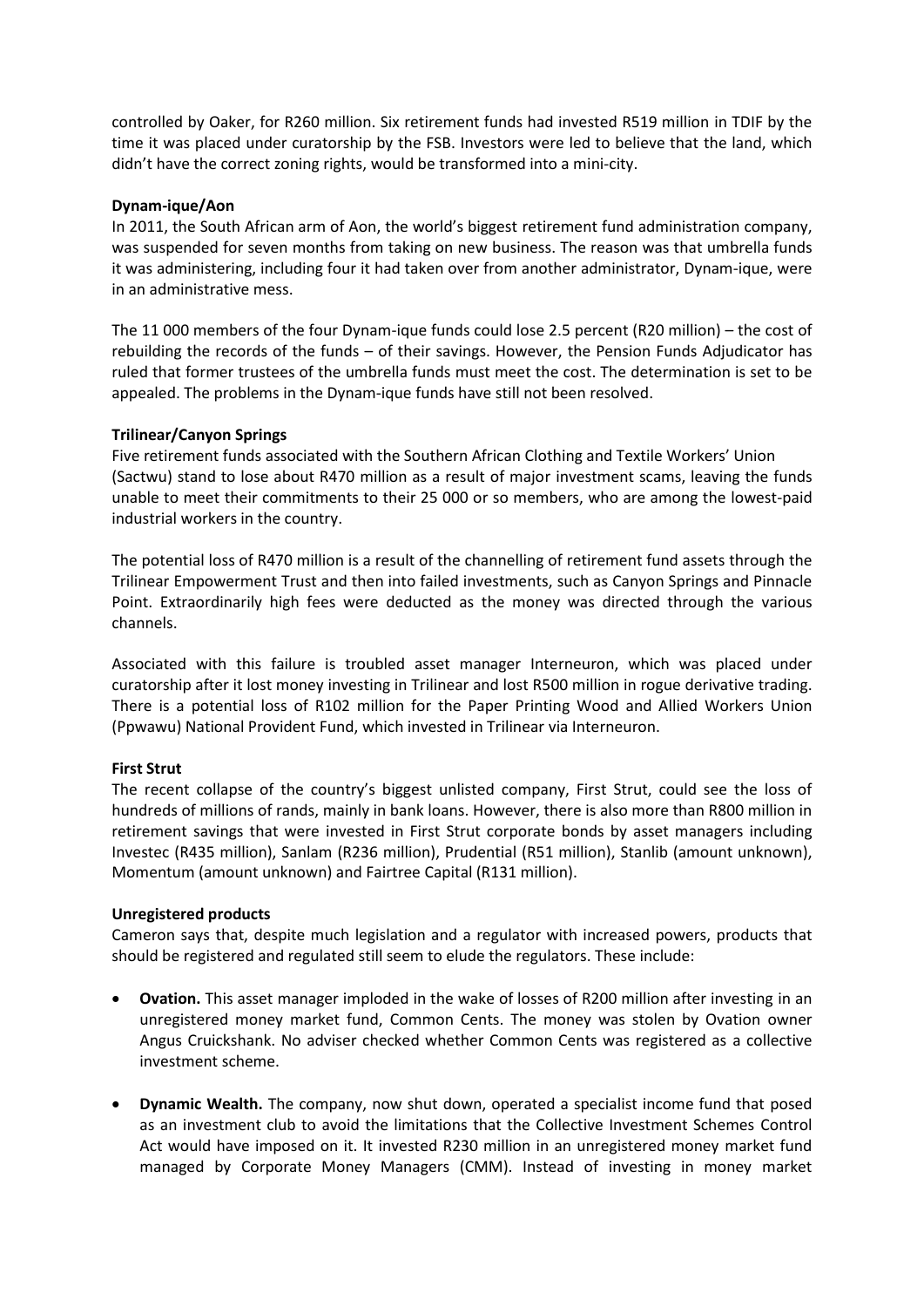instruments, CMM invested in property developments that failed, with potential losses of R1.1 billion.

 **Construction industry** Cameron says retirement fund members will, in effect, be the ones picking up much of the R1.46 billion in fines imposed by the Competition Tribunal on 15 construction companies, including the country's five largest companies, which were found to be colluding on prices, particularly during the construction phase of the soccer World Cup. The reason is that retirement funds are major shareholders in these companies. More losses could follow, with anticipated civil action against the companies.

## **Employer attacks**

 **Non-payment of contributions.** The non-payment of contributions collected from employees and due by employers to umbrella retirement funds is a growing problem. This has been exacerbated by the failure of the justice system to prosecute offenders and by the fact that offending employers often liquidate their companies. Participating employers (security companies) in the Private Security Sector Provident Fund, an umbrella fund, have been the worst offenders.

Non-payment of contributions has an almost immediate impact on members, because the fund is primarily a provider of life and disability assurance to members, who are in a high-risk job as security guards. The non-payment of contributions by employers means the non-payment of premiums and the ensuing loss of assurance cover, leaving members and their dependants financially vulnerable in case of injury or death.

Changes to the law are being considered that will make employers and company directors personally both criminally and civilly liable for any non-payment of contributions.

- **Surplus stripping.** Currently under way is the criminal trial of Simon Nash, chief executive of industrial company Cadac, one of a number of employers that stripped surpluses from retirement funds in the 1990s, with the complicity of companies in the financial services industry.
- **Trade unions** Trade unions have found many ways to attack the retirement fund savings of their members, mainly by exerting excessive control over fund trustees, whom they often simply hire and fire to ensure that their bidding is done.

Things that have gone wrong:

- The SA Commercial, Catering and Allied Workers Union (Saccawu) National Provident Fund was placed under curatorship in 2002 after estimated losses of R1.7 billion for 90 000 Saccawu members.
- Commissions were paid by life assurance companies to unions for retirement fund risk assurance business.
- In 2007, the Ppwawu National Provident Fund trustees had to get High Court protection from the Chemical Energy Paper Printing Wood and Allied Workers Union, which tried to make them subject to decisions by the union management.
- Trade unions set up retirement fund service provider companies to provide services to their associated retirement funds, with the trustees being instructed to give mandates to these companies, which, in turn, mainly outsource the work, adding to costs.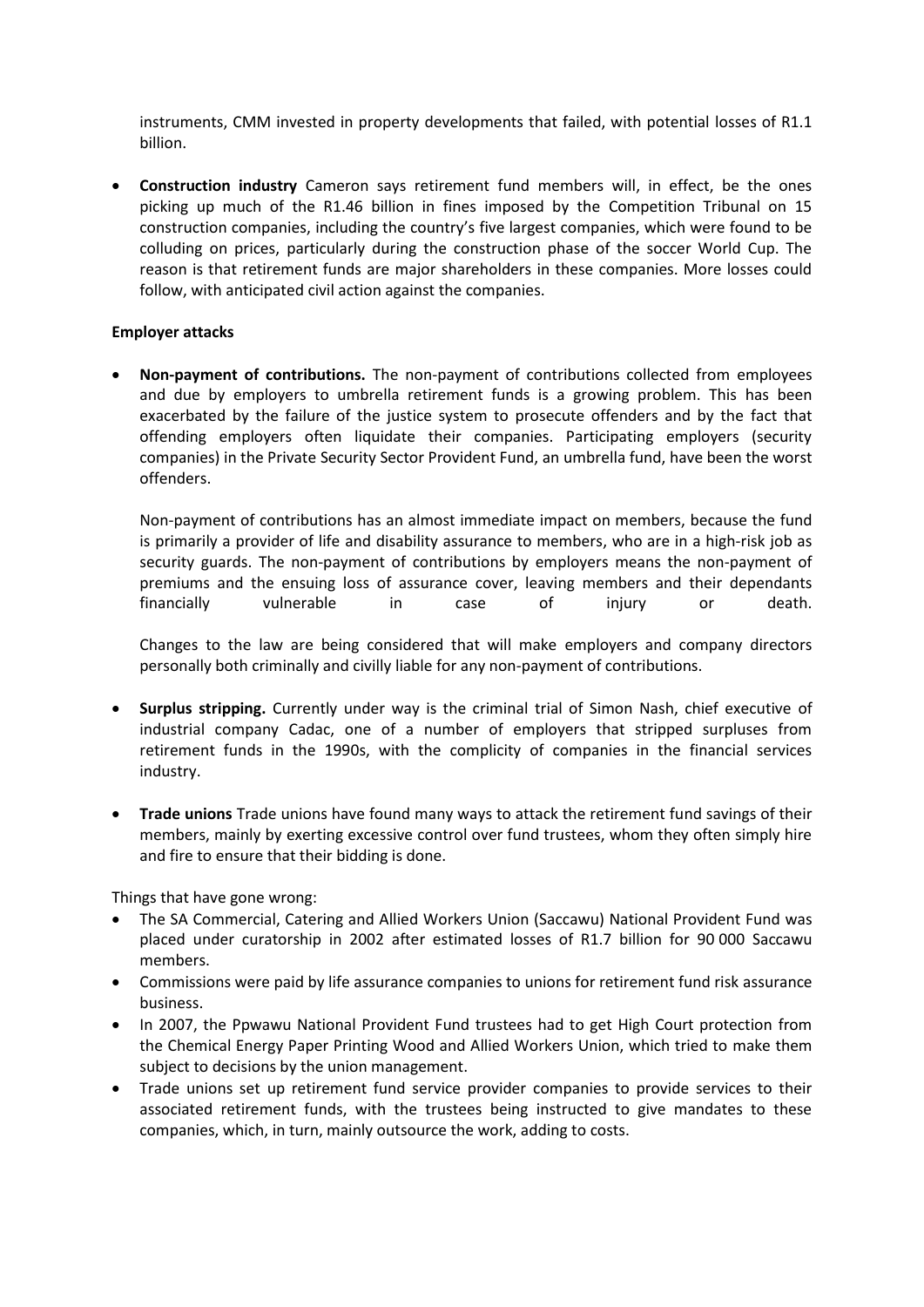## **Poor products**

A mainly hidden cost for retirement fund members lies in poor products that are not suitable for their needs. Most of these are individual retail products, such as retirement annuity (RA) and preservation funds, rather than occupational retirement funds, with the exception of many umbrella funds, which are poorly structured.

Cameron says it is difficult to assess the total amount involved, but it would probably be many billions of rands. The causes are multiple and include:

- High costs, particularly of individual life assurance retirement products. Research undertaken by an independent actuary, Rob Rusconi, in 2004 showed that life assurance retirement annuities were the most costly of retirement products – judged not only on South African benchmarks, but also internationally. The costs are often opaque and difficult to assess.
- Confiscatory penalties, levied by life assurance companies when you cannot afford to maintain contributions to an RA fund. In 2005, the Finance Minister at the time, Trevor Manuel, imposed, in effect, a R3-billion fine on the assurance industry and placed limits on the penalties. However, penalties still apply and amount to losses for members. Penalties do not apply to non-life assurance RAs.
- Double-charging for asset management. Performance fees on top of annual asset management fees are becoming increasingly common. An annual asset management fee is already a performance fee, because the fee is a percentage of assets, and the better the returns, the more money the manager earns.

# **Mis-sold (but not necessarily bad) products**

Cameron says there are a number of financial products that are sound but they are sold to the wrong people. The worst example has been the mis-selling of investment linked living annuities (illas), particularly immediately after their introduction in the 1990s. Most product providers and financial advisers failed to consider the risks of illa pensioners drawing down too large a percentage of their capital while attempting (mainly unsuccessfully) to counteract this with high risk investment strategies. While the situation has improved in recent years, many pensioners have been condemned to eventual destitution at the very time when they are hardly likely to find alternative income.

## **And a few more …**

Cameron says desperate pensioners, who have not saved enough for retirement, have been caught up in various scams and high-risk schemes trying to get a better return. These have included:

- Masterbond, the original biggie in 1984, in which 22 000 investors, many of whom were pensioners, lost a significant part of the R600 million they invested. At least 16 pensioners who were left destitute committed suicide.
- The Leaderguard forex scam, run from Mauritius, in which investors recovered only about R27 million of the R300 million lost.
- Property syndications. Cameron says this is probably one of the biggest tragedies, but because the losses come from various companies, the full extent will probably never be known. The authorities, which failed to take action to stop the disaster, seem loath to launch a comprehensive investigation. There has already been one known suicide of a pensioner who was left destitute.

<http://www.financialplanningclub.co.za/knowledge/pkdownloaddocument.aspx?docid=1615>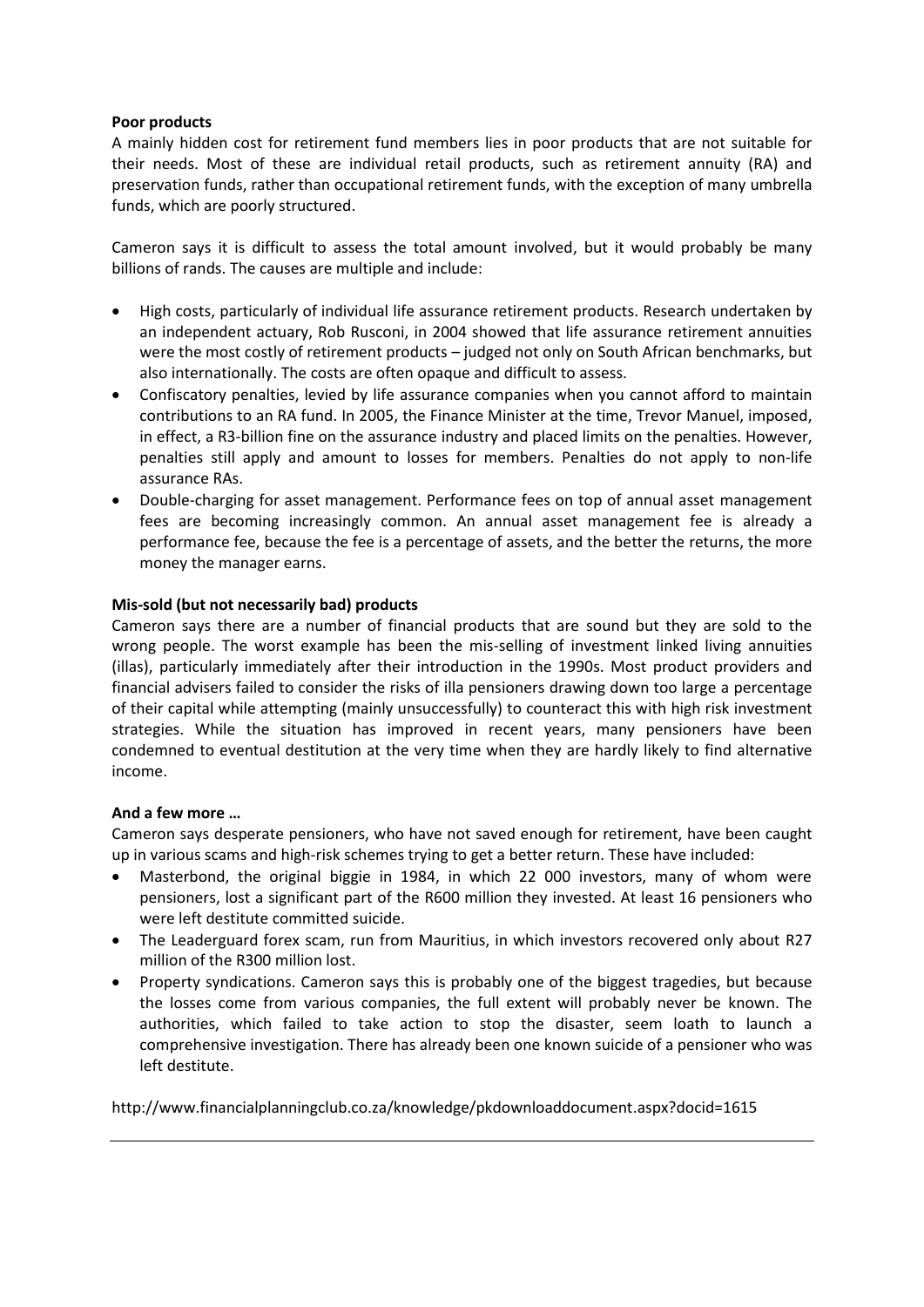# **Personal Finance – Laura du Preez – Pensions adjudicator clears case backlog – October 13 2013 – 12:25pm**

The backlog of complaints in the office of the Pension Funds Adjudicator (PFA) has been cleared, and it now takes seven months, on average, to resolve a case, the adjudicator's annual report says.

A total of 8 127 complaints were dealt with in the 12 months to the end of March – an increase of 65 percent on the number dealt with in the previous year and substantially more than the 5 161 that the office received over the year to March 31, PFA Muvhango Lukhaimane says.

In addition, a number of cases that should have been closed, but were still on the office's books, have been dealt with, she says.

The backlog, which can be traced back to 2007, has had a negative effect on the view that her office provides a procedurally fair and low-cost complaint-resolution process, Lukhaimane says.

On April 1 last year, the adjudicator's office had 8 330 cases open; by March 31 this year, 2 710 cases were still open.

During the 12 months under review, 4 127 determinations were handed down, and in 2 399 cases, relief was granted to the complainant. Some 23 appeals were lodged against the determinations.

Although fund members are required by the Pension Funds Act to lodge written complaints with their fund before they approach the PFA, the adjudicator says her office was unable to enforce this provision, largely because most funds that were subject to complaints did not have their records in order, particularly with regard to information about membership and contributions.

Abel Sithole, chairman of the Financial Services Board, says it is disturbing that, in April last year, 60 percent of the complaints to the PFA were against the Private Security Sector Provident Fund (PSSPF). The complaints concerned employers who were in arrears with contributions, the failure to pay, or the late payment of, withdrawal benefits and death benefits, and the absence of benefit statements.

The number of complaints against the PSSPF had dropped to a third by March 31 this year, he says.

Lukhaimane says that employers are not taking enough interest in how occupational retirement funds are managed, despite the fact that fund membership is part of their employees' remuneration packages.

[http://www.iol.co.za/business/personal-finance/retirement/pensions-adjudicator-clears-case](http://www.iol.co.za/business/personal-finance/retirement/pensions-adjudicator-clears-case-backlog-1.1590918#.U3CuEWeKCt9)[backlog-1.1590918#.U3CuEWeKCt9](http://www.iol.co.za/business/personal-finance/retirement/pensions-adjudicator-clears-case-backlog-1.1590918#.U3CuEWeKCt9)

## **Beeld – Andri van Zyl – Meeste klagtes oor annuïteite – 13 Oktober 2013**

Johannesburg. – Die kantoor van die beregter van pensioenfondse het in die boekjaar tot einde Maart 65% meer klagtes hanteer as in die vorige jaar.

Dit is te danke aan die hersiening van die proses waarvolgens klagtes hanteer is, sê Abel Sithole, voorsitter van die Raad op Finansiële Dienste (RFD) in die jongste jaarverslag van die kantoor.

Van die 8 127 klagtes wat afgehandel is, het die beregter 4 127 beslissings uitgereik, waarvan die meeste (2 399) in die guns van die klaers was.

Muvhango Lukhaimane, wat onlangs aangewys is as beregter, sê die getal klagtes wat in die guns van klaers beslis is, dui op gebrekkige kommunikasie tussen trustees en administrateurs met hul lede.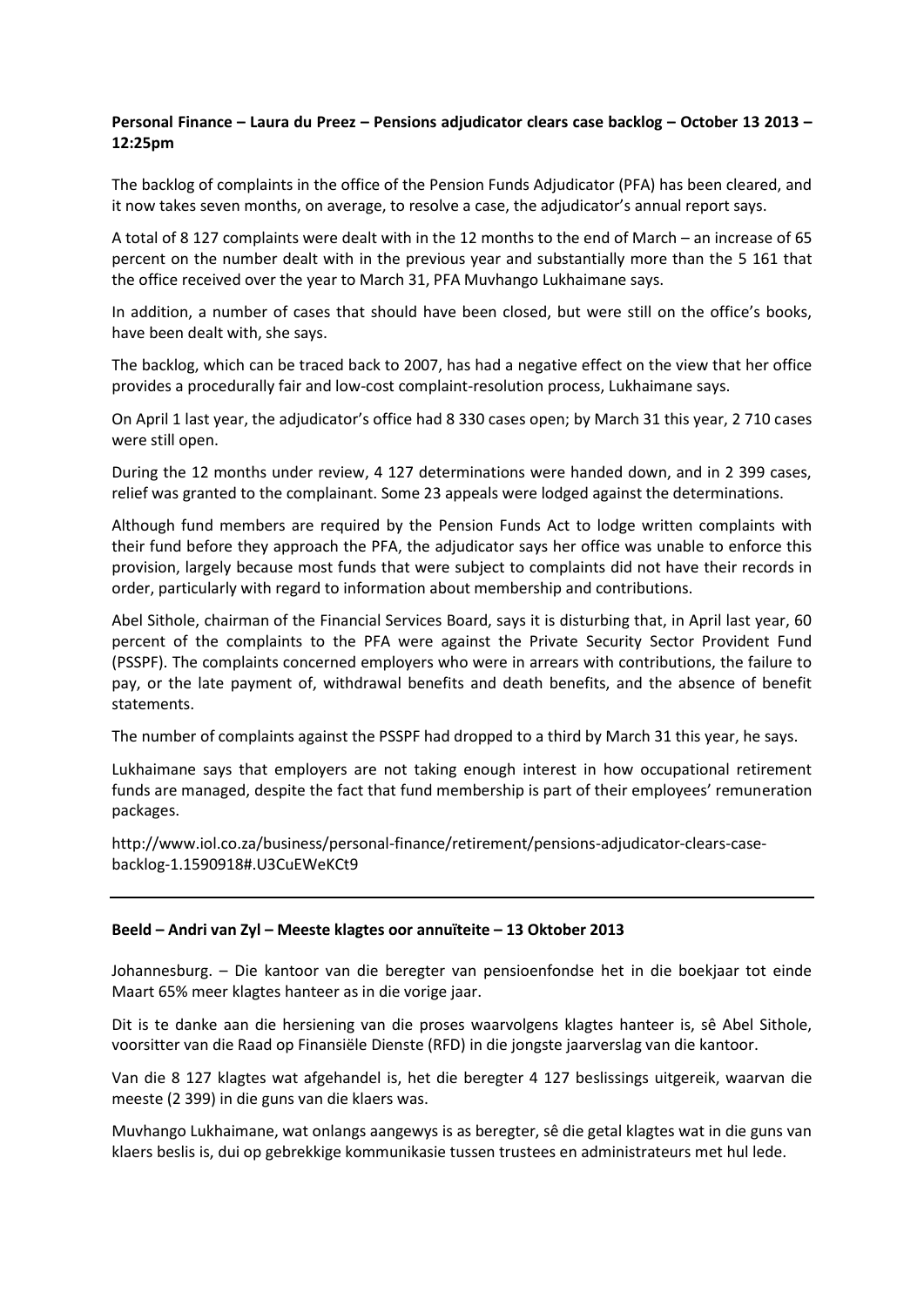Die kantoor van die beregter is steeds bekommerd oor die groot aantal klagtes wat ontvang word oor die voordele wat uitbetaal word as uittree-annuïteite opbetaald gemaak word of in ander polisse omgeskakel word.

In die boekjaar onder oorsig het klagtes hieroor 61% van die 5 161 nuwe klagtes wat die kantoor ontvang het, verteenwoordig.

Lukhaimane sê dit is ook 'n aanduiding van swak kommunikasie tussen die langtermynversekeraars en polishouers.

Die doeltreffendheid van die kantoor word gekniehalter deur probleme met pensioenfondse wat nie hul boeke op datum hou nie en die groot aantal klagtes wat ontvang word oor die Private Security Sector Provident Fund (PSSPF).

Lukhaimane sê klagtes teen die PSSPF verteenwoordig bykans 'n derde van al die klagtes wat ontvang word, al is nuwe trustees en administrateurs vir die fonds al in 2009 deur die RFD aangestel.

Sy sê voorts dat swak boekhouding van lidmaatskap en bydraes van lede by die meeste fondse waaroor klagtes ontvang word, dit vir die kantoor onmoontlik maak om binne die bepalings van die wet sy werk te doen.

Die wet bepaal onder meer dat 'n klaer eers 'n klagte moet indien by die betrokke fonds voordat hy hom na die kantoor van die beregter wend.

Sy sê dit is vir die kantoor nutteloos om eers 'n klag na die betrokke fonds te verwys as die kantoor reeds weet dat hy geen antwoord gaan kry nie omdat die boekhouding nie in orde is nie.

Vir die kantoor is dit ook nie aanvaarbaar dat hy beslissings uitvaardig teen fondse wat ná verskeie versoeke nie reageer op 'n betrokke kMlagte teen hom nie, maar dikwels kan dit nie verhelp word nie.

<http://www.beeld.com/sake/2013-10-13-meeste-klagtes-oor-annuteite>

#### **Moonstone – Paul Kruger – Positive News From PFA – 14 Oct 2013**

The Pension Fund Adjudicator published her annual report last week. It contains some very positive indicators, as well as concerns for the industry, and the public.

In the message from the Minister of Finance, Pravin Gordhan, quotes the following statistics which point at major improvements in the handling of complaints:

The Office of the Pension Fund Adjudicator (OPFA) came into being on 1 January 1998 to dispose of complaints lodged under the Pension Funds Act, 24 of 1956 in a procedurally fair, economical and expeditious manner. While the organisation has established itself as a critical component of the financial services industry, it has nonetheless experienced several challenges, chief amongst which has been the backlog of complaints, which can be traced as far back as 2007.

I am pleased to note, however, that such backlogs have been addressed and significant progress made. Indeed, the OPFA has succeeded through the implementation of a new case management system in clearing the backlog of complaints received as far back as 2007. The resolution of complaints continues to see a marked improvement. In comparison to the 2011-2012 financial year, the New Complaints Unit resolved 22% more complaints while the Conciliation Unit and the Adjudication Unit finalised 52% and 93% more complaints respectively. A total of 8127 complaints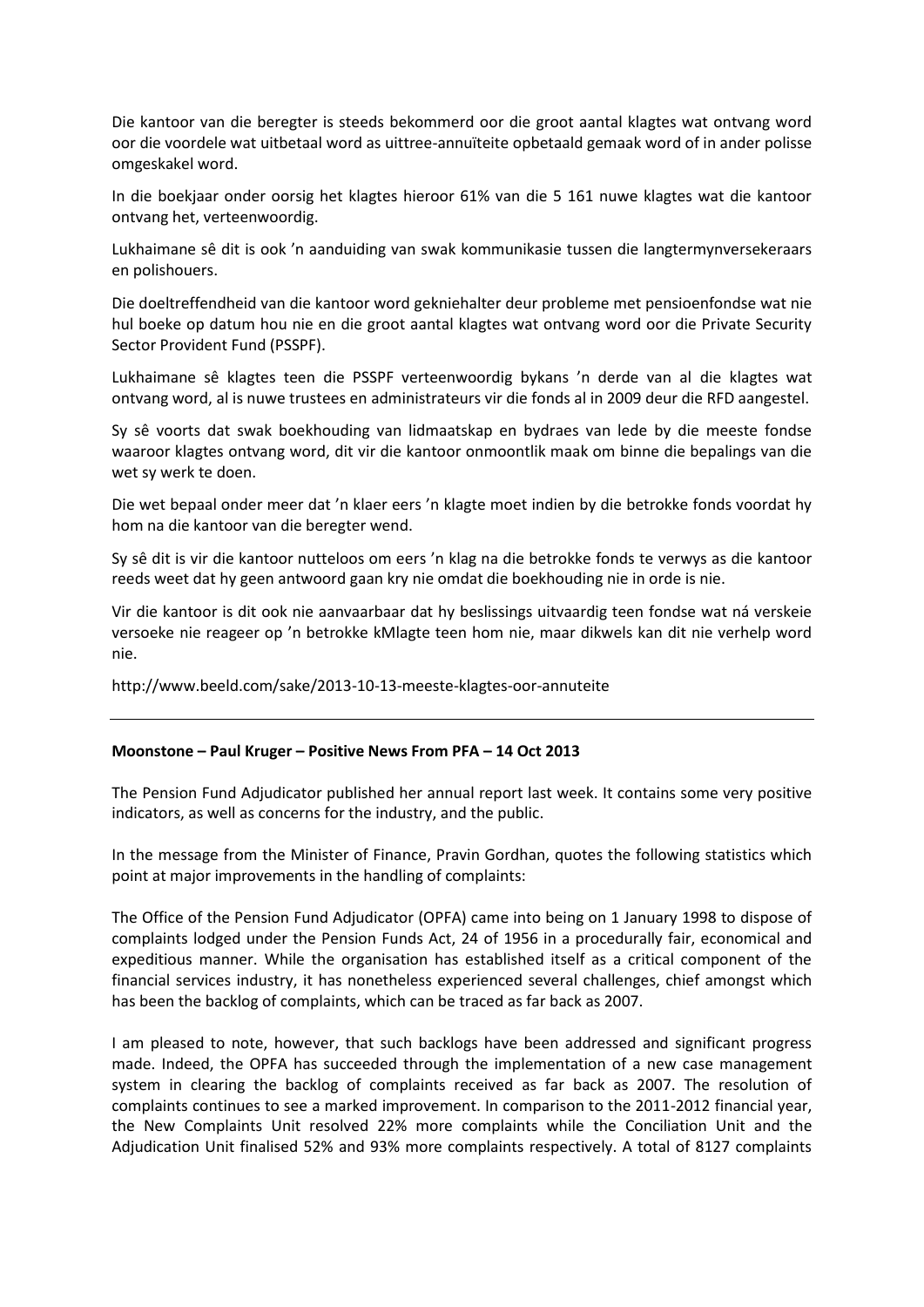have been dealt with in the current financial year, representing a 65% increase from the previous year.

Abel Sithole, Chairman of the Financial Services Board, points out that the new case management system addressed an inherent problem in the OPFA:

The overhauling of the complaints management system contributed in no small measure to the reduction of time-lines but also ensured that line managers assessed correspondence at the earliest possible time by eliminating the churning of complaints between the three departments, viz. the New Complaints Unit, Conciliation and Adjudication.

Another concern pointed out by Mr Sithole was …the lack of co-operation and trust between pension fund members and beneficiaries on the one hand, and administrators, pension funds and boards of trustees on the other hand. In the reporting period, 4 127 determinations were handed down, of which, in 2 399 cases, relief was granted to the complainant. This clearly points to the need for fund trustees and administrators to work harder at communicating and educating members and beneficiaries about fund rules and benefits.

Both Gordhan and Sithole expressed concern about the predominance of complaints about the Private Security Sector Provident Fund (PSSPF). These included arrear contributions, none or late payment of withdrawal benefits, the payment of death benefits and provision of benefit statements in. These made up almost 60% of the total complaints received. Whilst the number of complaints against the PSSPF decreased to a third by 31 March 2013, the report points out that this situation is untenable as the PSSPF's non-compliance with various aspects of the Pension Funds Act is …overly engaging the OPFA, much to the prejudice of the pension funds industry as a whole, its members who pay levies and beneficiaries.

It appears that most of the credit for the turnaround must go to Ms Muvhango Lukhaimane, the recently promoted Pension Funds Adjudicator. In her report, she also noted some challenges:

The OPFA was unable to enforce section 30A of the Act, requiring that a complainant should first attempt to lodge a written complaint with the fund and give the fund 30 days to respond in writing. This was largely due to the fact that most funds that were subject to complaints did not have their records in order, more especially with regard to membership and contribution details. This situation continues to prevail and hampers the ability of the OPFA to discharge its mandate. It, therefore, becomes difficult to insist that complainants who are lodging complaints against a particular fund, where the OPFA is already aware of an existing record-keeping and compliance problem, to first approach the fund for a written response as this would not be given.

It is also not ideal for the OPFA to be issuing default determinations; ie orders against respondents who do not bother to lodge a response to a complaint despite numerous requests to do so. It is a statutory requirement that parties need to respond when requested to do so by the OPFA and, therefore, non-compliance is a contravention of the Act. However, we cannot grant parties, especially funds, employers and administrators, countless opportunities to respond as this defeats the purpose of having a tribunal of this nature.

A further issue that needs to be addressed, appears to be that orders by the OPFA are not always complied with. This renders such an order ineffective, and Ms Lukhaimane expressed the need for this to be addressed.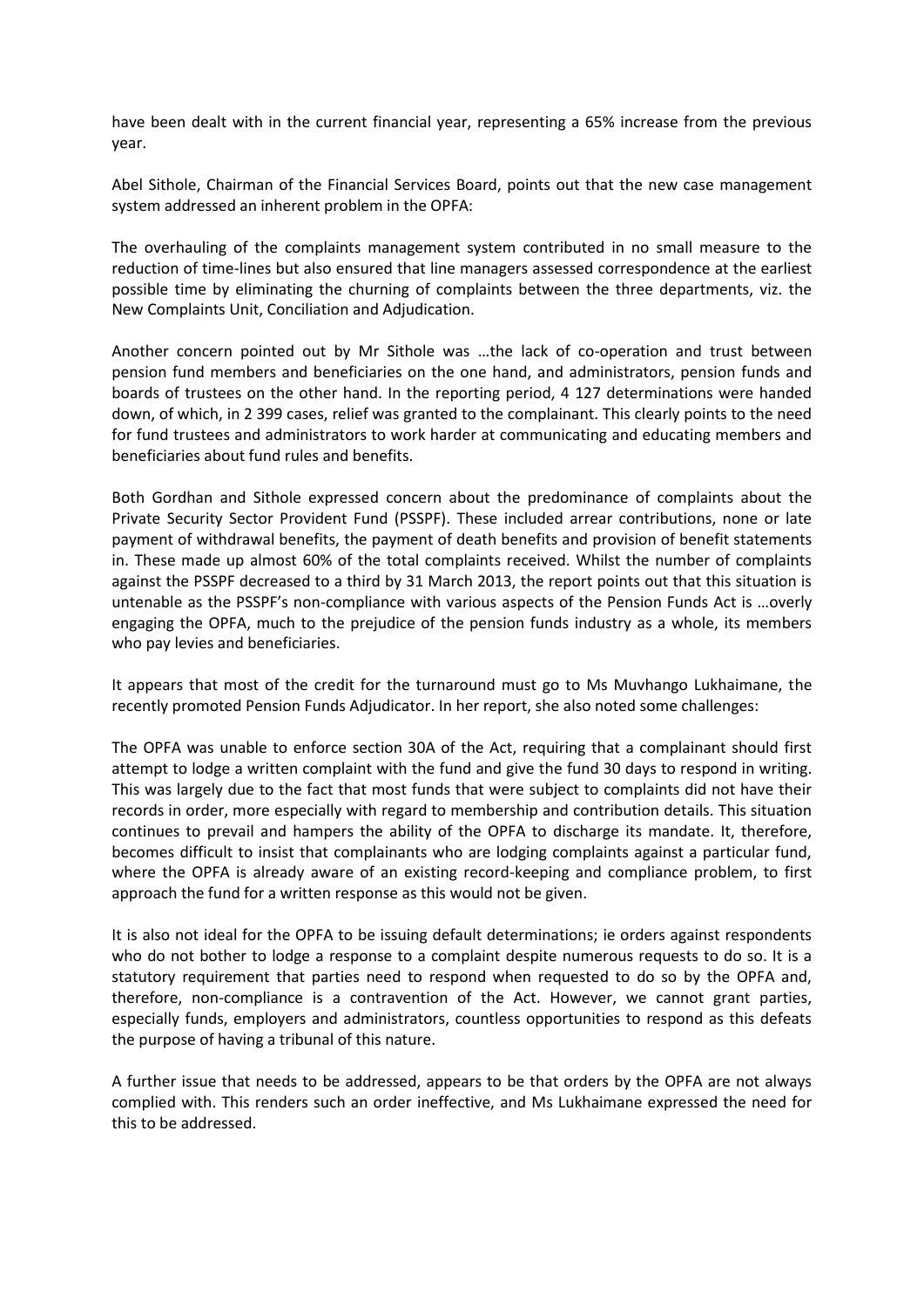In his contribution, Mr Gordhan referred to his 2013 Budget Speech in which he announced a number of retirement reforms which seek to improve the functioning of the retirement system and to promote long-term household saving.

Included in these reforms is improved and strengthened governance over retirement funds. The shift towards a "twin peaks" system for financial regulation is a further attempt to enhance the regulatory framework and improve the financial services sector. The Office of the Pension Funds Adjudicator (OPFA) plays a critical role in the establishment of a model which will ensure that our financial system continues to feature amongst the best regulated and supervised in the world, with an enhanced focus on market conduct and consumer protection.

One element which is critical in achieving this will be to act decisively against repeat offenders. If you do address the root cause of complaints you will forever be chasing your own tail.

<http://www.moonstone.co.za/positive-news-from-pfa/#sthash.I3eqXPxf.dpuf>

## **IOL – Lyse Comins – Row over R7.5m ICC tender – January 13 2014 – 02:32pm**

Durban - A R7.5 million contract to guard Durban's International Convention Centre has ignited a battle between security companies, and a police investigation into the firm that won the tender. Some local security firms are up in arms over the award to a company that is facing a police probe into a claim of fraud for allegedly not paying all of its staff's mandatory provident fund contributions. The eThekwini Municipality and the company against which the allegation has been levelled, Isidingo Security Services, have not responded to Daily News questions over these allegations.

However, ICC CEO, Julie-May Ellingson, said she was not aware of the fraud allegation, saying the company had provided all the legal documents to prove that it was compliant with legislation. The Private Security Industry Regulatory Authority said it had lodged the fraud allegation against the company. SAPS spokesman, Captain Thulani Zwane, confirmed this. The SA Security Association (Sasa) said it had called for an investigation into the tender award and had withdrawn Isidingo's gold membership, granted to companies that met all of the sector's stringent legal requirements, including compliance with the Private Security Sector Provident Fund.

Sasa's KZN chairman, Gary Tintinger, said the association had, on November 25, lodged an objection with the eThekwini Municipality to the tender award. This was after tendering firms received regret letters stating the winner. "Sasa objected on behalf of its gold members who felt the tender should not have been awarded to Isidingo Security as they were seriously in default in respect of contributions to the statutory Private Security Sector Provident Fund – making them non-compliant with legislation," Tintinger said. "Sasa's view is that the city needs to investigate and visit the companies that tendered for the contract and go through an audit of compliancy with PSIRA, Provident Fund, Sars, UIF and the Department of Labour," Tintinger said.

Tintinger said the city had replied, advising that the tender would not be awarded until a full investigation had been conducted. He said the tender process required all bidding companies to produce a certificate of compliance from the provident fund. He said Isidingo had obtained a temporary compliance certificate from the fund, which was valid for only 30 days. Once it expired, it would not be re-issued unless all the outstanding contributions were paid up. "Isidingo might have got a letter of compliancy based on an agreement to pay, but they are non-compliant with paying provident fund by the stipulated date, which by law is the 7th of each month," Tintinger said.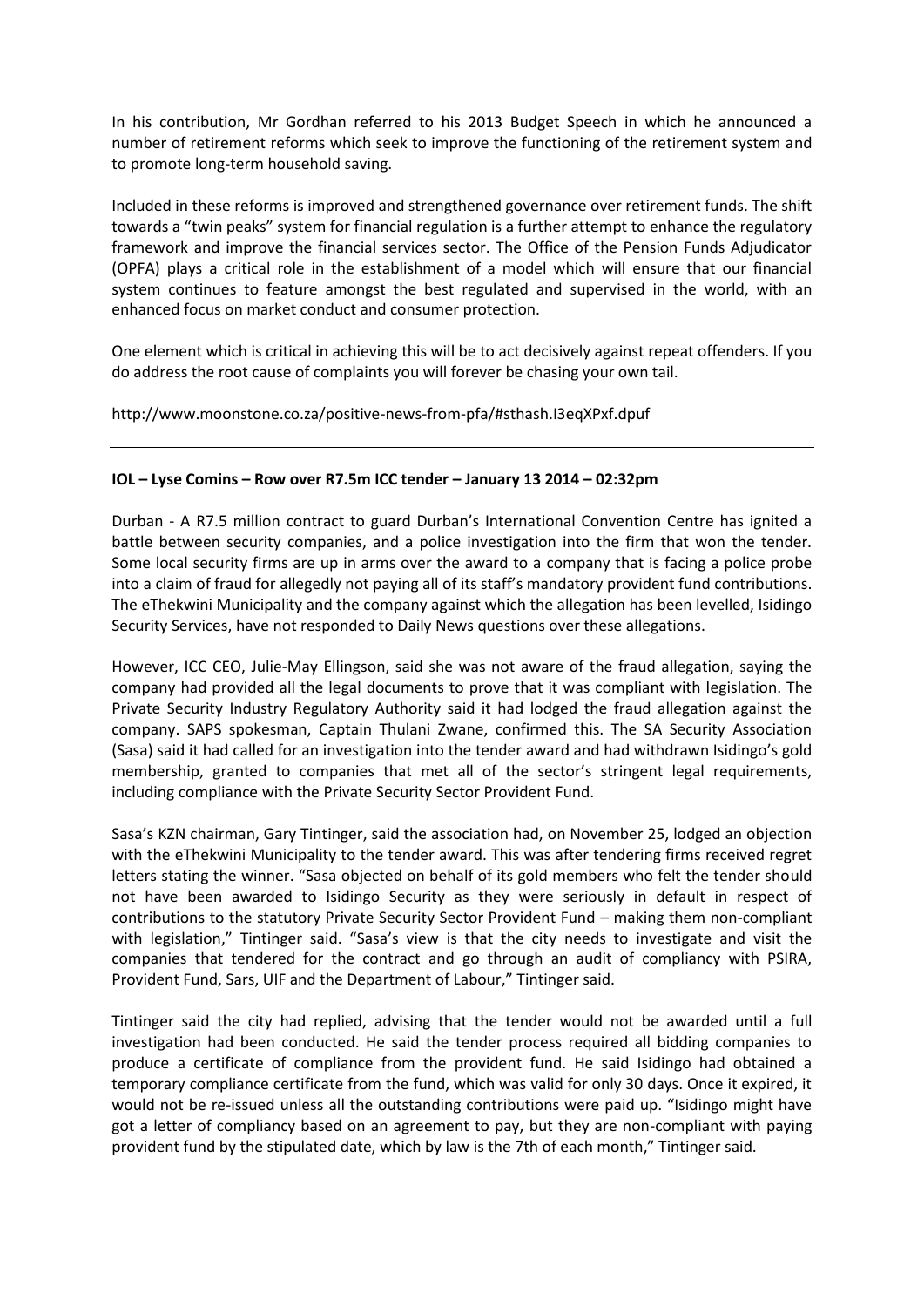"Isidingo have made arrangements to pay the arrears over a period of time. They are compliant with this arrangement. But they have not paid the debt of about R11 million in full. "We did query the issuing of the compliance certificate with the PSSPF and have been advised by the chairman of the fund that they will, in future, not be issuing a letter of good standing to any company which is in any way in arrears," Tintinger said. "Sasa's stance is that no company will be awarded gold status if their provident fund contributions are not up to date. Making 'payment arrangement' with the Provident Fund or Sars, WCA (Workmen's Compensation Assistance) and UIF does not constitute compliance," Tintinger said.

Private Security Sector Provident Fund chairman, Cobus Bodenstein, confirmed that Isidingo had signed an agreement to pay off R11 million in arrears pension contributions. He said the company had been issued with a temporary compliance certificate that was valid for a month from December 3. "They paid off close to R1 million in December and the outstanding amount now stands at R10 million," Bodenstein said. Private Security Industry Regulatory Authority spokeswoman, Siziwe Zuma, said it had laid a charge of fraud against Unitrade 1047 CC trading as Isidingo Security Services "for deducting provident fund contributions and failing to pay over to the administrators of the fund" in contravention of Sectoral Determination 6 under the Basic Conditions of Employment Act of 1997, that provides for compulsory membership and contributions to the fund.

"The criminal investigation in this matter must still take its course and at this stage, the authority cannot confirm whether the business will be formally charged by the National Prosecuting Authority as the investigation must be concluded by the South African Police Service," Zuma said. Ellingson said Isidingo had provided, among other documents, a PSIRA Certificate and a Security Industry Alliance Certification with its tender confirming that it was a Gold Class Member (Expiry Date: June 30, 2014) and compliant with all legislation, including the provident fund. "When evaluating tender documents, the Durban ICC utilises all documents and certificates issued with the tender to confirm compliance, thus we rely heavily on authorising bodies within the various industries to highlight noncompliance/compliance through certifications and letters of good standing," Ellingson said.

"All letters of compliance and good standing were provided and clearly indicated that this company was compliant. "Until such time that we receive official notification from the respective authorities that they have retracted their certifications and/or letters of good standing, we cannot be prejudiced against this tenderer," Ellingson said. Ellingson said she was unaware of the fraud claim but was aware of a letter Sasa had sent to the municipality advising it was in the process of withdrawing Isidingo's gold membership status due to non-compliance with the provident fund. She said the ICC had then contacted Isidingo and asked for a letter of compliance from the provident fund, which it had submitted on December 5.

"The Private Security Sector Fund Compliance Certificate is dated 3 December 2013. This letter states that Isidingo is 'in line with the Sectorial determination and in compliance with requirements of the fund'." However, Ellingson said the ICC was not aware whether a letter of award for the contract had yet been issued to Isidingo. "The eThekwini Municipality distributed letters of regret to those companies who were not considered the successful tenderer. The letters, dated 18 November, 2013, stated that Isidingo Security Services was found to be the successful tenderer," Ellingson said. "Regarding the steps the city will take in moving forward, the Durban ICC is currently awaiting direction and a decision from the city," Ellingson said.

"From the ICC's perspective, we believe any allegations must be dealt with through the formal appeals process to ensure transparency and fairness to all parties prior to any award being made by the eThekwini Municipality," Ellingson said. Some security companies which spoke to the Daily News on condition of anonymity said they were unhappy with the award to Isidingo, and had lodged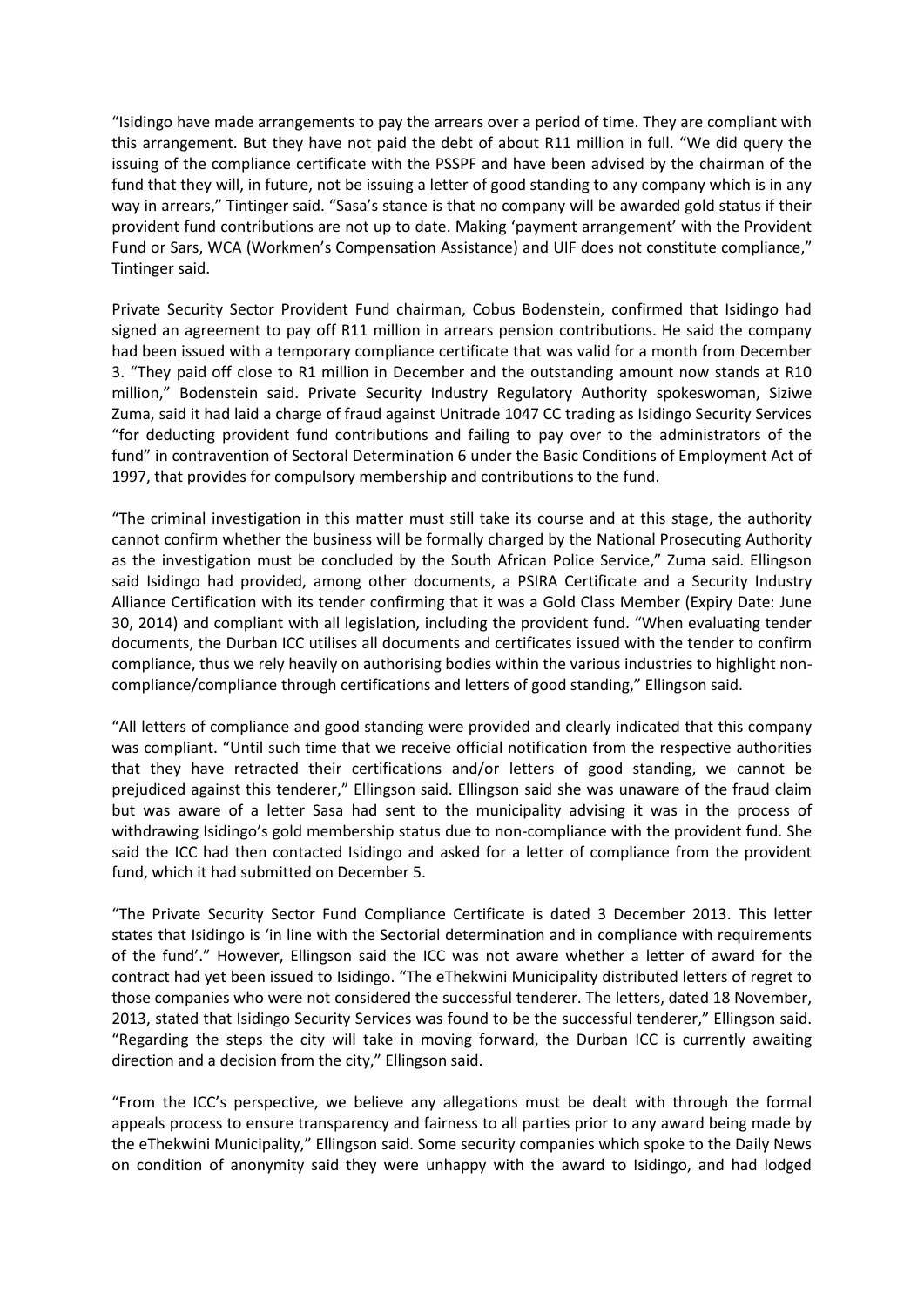official objections with the municipality, but had not received a response. Tintinger said the practice of hiring non-compliant security companies was rife in the market.

"There are many large corporate consumers utilising non-compliant security providers simply because they are cheaper. Until such time that someone does something about this, you are always going to get non-compliant companies undercutting the prices of compliant companies and being awarded lucrative contracts to the detriment of the security officers who lose out on legislated benefits," Tintinger said.

http://www.iol.co.za/news/crime-courts/row-over-r7-5m-icc-tender-1.1631057#.U3sBOWeKCt8

# **Drum – Sthembile Gasa / Khosi Biyela – [DA demands probe of multimillion rand security tender](http://drum.co.za/news/da-demands-probe-of-controversial-tender-to-security-company/) – January 14, 2014**

The Democratic Alliance (DA) has called on the African National Congress-led eThekwini municipality in KwaZulu-Natal to "urgently" investigate the awarding of a multimillion rand security tender. Ethekwini DA Caucus leader, Zwakele Mncwango has written to the municipal manager, Sibusiso Sithole asking him to investigate why Isidingo Security Services was awarded the R7.5-million tender while police were still investigating the company.

Mncwango claims police are investigating Isidingo for pension fraud.

Isidingo could not be reached for comment.

Isidingo provides security services to Inkosi Albert Luthuli Convention Centre (ICC) in Durban.

It has been reported that Isidingo owes the private Security Sector Provident Fund (PSSPF) R10 million in outstanding staff contributions. This has resulted in the withdrawal of their gold membership status with the SA Security Association.

Gold membership status is given to companies who comply with the security sector's stringent strict legal obligations.

One of those includes meeting the PSSPF's requirements which Isidingo has reportedly failed to do.

"Isidingo clearly has a murky past and had demonstrated a history of flouting the law. It is simply unacceptable that they can then be entrusted with providing security for a venue as prestigious as the ICC that hosts world-class events throughout the year," said Mncwango in a media statement.

The company has been involved in a number of controversies.

Three years ago two of its security guards were arrested when found to be transporting 54 guns without permits.

In addition, 109 guns seized from the company were classified as illegal by the Private Security Industry Regulatory Authority.

In 2008 media reports revealed that the company had flouted employment legislation following a probe by the labour department who further revealed that the company had failed to pay its workers the R409 000 it owed them.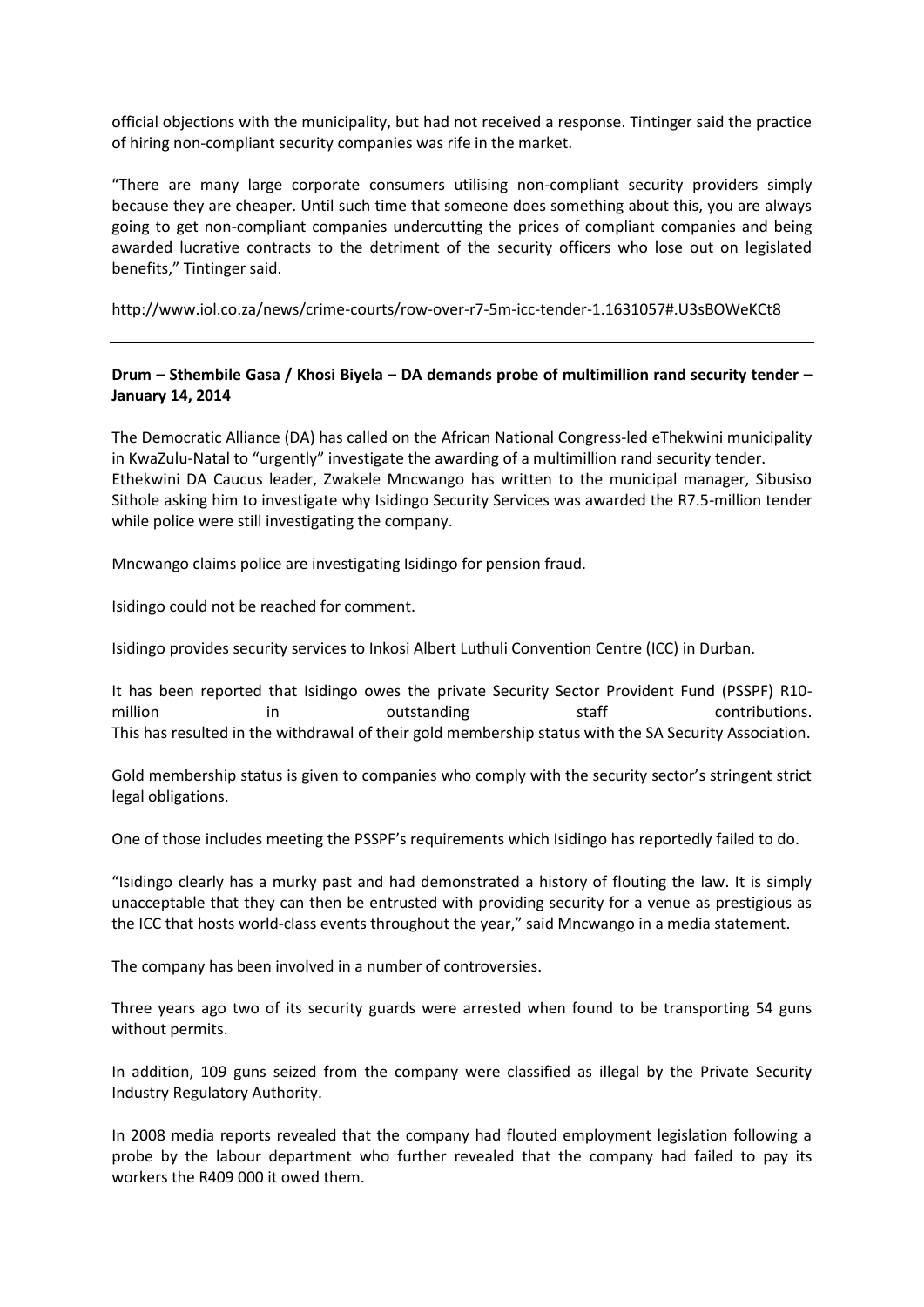Mncwango insists that: "Sithole must investigate this matter urgently and ensure that only a reputable company that meets all industry and legal requirements is given this contract."

Ethekwini Municipality and Isidingo could not be reached for comment.

But ICC CEO, Julie-May Ellingson, told the Daily News newspaper that she was not aware of the fraud allegation, saying the company had provided all the legal documents to prove that it was compliant with legislation.

<http://drum.co.za/news/da-demands-probe-of-controversial-tender-to-security-company/>

**ITI News – Noluthando Lamula** – **PFA ruling should urge employees to confirm they are in fact registered with a provident fund** – **13 Mar 2014**

## **Responsibility of the board of the first respondent to report non-compliance with the sectoral deter**

The illegal practice of employers failing to register with a provident fund whilst deducting employees' contributions which are not paid over has again come under scrutiny in a recent determination by the Pension Funds Adjudicator Ms Muvhango Lukhaimane.

The ruling should also urge employees to ensure they are registered with a provident fund even though they may be paying provident fund contributions.

A provident fund was also rapped on the knuckles by Ms Lukhaimane for failing to compel a company to register as a participating employer.

ATD Security CC, trading as W R S Security Services (second respondent), deducted R187.50 monthly from the salary of JO Selebogo as a provident fund contribution.

However, Mr Selebogo who had commenced employment on 1 November 2007 complained to the Office of the Pension Funds Adjudicator (OPFA) that he had never received a benefit statement from the Private Security Sector Provident Fund (first respondent) confirming his membership and the amount of his fund credit.

As a result, he did not know whether or not the money that had been deducted from his salary was remitted to the first respondent on his behalf.

The first respondent submitted to the OPFA that according to its records, the second respondent was not registered as its participating employer and, therefore, it had no record of the complainant.

It further submitted that the second respondent had not applied for nor been granted an exemption from participating in the first respondent.

The first respondent added that since the complainant was not its member, no benefit payment was due to him. It requested that the complaint against it be dismissed.

Although the second respondent was granted an opportunity to comment on the allegations made against it, no response was received.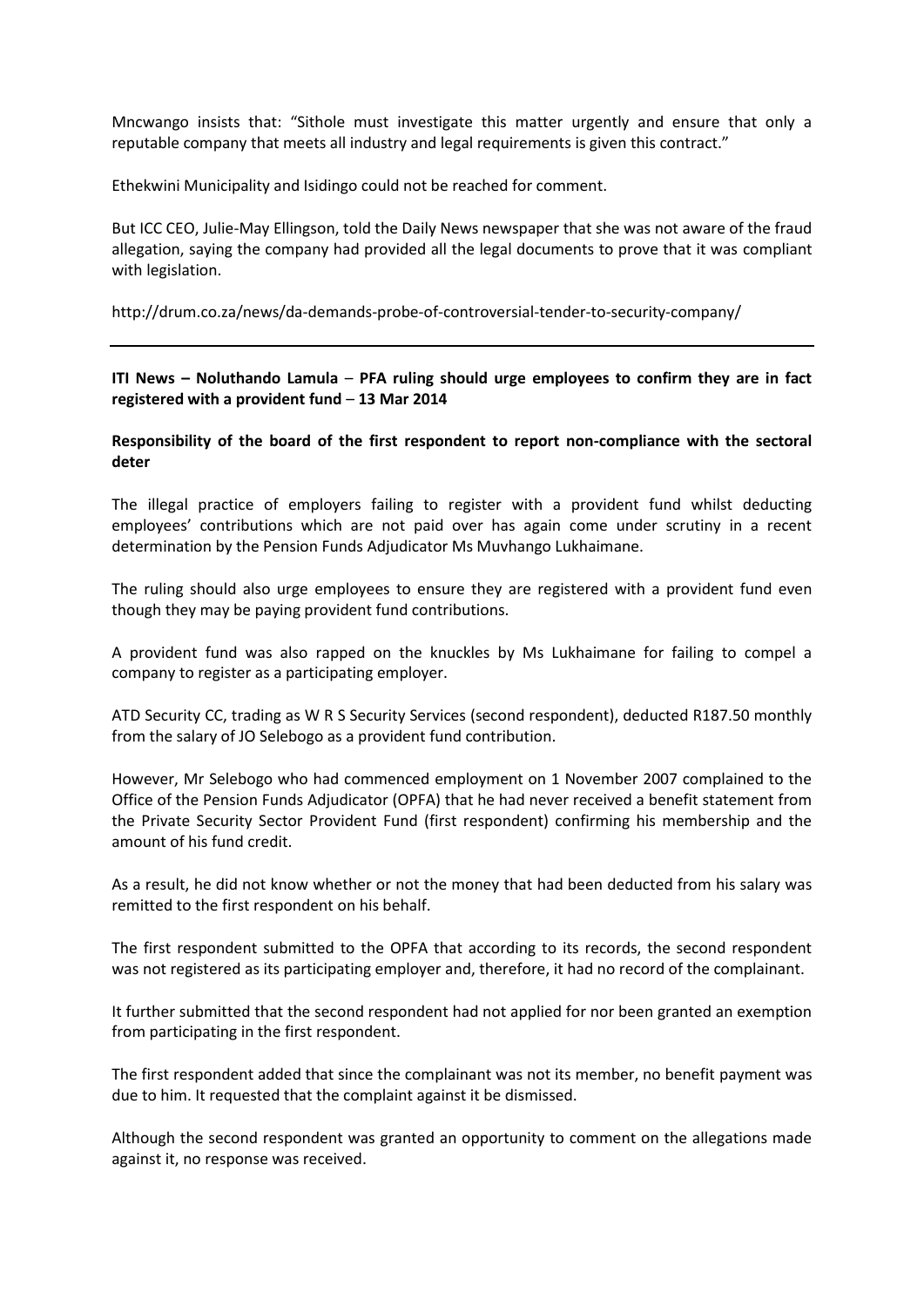In her determination, Ms Lukhaimane said in terms of the first respondent's rules, "all employers in the private security sector shall participate in the fund". The first respondent's rules also stipulated that "each eligible employee shall, as a condition of employment, become a member of the fund".

"The complainant has provided this Tribunal with a copy of his payslip, which indicates that the second respondent indeed deducted provident fund contributions from his monthly salary.

"It is, however, apparent that the second respondent failed to register itself as a participating employer of the first respondent and the complainant as the member of the first respondent in violation of Rules 3.1 and 3.2 of the first respondent's rules.

"The second respondent ought to have registered as a participating employer in the first respondent on 1 September 2002, as this is the commencement date of the first respondent.

"The complainant commenced employment with the second respondent on 1 November 2007. The second respondent ought to have registered the complainant as a member of the first respondent from May 2008 following the expiry of his six months of continuous employment in the private security sector.

"However, the second respondent failed to register the complainant from May 2008. Therefore, the first respondent's failure is in contravention of Rule 3 of the rules of the first respondent."

Ms Lukhaimane said the second respondent had a duty placed on it by the provisions of section 13A(1)(a) of the Pension Funds Act and the rules of the first respondent to pay contributions and submit schedules to the first respondent indicating on whose behalf payment is being made, and the first respondent in turn has a duty to pay out benefits to the members.

She also said the first respondent was a fund established in terms of the Sectoral Determination 6: Private Security Sector, South Africa.

"It is clear that it is compulsory for all employers in the private security sector to participate in the first respondent as prescribed in the sectoral determination.

"It is also compulsory for all employees in the private security sector to join membership of the first respondent.

"The first respondent is required to take all reasonable steps to ensure compliance with the sectoral determination by compelling all employers in the private security industry to participate in it and also to register their employees as its members.

"The first respondent is also required to ensure compliance with section 13A(1)(a) of the Pension Funds Act by compelling defaulting employers to pay outstanding contributions in respect of their employees.

"In the present case, the first respondent was equally required to compel the second respondent to register as a participating employer and also register its employees.

"It is the responsibility of the board of the first respondent to report non-compliance with the sectoral determination to the Registrar of Pension Funds whose mandate is to enforce compliance with the Act.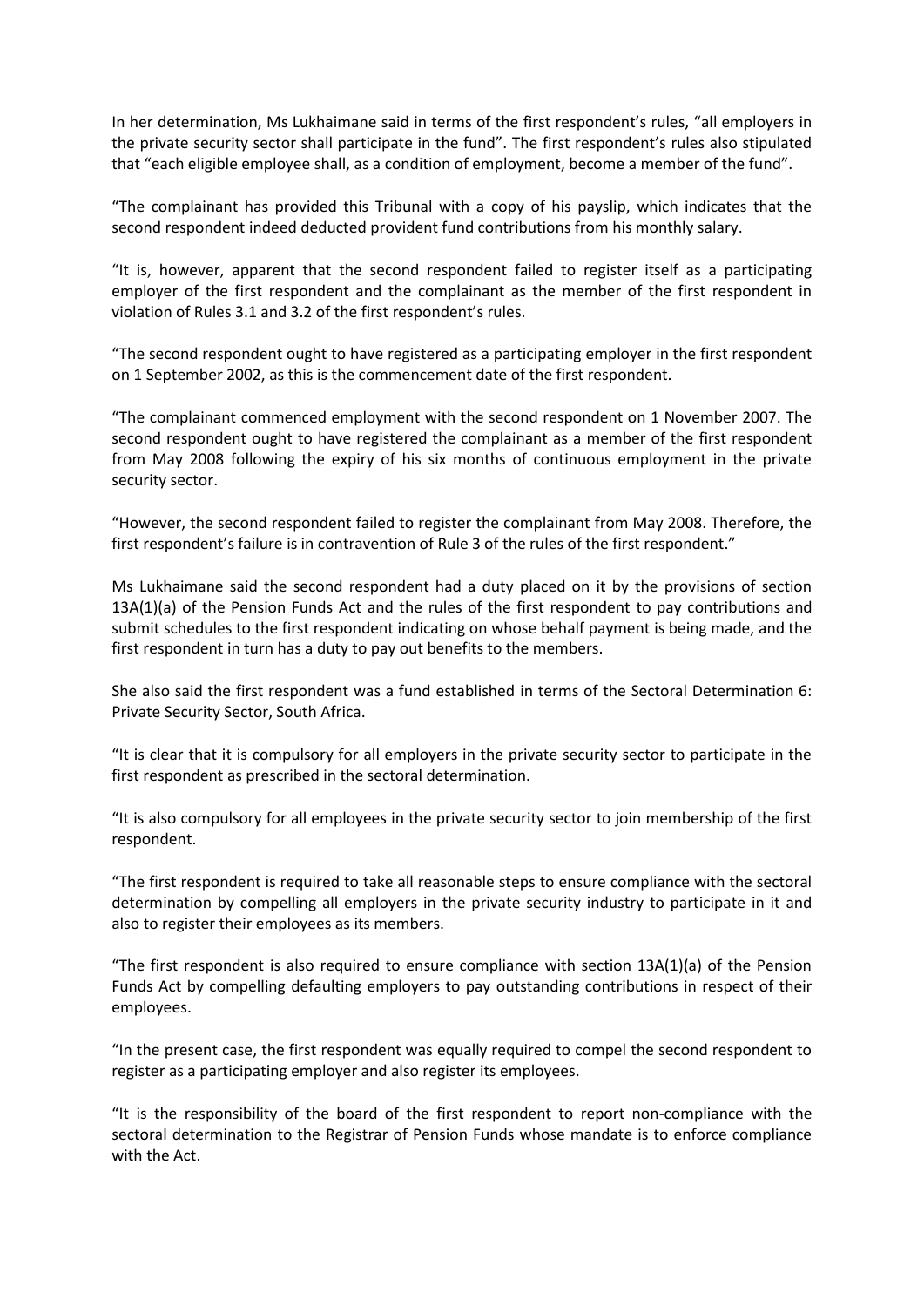"However, the first respondent failed to comply with its responsibilities and as a result, the second respondent is not registered as a participating employer and also the complainant is not registered as a member," said Ms Lukhaimane.

She was also scathing of the Private Security Industry Regulatory Authority (PSIRA) which in terms of the Private Security Industry Regulatory Act was required to ensure employers in the private security sector complied with the sectoral determination.

"It is also the responsibility of PSIRA to take legal action and/or report non-compliance with the sectoral determination regarding the employers' participation in the first respondent and also registering their employees as members of the first respondent. However, PSIRA has also failed to comply with its responsibilities," Ms Lukhaimane said.

Ms Lukhaimane requested that the first respondent and PSIRA forward the second respondent's non-compliance with the sectoral determination and the rules of the first respondent to the Registrar of Pension Funds

She ordered the second respondent to register with the first respondent as its participating employer from 1 September 2002 and to register the complainant as a member of the first respondent from May 2008 to date.

The second respondent was also ordered to submit all outstanding contribution schedules from May 2008 to date to the first respondent in order to facilitate the computation of the complainant's arrear contributions.

The first respondent was also ordered to pay to the first respondent arrear contributions together with late payment interest.

The first respondent was ordered to provide the complainant with a copy of his latest benefit statement, within two weeks of receiving payment from the second respondent.

[http://www.itinews.co.za/companyview.aspx?cocategoryid=5&companyid=61&itemid=E682C19D-](http://www.itinews.co.za/companyview.aspx?cocategoryid=5&companyid=61&itemid=E682C19D-5058-43F7-836B-D58AF7B426ED)[5058-43F7-836B-D58AF7B426ED](http://www.itinews.co.za/companyview.aspx?cocategoryid=5&companyid=61&itemid=E682C19D-5058-43F7-836B-D58AF7B426ED)

# **FA News – PFA ruling should urge employees to confirm they are in fact registered with a provident fund – 13 March 2014**

The illegal practice of employers failing to register with a provident fund whilst deducting employees' contributions which are not paid over has again come under scrutiny in a recent determination by the Pension Funds Adjudicator Ms Muvhango Lukhaimane.

The ruling should also urge employees to ensure they are registered with a provident fund even though they may be paying provident fund contributions.

A provident fund was also rapped on the knuckles by Ms Lukhaimane for failing to compel a company to register as a participating employer.

ATD Security CC, trading as W R S Security Services (second respondent), deducted R187 .50 monthly from the salary of JO Selebogo as a provident fund contribution.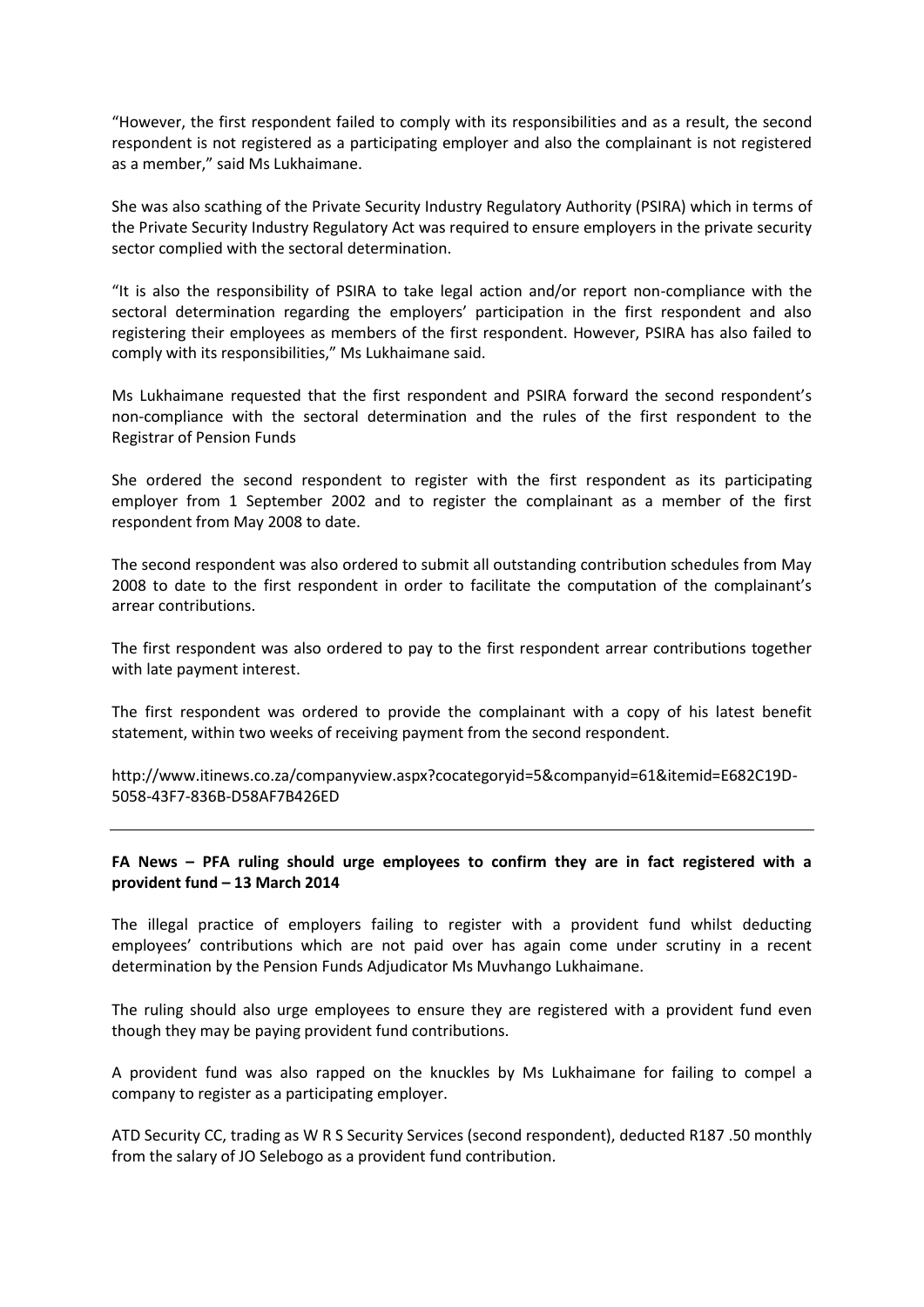However, Mr Selebogo who had commenced employment on 1 November 2007 complained to the Office of the Pension Funds Adjudicator (OPFA) that he had never received a benefit statement from the Private Security Sector Provident Fund (first respondent) confirming his membership and the amount of his fund credit. As a result, he did not know whether or not the money that had been deducted from his salary was remitted to the first respondent on his behalf.

The first respondent submitted to the OPFA that according to its records, the second respondent was not registered as its participating employer and, therefore, it had no record of the complainant. It further submitted that the second respondent had not applied for nor been granted an exemption from participating in the first respondent.

The first respondent added that since the complainant was not its member, no benefit payment was due to him. It requested that the complaint against it be dismissed.

Although the second respondent was granted an opportunity to comment on the allegations made against it, no response was received.

In her determination, Ms Lukhaimane said in terms of the first respondent's rules, "all employers in the private security sector shall participate in the fund". The first respondent's rules also stipulated that "each eligible employee shall, as a condition of employment, become a member of the fund".

"The complainant has provided this Tribunal with a copy of his payslip, which indicates that the second respondent indeed deducted provident fund contributions from his monthly salary. "It is, however, apparent that the second respondent failed to register itself as a participating employer of the first respondent and the complainant as the member of the first respondent in violation of Rules 3.1 and 3.2 of the first respondent's rules.

"The second respondent ought to have registered as a participating employer in the first respondent on 1 September 2002, as this is the commencement date of the first respondent.

"The complainant commenced employment with the second respondent on 1 November 2007. The second respondent ought to have registered the complainant as a member of the first respondent from May 2008 following the expiry of his six months of continuous employment in the private security sector.

"However, the second respondent failed to register the complainant from May 2008. Therefore, the first respondent's failure is in contravention of Rule 3 of the rules of the first respondent."

Ms Lukhaimane said the second respondent had a duty placed on it by the provisions of section 13A(1)(a) of the Pension Funds Act and the rules of the first respondent to pay contributions and submit schedules to the first respondent indicating on whose behalf payment is being made, and the first respondent in turn has a duty to pay out benefits to the members.

She also said the first respondent was a fund established in terms of the Sectoral Determination 6: Private Security Sector, South Africa.

"It is clear that it is compulsory for all employers in the private security sector to participate in the first respondent as prescribed in the sectoral determination.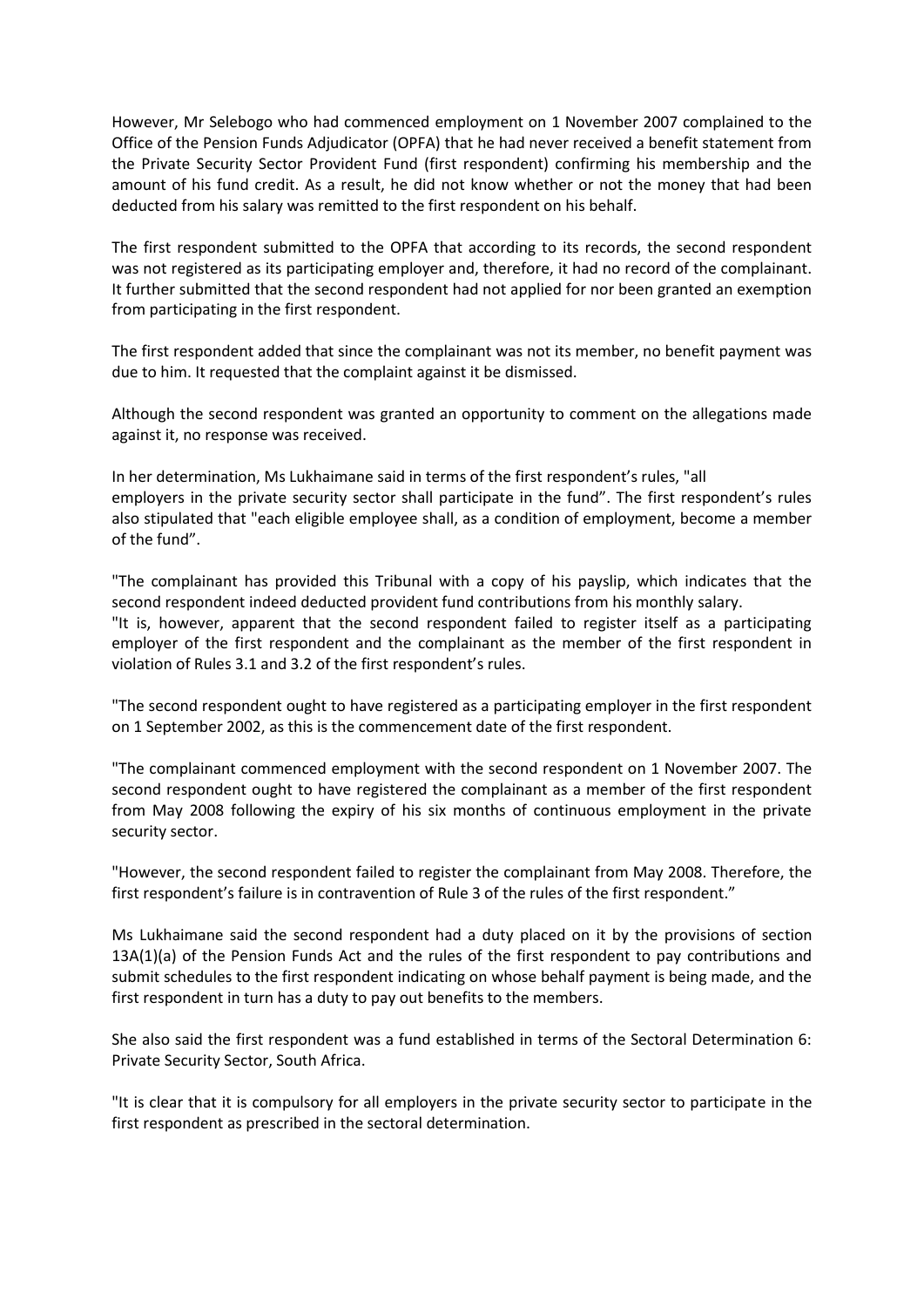"It is also compulsory for all employees in the private security sector to join membership of the first respondent.

"The first respondent is required to take all reasonable steps to ensure compliance with the sectoral determination by compelling all employers in the private security industry to participate in it and also to register their employees as its members.

"The first respondent is also required to ensure compliance with section 13A(1)(a) of the Pension Funds Act by compelling defaulting employers to pay outstanding contributions in respect of their employees.

"In the present case, the first respondent was equally required to compel the second respondent to register as a participating employer and also register its employees.

"It is the responsibility of the board of the first respondent to report non-compliance with the sectoral determination to the Registrar of Pension Funds whose mandate is to enforce noncompliance with the Act.

"However, the first respondent failed to comply with its responsibilities and as a result, the second respondent is not registered as a participating employer and also the complainant is not registered as a member," said Ms Lukhaimane.

She was also scathing of the Private Security Industry Regulatory Authority (PSIRA) which in terms of the Private Security Industry Regulatory Act was required to ensure employers in the private security sector complied with the sectoral determination.

"It is also the responsibility of PSIRA to take legal action and/or report non-compliance with the sectoral determination regarding the employers' participation in the first respondent and also registering their employees as members of the first respondent. However, PSIRA has also failed to comply with its responsibilities," Ms Lukhaimane said.

Ms Lukhaimane requested that the first respondent and PSIRA forward the second respondent's non-compliance with the sectoral determination and the rules of the first respondent to the Registrar of Pension Funds. She ordered the second respondent to register with the first respondent as its participating employer from 1 September 2002 and to register the complainant as a member of the first respondent from May 2008 to date.

The second respondent was also ordered to submit all outstanding contribution schedules from May 2008 to date to the first respondent in order to facilitate the computation of the complainant's arrear contributions.

The first respondent was also ordered to pay to the first respondent arrear contributions together with late payment interest.

The first respondent was ordered to provide the complainant with a copy of his latest benefit statement, within two weeks of receiving payment from the second respondent.

[http://www.fanews.co.za/article/compliance-regulatory/2/pfa-pension-fund-adjudicator/1026/pfa](http://www.fanews.co.za/article/compliance-regulatory/2/pfa-pension-fund-adjudicator/1026/pfa-ruling-should-urge-employees-to-confirm-they-are-in-fact-registered-with-a-provident-fund/15581)[ruling-should-urge-employees-to-confirm-they-are-in-fact-registered-with-a-provident-fund/15581](http://www.fanews.co.za/article/compliance-regulatory/2/pfa-pension-fund-adjudicator/1026/pfa-ruling-should-urge-employees-to-confirm-they-are-in-fact-registered-with-a-provident-fund/15581)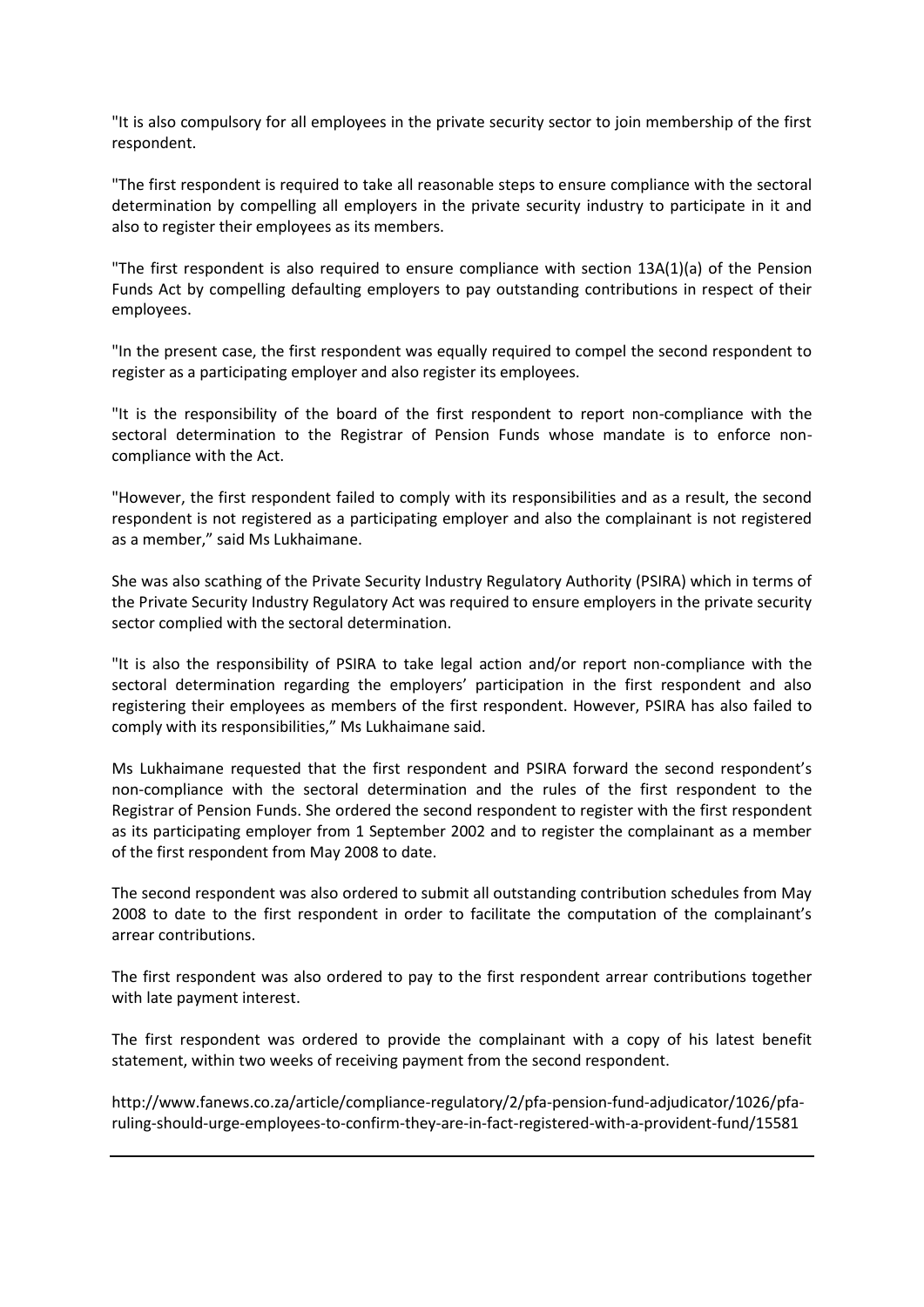### **IOL – Those protecting us deserve better protection - Bruce Cameron – March 16 2014 – 12:00pm**

Firm intervention is required in the private security industry to ensure proper protection for its highrisk employees and their families.

It is also important for most employed South Africans, because many use private security companies in one way or another to protect themselves and their families. They stand between us and violent criminals and, as such, deserve our protection.

All private security companies are, by law, required to sign up as participating employers of the Private Security Sector Provident Fund (PSSPF), an umbrella fund. The fund provides a retirement savings element and, more importantly, group risk assurance. In fact, it is more a fund to provide assurance to security guards in case they are killed in the line of duty or seriously injured and unable to work.

Theirs is a high-risk job and fatalities and serious injuries are not uncommon.

When participating employers sign up for any umbrella fund they must:

\* Provide the fund with a list of employees, who become members of the fund; and

\* Submit contributions deducted from the pay of employees and any contributions the employer makes within seven days of the start of the new month.

Yet time and time again problems emerge, namely:

\* Employers simply do not sign up as participating members. Some of them even deduct contributions from employees, which they steal.

\* Employers sign up but do not send in the contributions.

\* They do not keep employee/member records up to date.

The first consequence of non-payment of contributions is the loss of assurance benefits, normally after 30 days. So if a security guard is killed or injured, there may be no payment – that is, if it were not for the presence of Pension Funds Adjudicator Muvhango Lukhaimane.

She is increasingly proving to be the only person who is actively trying to protect the rights of private security guards. The extent of the problem can be seen in the fact that 60 percent of all pension fund complaints to her office come from private security guards who have discovered that they are not properly covered.

According to the Private Security Industry Regulatory Authority (PSIRA), there are about 9 000 private security companies in South Africa, employing about 500 000 people.

The flow of determinations by Lukhaimane against the PSSPF and, more particularly, against employers is consistent – yet the situation does not seem to improve.

In her latest determinations, Lukhaimane says the trustees of the PSSPF and PSIRA are legally obliged to track down and ensure that all private security guard companies are registered as participating employers with the fund; and the trustees are then obliged to ensure that employers pay over member contributions to the fund.

She says guards in the industry continue to be exploited by employers, despite numerous determinations taking employers and the PSSPF to task.

Lukhaimane has again determined that it is illegal for employers not to be registered with the PSSPF and to compound this by deducting employees' contributions that are not paid over to the fund.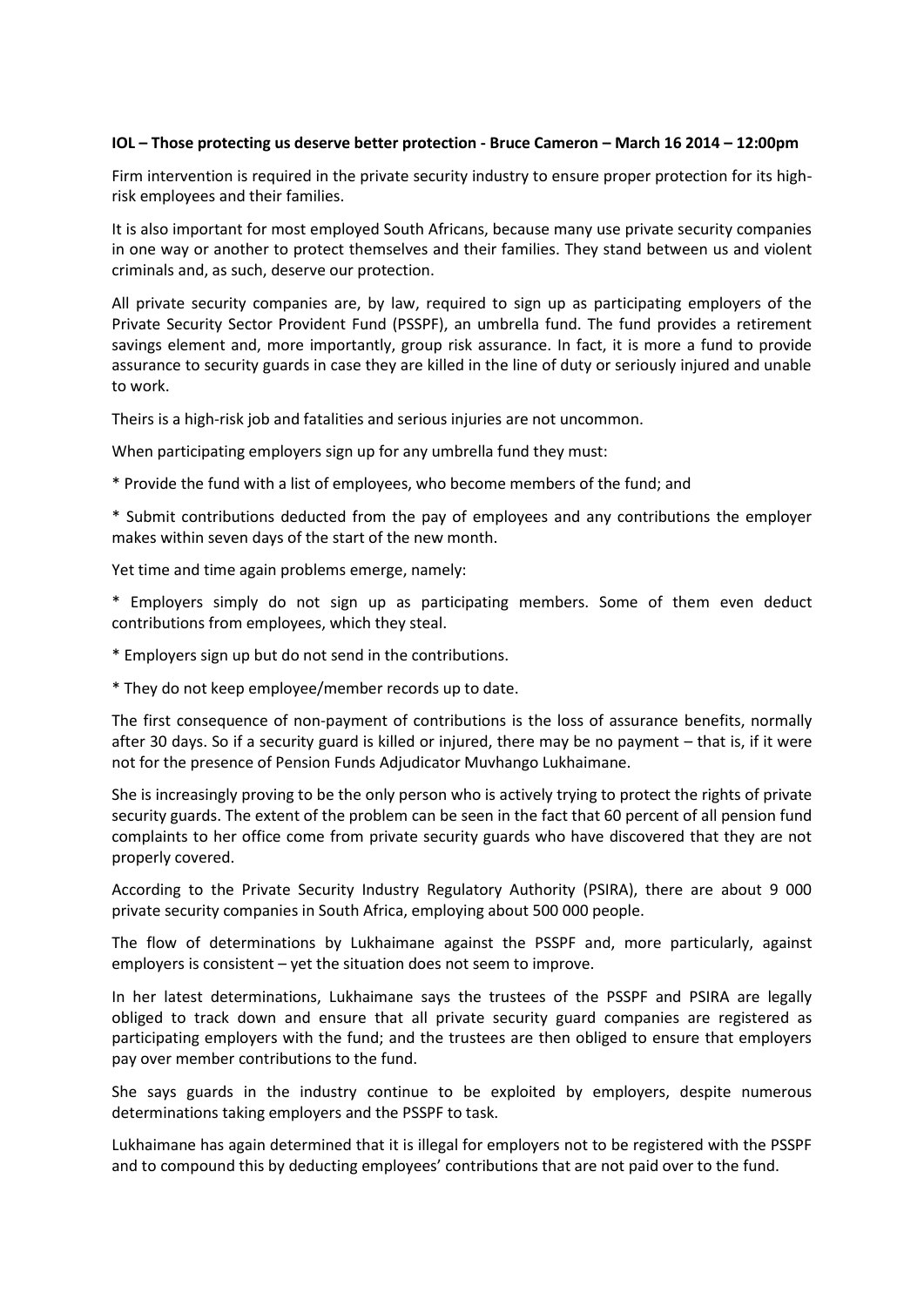It is about time the authorities started laying criminal charges against those employers not adhering to the requirement that they register with the PSSPF; and even more so when they steal contributions. What is needed is a few high-profile cases where the employers are sentenced to a prison term, preferably in a slimy green cell.

We, as users of private security, can also play a part. When you sign up to use a private security company, demand proof from the company that it is a participating employer member of the PSSPF (and check with the fund that this is in fact the case).

One of the reasons for non-membership and fraud is that disreputable companies can price their services at a lower rate than their competitors.

## **FUND HAD NO RECORD OF KLERKSDORP COMPANY**

Klerksdorp-based ATD Security CC, trading as WRS Security Services, has been ordered to sign up its employees as members of the Private Security Sector Provident Fund (PSSPF) and to pay over outstanding contributions.

This follows a complaint by Mr S, who was employed by ATD Security from November 2007, who says he never received a benefit statement from the PSSPF confirming his membership and the amount of his fund credit. As a result, he did not know whether or not the money that had been deducted from his salary was remitted to the fund on his behalf.

The fund said it had no record of Mr S. Neither had ATD applied to participate in the fund. Yet ATD was deducting R18.57 a month from Mr S's pay.

Pension Funds Adjudicator Muvhango Lukhaimane says that, in terms of the fund's rules, "all employers in the private security sector shall participate in the fund". The rules also stipulate that "each eligible employee shall, as a condition of employment, become a member of the fund".

ATD should have registered as a participating employer of the fund in September 2002. Mr S ought to have been registered as a member from May 2008 and ATD should have paid contributions deducted from Mr S to the fund.

She says that the PSSPF is required to take all reasonable steps to ensure compliance with the requirement that all employers in the private security industry participate in the fund and register their employees as members.

The fund must also compel defaulting employers to pay outstanding contributions in respect of their employees.

Lukhaimane says the fund failed to comply with its responsibilities.

She also strongly criticised the Private Security Industry Regulatory Authority (PSIRA) which, in terms of the Private Security Industry Regulatory Act, is required to ensure that employers in the private security sector register as participating employers with the fund and to take legal action and/or report non-compliance.

Lukhaimane determined that the fund and PSIRA should forward notice of ATD's non-compliance to the Registrar of Pension Funds.

She ordered ATD to register with the PSSPF as a participating employer from September 2002 and to register Mr S as a member from May 2008 to date.

ATD was also ordered to submit all outstanding contribution schedules from May 2008 to date to the fund in order to facilitate the computation of Mr S's arrears contributions.

ATD was also ordered to pay to the fund arrears contributions, together with late payment interest.